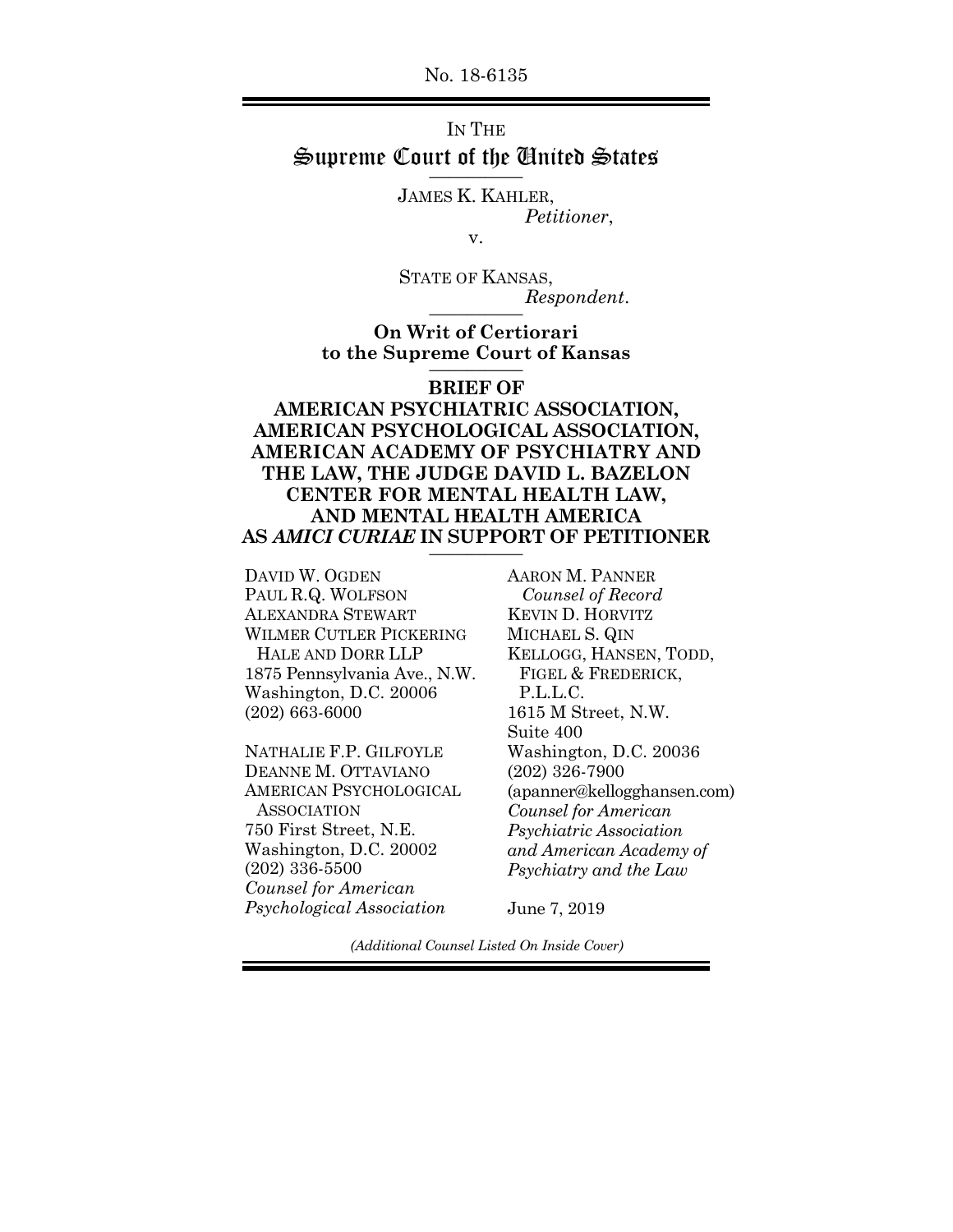IRA ABRAHAM BURNIM JENNIFER MATHIS BAZELON CENTER FOR MENTAL HEALTH LAW 1101 15th Street, N.W. Suite 1212 Washington, D.C. 20005 (202) 467-5730 *Counsel for The Judge David L. Bazelon Center for Mental Health Law* 

MARK J. HEYRMAN CLINICAL PROFESSOR OF LAW UNIVERSITY OF CHICAGO LAW SCHOOL 1111 East 60th Street Chicago, Illinois 60637 (773) 702-9611 *Counsel for Mental Health America*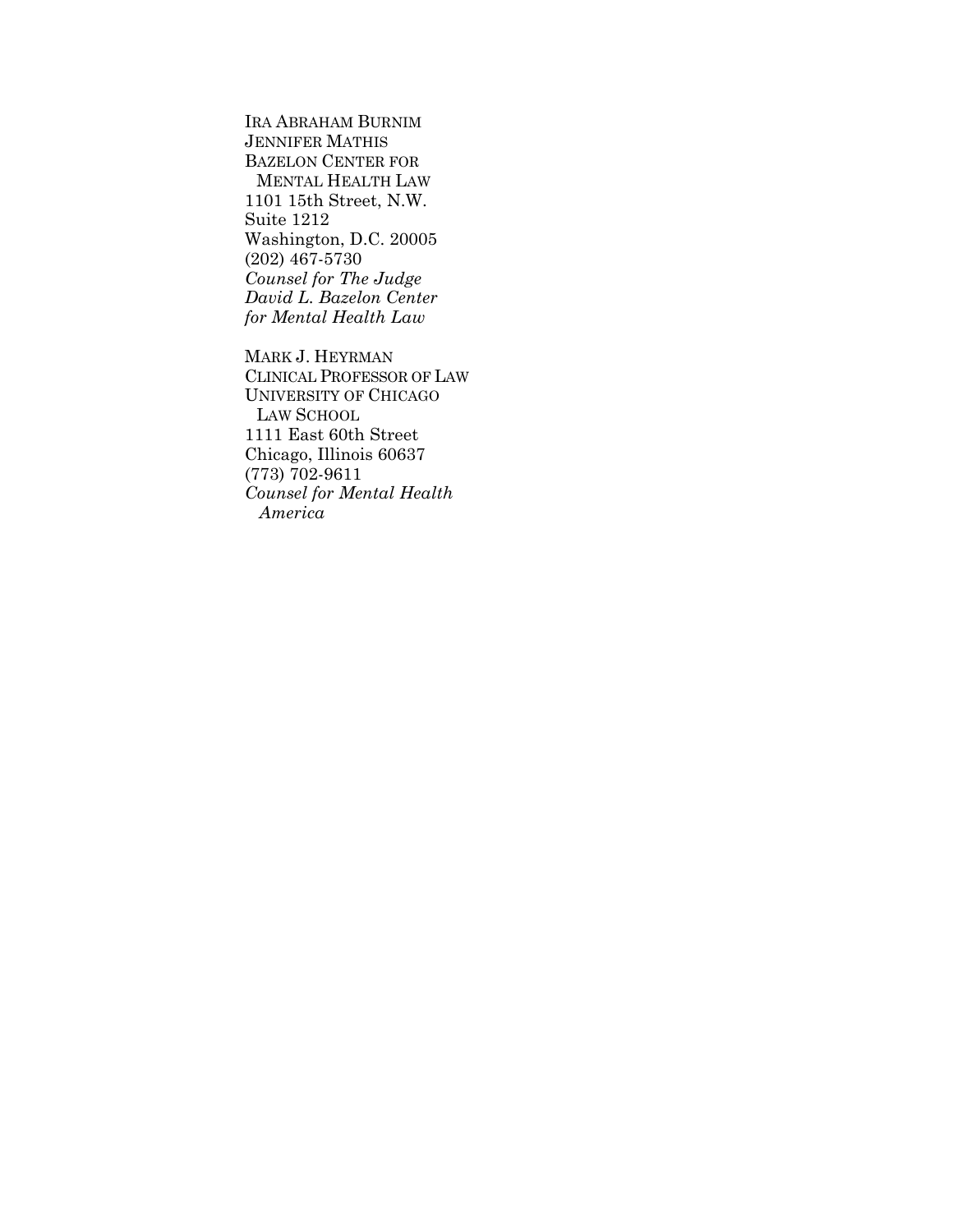## **TABLE OF CONTENTS**

| Page                                                                                                                                                                                   |
|----------------------------------------------------------------------------------------------------------------------------------------------------------------------------------------|
|                                                                                                                                                                                        |
|                                                                                                                                                                                        |
|                                                                                                                                                                                        |
|                                                                                                                                                                                        |
|                                                                                                                                                                                        |
| DUE PROCESS BARS CRIMINAL<br>L.<br>PUNISHMENT OF A DEFENDANT<br>WHO, BECAUSE OF MENTAL DIS-<br>ORDER, DID NOT KNOW THAT HIS                                                            |
| A. The Principle That an Individual May<br>Be Absolved of Criminal Responsibil-<br>ity as a Result of Severe Mental Ill-<br>ness or Disability Has Deep Histori-                       |
| B. Uniform Practice Until the Present<br>Day Confirms That the Defense Is<br>Required by the Due Process Clause  15                                                                    |
| C. Imposition of Criminal Punishment<br>on Individuals Who, as a Result of<br>Mental Disorder, Are Unable To<br>Know That Their Conduct Is Wrong-<br>ful Undermines the Moral Basis of |
| D. Kansas's Abolition of the Insanity                                                                                                                                                  |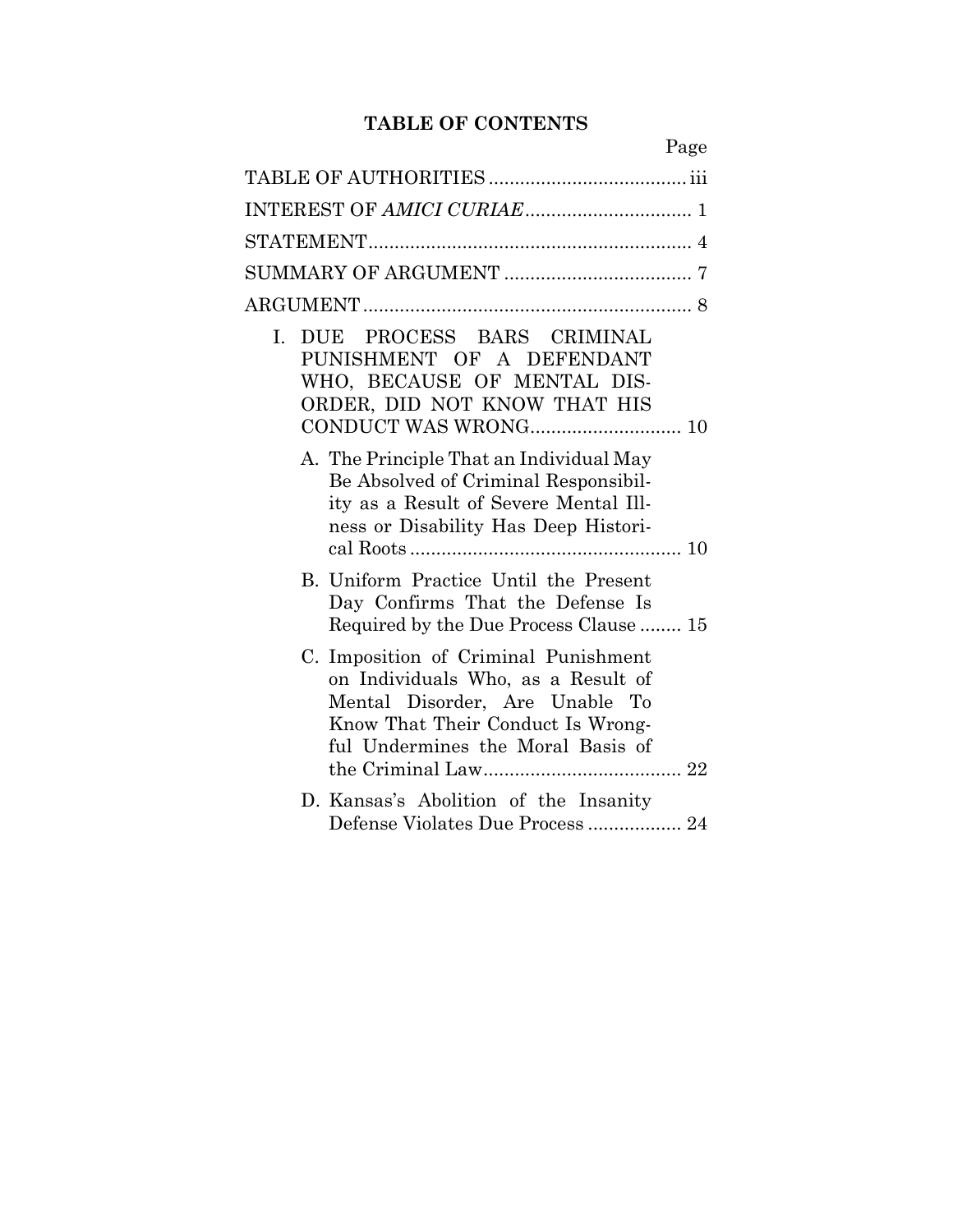| II. MODERN UNDERSTANDING OF THE                                                                                                                                                           |
|-------------------------------------------------------------------------------------------------------------------------------------------------------------------------------------------|
| NATURE OF MENTAL ILLNESS                                                                                                                                                                  |
| PROVIDES ADDITIONAL SUPPORT                                                                                                                                                               |
| FOR RECOGNITION OF A TRADI-                                                                                                                                                               |
|                                                                                                                                                                                           |
| A. Mental Illness Can Render a Person<br>Incapable of Knowing That Conduct                                                                                                                |
| B. Forensic Mental Health Professionals<br>Have Substantial Experience with<br>Diagnosis of Mental Illness That<br>May Deprive a Person of the Ability<br>To Distinguish Right from Wrong |
|                                                                                                                                                                                           |
| 33                                                                                                                                                                                        |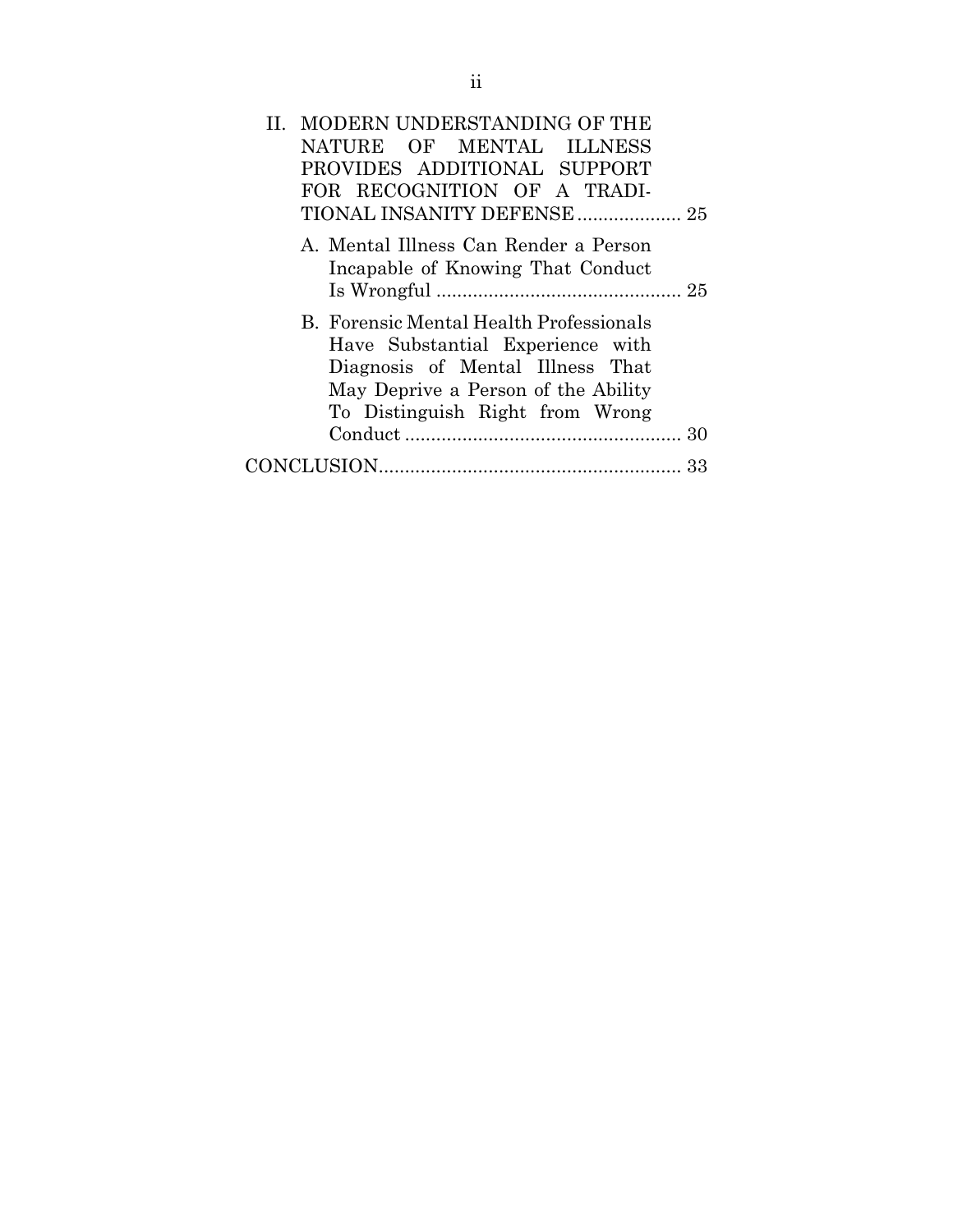# **TABLE OF AUTHORITIES**

# Page

# CASES

| Arnold's Case, 16 How. St. Tr. 695 (Eng. 1724)  14                 |
|--------------------------------------------------------------------|
| Atkins v. Virginia, 536 U.S. 304 (2002)  12                        |
| <i>Ball's Case, 2 City Hall Recorder 85 (N.Y. 1817) 14</i>         |
| Clark v. Arizona, 548 U.S. 735 (2006)3, 4, 8, 9,<br>10, 18, 26, 27 |
| Clark's Case, 1 City Hall Recorder 176                             |
| Cooper v. Oklahoma, 517 U.S. 348 (1996 15                          |
| Delling v. Idaho, 568 U.S. 1038 (2012)  5, 29                      |
| <i>Elonis v. United States, 135 S. Ct. 2001 (2015)  23</i>         |
| <i>Ferrer's Case</i> , 19 How. St. Tr. 885 (Eng. 1760) 14          |
|                                                                    |
| Ford v. Wainwright, 477 U.S. 399 (1986) 23, 24                     |
|                                                                    |
| Kansas v. Hendricks, 521 U.S. 346 (1997)22, 23                     |
| Lord v. State, 262 P.3d 855 (Alaska Ct. App.                       |
| $M'Nghten's Case, 10 \text{ Cl.} \& F. 200, 8 \text{ Eng. Rep.}$   |
| 16, 17, 18, 20, 21                                                 |
| Madison v. Alabama, 139 S. Ct. 718 (2019)  29                      |
|                                                                    |
| Montana v. Egelhoff, 518 U.S. 37 (1996) 10, 15, 19                 |
|                                                                    |
| Morissette v. United States, 342 U.S. 246 (1952)  22               |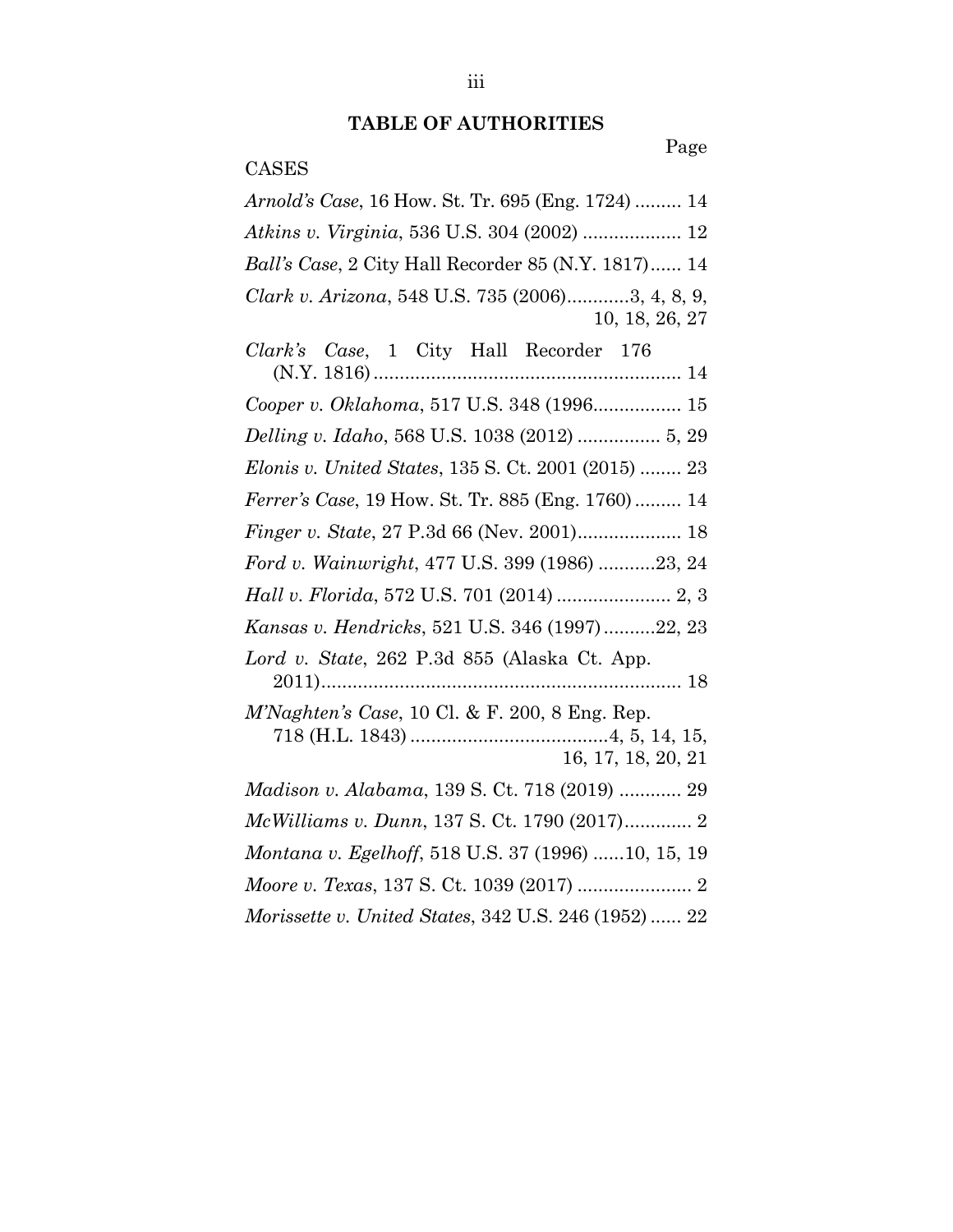| Panetti v. Quarterman, 551 U.S. 930 (2007) 23        |
|------------------------------------------------------|
| Patterson v. New York, 432 U.S. 197 (1977)  10       |
| Penry v. Lynaugh, 492 U.S. 302 (1989)12, 13          |
| Pienovi's Case, 3 City Hall Recorder 123             |
| Robinson v. California, 370 U.S. 660 (1962) 23       |
| Schad v. Arizona, 501 U.S. 624 (1991)10, 15          |
| State v. Bethel, 66 P.3d 840 (Kan. 2003)6, 7, 18, 19 |
| State v. Gribble, 66 A.3d 1194 (N.H. 2013) 16        |
| State v. Herrera, 895 P.2d 359 (Utah 1995)5, 18, 21  |
| State v. Jones, 50 N.H. 369 (1871)  16               |
| State v. Korell, 690 P.2d 992 (Mont. 1984) 18, 20    |
|                                                      |
| State v. Plante, 594 A.2d 1279 (N.H. 1991)  16       |
| State v. Searcy, 798 P.2d 914 (Idaho 1990)18, 21     |
| United States v. Clarke, 25 F. Cas. 454 (C.C.D.D.C.  |
| United States v. Denny-Shaffer, 2 F.3d 999           |
| Youngberg v. Romeo, 457 U.S. 307 (1982)  32          |

CONSTITUTION, STATUTES, AND RULES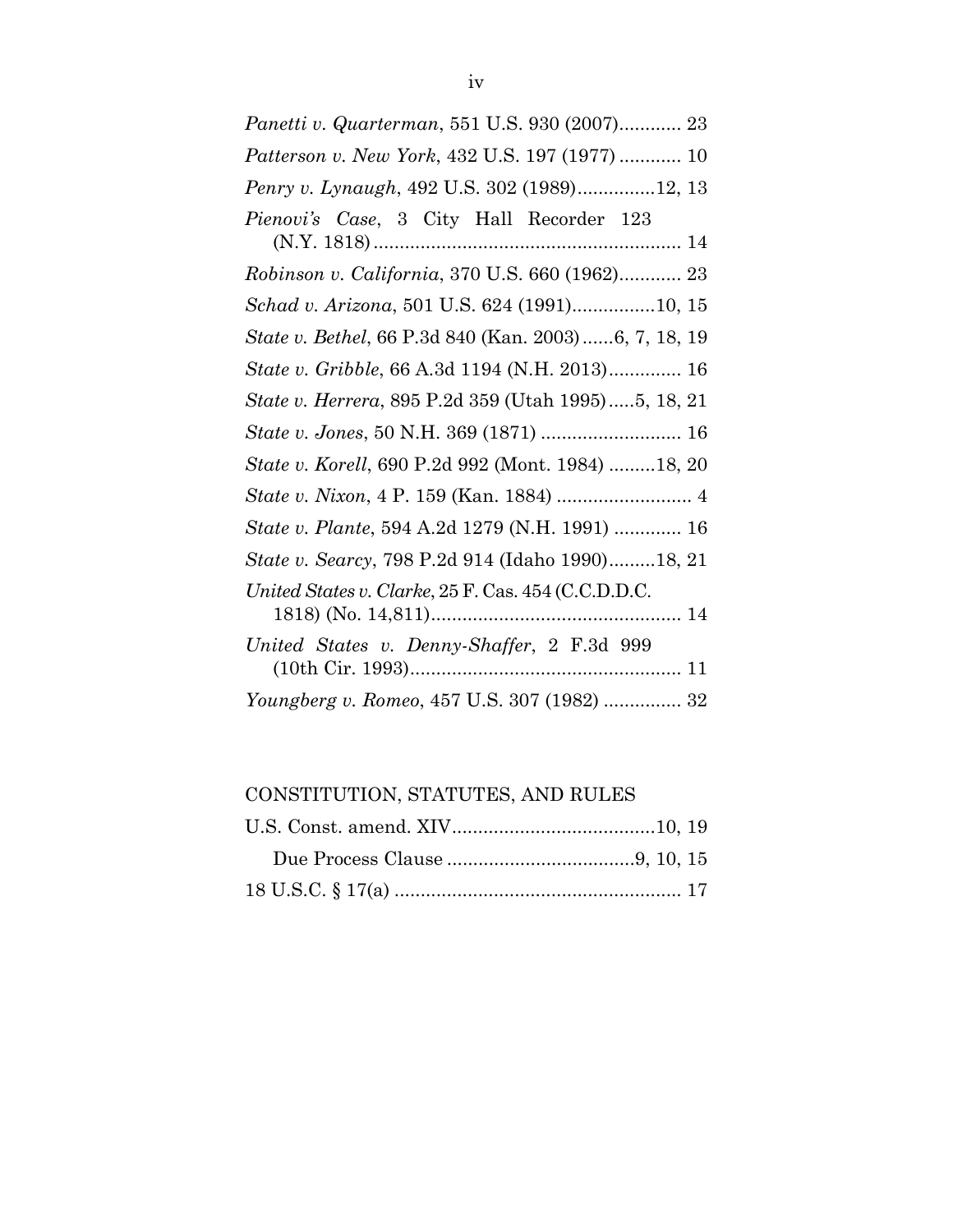| Kan. Stat. Ann.: |
|------------------|
|                  |
|                  |
| Sup. $Ct. R$ .:  |
|                  |
|                  |
|                  |

# OTHER MATERIALS

| AAPL Practice Guideline for Forensic Psychi-<br>atric Evaluation of Defendants Raising the<br>Insanity Defense, 42 J. Am. Acad. Psychiatry |
|--------------------------------------------------------------------------------------------------------------------------------------------|
| Am. Bar Ass'n                                                                                                                              |
| Criminal Justice Mental Health Standards                                                                                                   |
| 2 Am. Bar Ass'n, Standards for Criminal                                                                                                    |
| Am. Med. Ass'n:                                                                                                                            |
| Reports of Council on Long Range Planning                                                                                                  |
| The Insanity Defense in Criminal Trials and<br>Limitation of Psychiatric Testimony, Report<br>of the Board of Trustees (1983)20, 21        |
| Am. Psychiatric Ass'n:                                                                                                                     |
| Diagnostic and Statistical Manual of Mental                                                                                                |
| Position Statement on the Insanity Defense                                                                                                 |
|                                                                                                                                            |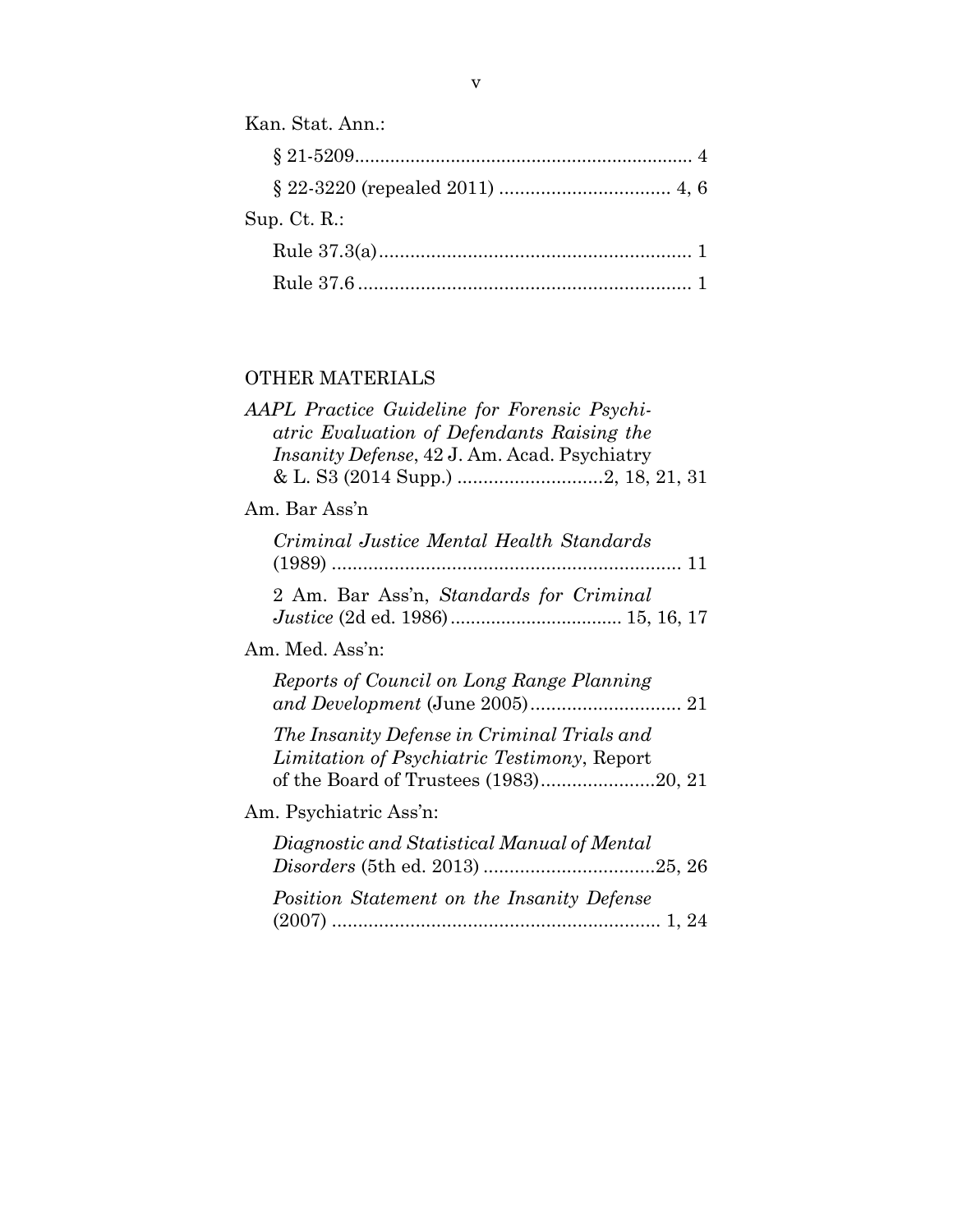Am. Psychological Ass'n:

| Council Policy Manual, Ch. 4 (Pt. 2),<br>"Mental Disability and the Death Penalty"<br>$(2006)$ , <i>available at</i> https://www.apa.org/<br>about/policy/chapter-4b#death-penalty 24 |
|---------------------------------------------------------------------------------------------------------------------------------------------------------------------------------------|
| App. to Cert. Pet., <i>Delling v. Idaho</i> , 568 U.S.<br>1038 (2012) (No. 11-1515) (U.S. June 13,                                                                                    |
| 1 Joel P. Bishop, Commentaries on the Criminal                                                                                                                                        |
| Donald W. Black & Nancy C. Andreasen,<br>Introductory Textbook of Psychiatry (6th ed.                                                                                                 |
| 4 William Blackstone, Commentaries on the                                                                                                                                             |
| Richard J. Bonnie et al., A Case Study in the<br>Insanity Defense: The Trial of John W.<br>Hinckley, Jr. (3d ed. 2008) 15, 16, 26                                                     |
| Randy Borum & Thomas Grisso, <i>Establishing</i><br>Standards for Criminal Forensic Reports:<br>An Empirical Analysis, 24 Bull. Am. Acad.                                             |
| Nicholas Bott et al., Cotard Delusion in the<br>Context of Schizophrenia: A Case Report<br>and Review of the Literature, 7 Frontiers in                                               |
| Samuel Jan Brakel et al., The Mentally Dis-<br>abled and the Law (Am. Bar Found. 3d ed.                                                                                               |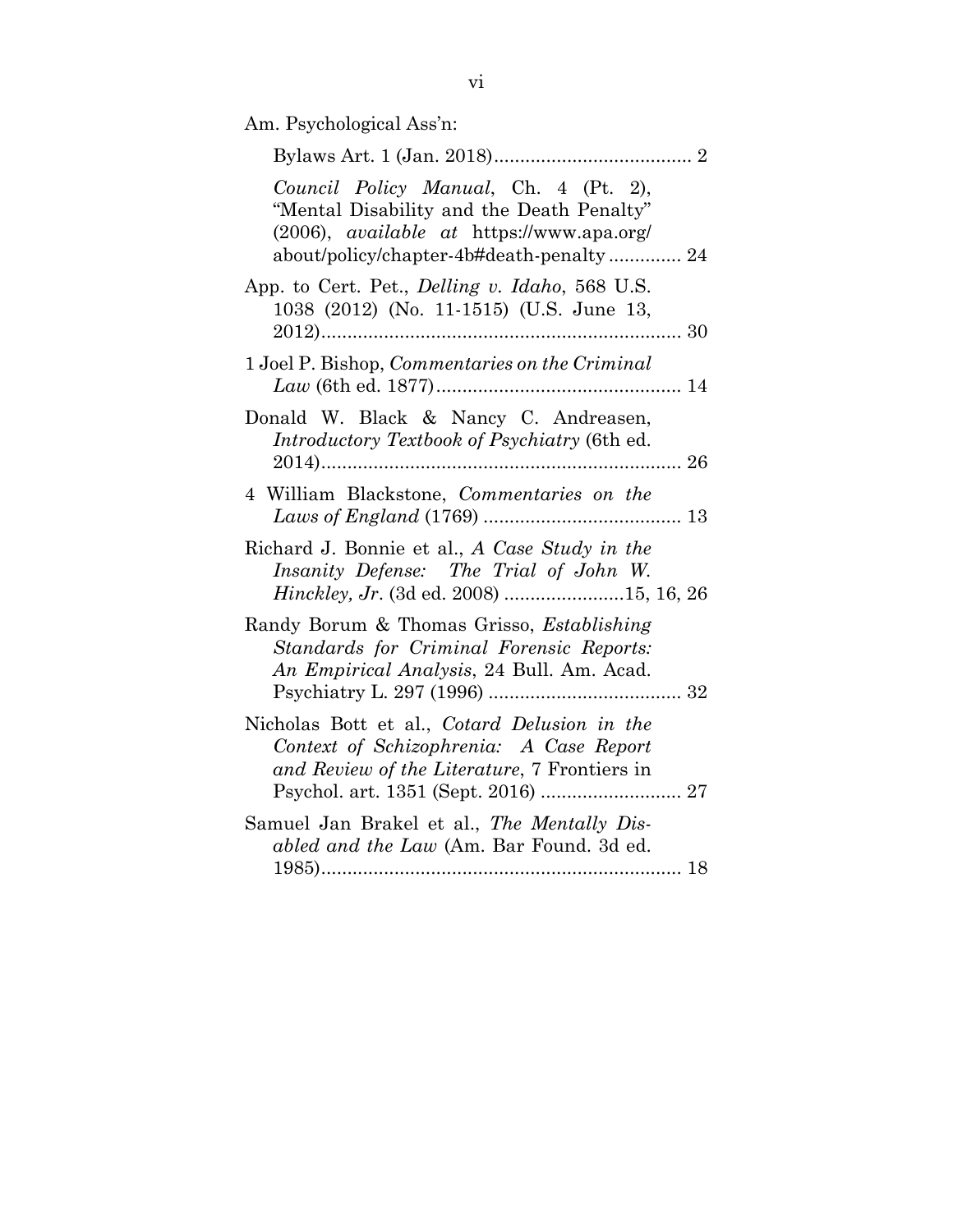| Ian Brockington, Suicide and Filicide in Post-<br>partum Psychosis, 20 Arch. Women's Mental                                                                                                            |
|--------------------------------------------------------------------------------------------------------------------------------------------------------------------------------------------------------|
| Lisa A. Callahan et al., The Volume and<br>Characteristics of Insanity Defense Pleas:<br>An Eight-State Study, 19 Bull. Am. Acad.                                                                      |
| Felice Carabellese et al., <i>Mental Illness</i> ,<br>Violence and Delusional Misidentifications:<br>The Role of Capgras' Syndrome in Matri-<br><i>cide</i> , 21 J. Forensic & Leg. Med. 9 $(2014)$ 26 |
| Joseph Chitty, Medical Jurisprudence (1835) 13                                                                                                                                                         |
| Jeremy W. Coid et al., Paranoid Ideation<br>and Violence: Meta-Analysis of Individual<br>Subject Data of 7 Population Survey, 42                                                                       |
| Edward Coke, <i>Institutes</i> of the Laws of<br>3                                                                                                                                                     |
| 2 George Dale Collinson, A Treatise on the<br>Law Concerning Idiots, Lunatics, and Other<br>Persons Non Compotes Mentis (1812) 14                                                                      |
| Michael Dalton, The Country Justice (reprint<br>$2013)$ (1618)                                                                                                                                         |
| Brian E. Elkins, <i>Idaho's Repeal of the Insanity</i><br>Defense: What Are We Trying To Prove?,                                                                                                       |
| Abraham S. Goldstein, The Insanity Defense                                                                                                                                                             |
| 1 Matthew Hale, The History of the Pleas of the<br>Crown (1st Am. ed., 1847) (1736)13, 14                                                                                                              |
| 1 William Hawkins, A Treatise of the Pleas of                                                                                                                                                          |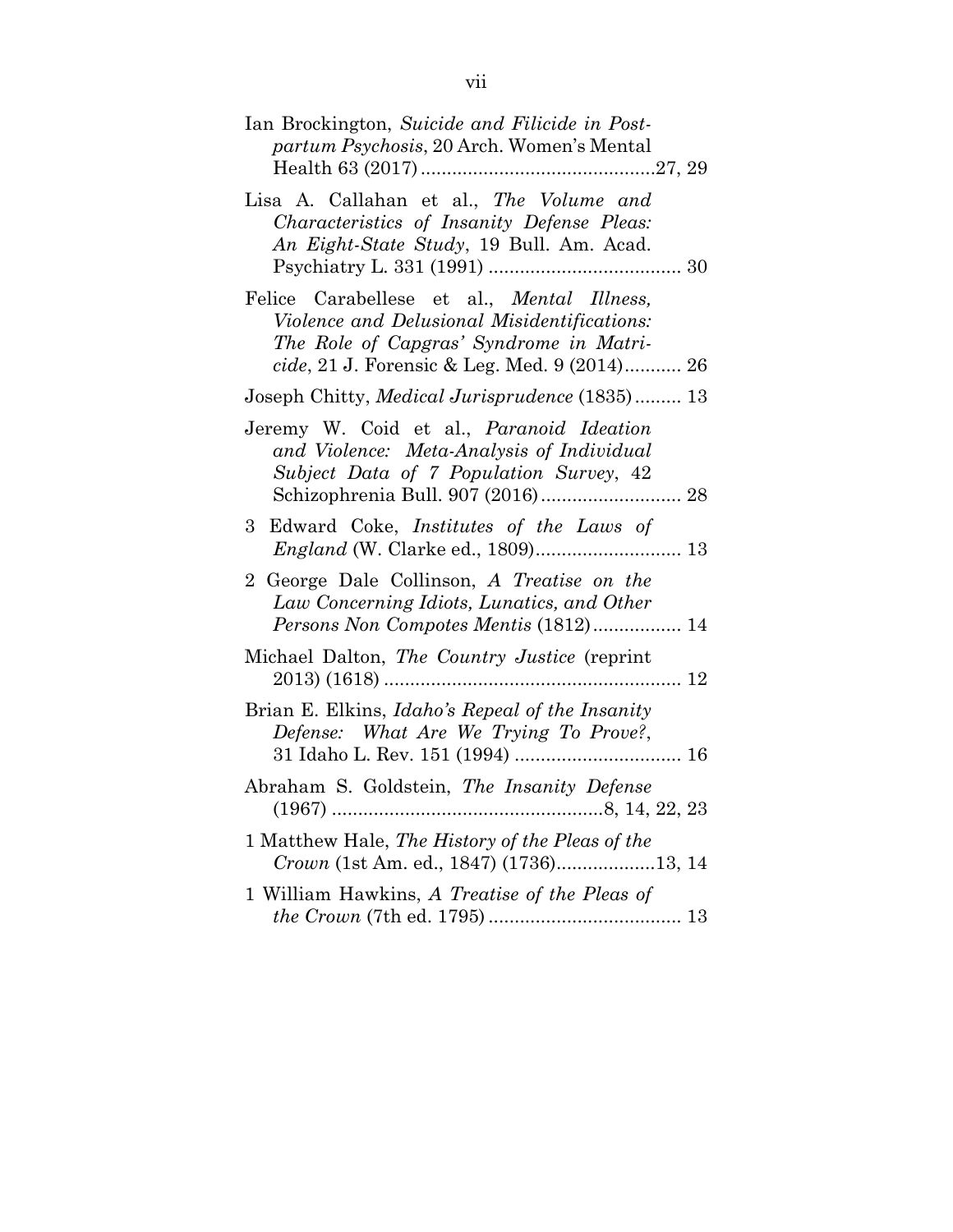| Cynthia G. Hawkins-León, "Literature as Law":<br>The History of the Insanity Plea and a<br>Fictional Application within the Law &<br>Literature Canon, 72 Temp. L. Rev. 381       |
|-----------------------------------------------------------------------------------------------------------------------------------------------------------------------------------|
| John Hawles, Remarks on the Trial of Mr.<br>Charles Bateman (1685), reprinted in XI<br>A Complete Collection of State Trials 474                                                  |
| Oliver W. Holmes, Jr., The Common Law (1881)  13                                                                                                                                  |
| Jeffrey S. Janofsky et al., <i>Insanity Defense</i><br>Pleas in Baltimore City: An Analysis of<br>Outcome, 153 Am. J. Psychiatry 1464 (1996) 31                                   |
| John Walter Jones, The Law and Legal Theory<br>of the Greeks (1956)<br>11                                                                                                         |
| Robert Keers et al., Association of Violence<br>With Emergence of Persecutory Delusions<br>in Untreated Schizophrenia, 171 Am. J.                                                 |
| Jennifer L. Kunst, Understanding the Religious<br>Ideation of Forensically Committed Patients,                                                                                    |
| John D. Lawson, The Adjudged Cases on                                                                                                                                             |
| Stephen M. LeBlanc, Cruelty to the Mentally Ill:<br>An Eighth Amendment Challenge to the<br>Abolition of the Insanity Defense, 56 Am.                                             |
| Bruce G. Link et al., Real in Their Conse-<br>quences: A Sociological Approach to Under-<br>standing the Association between Psychotic<br>Symptoms and Violence, 64 Am. Soc. Rev. |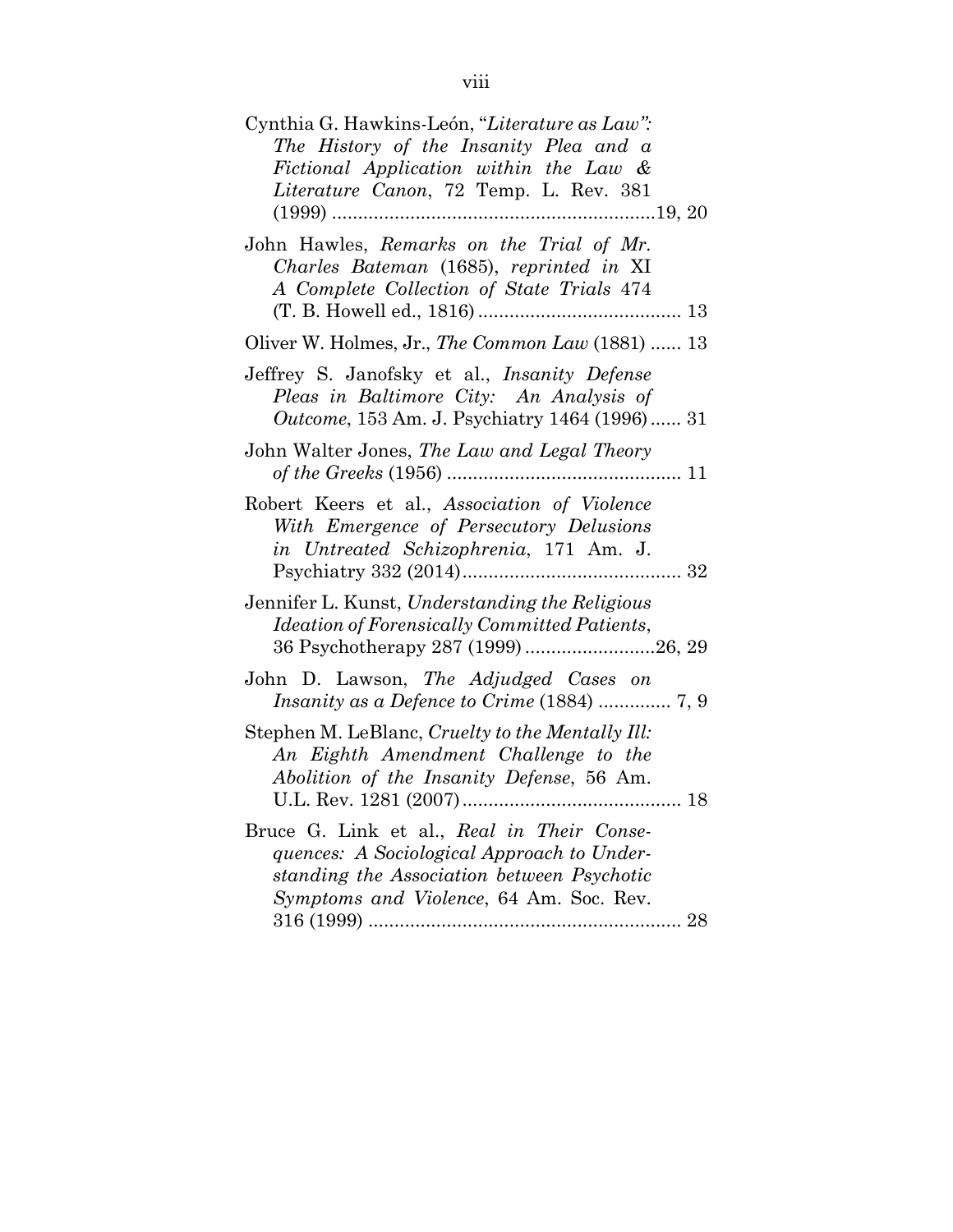| Medical Association Urges Insanity Defense Be                                                                                                                                                                                         |
|---------------------------------------------------------------------------------------------------------------------------------------------------------------------------------------------------------------------------------------|
| Norval Morris, The Criminal Responsibility of<br><i>the Mentally Ill</i> , 33 Syracuse L. Rev. 477                                                                                                                                    |
| Stephen J. Morse:                                                                                                                                                                                                                     |
| Excusing the Crazy: The Insanity Defense<br><i>Reconsidered</i> , 58 S. Cal. L. Rev. 777 (1985)  21                                                                                                                                   |
| Mental Disorder and Criminal Justice, in<br>1 Reforming Criminal Justice: A Report by<br><i>the Academy for Justice 251 (Erik Luna ed.,</i>                                                                                           |
| Jillian K. Peterson et al., How Often and How<br>Consistently do Symptoms Directly Precede<br>Criminal Behavior Among Offenders With<br>Mental Illness?, 38 L. & Hum. Behav. 439                                                      |
| Anthony Platt & Bernard L. Diamond, The<br>Origins of the "Right and Wrong" Test of<br>Criminal Responsibility and Its Subsequent<br>Development in the United States: An His-<br>torical Survey, 54 Calif. L. Rev. 1227 (1966)11, 12 |
| Roscoe Pound, Introduction to Frances B. Sayre,                                                                                                                                                                                       |
| Jacques M. Quen, Anglo-American Criminal<br><i>Insanity: An Historical Perspective, 2 Bull.</i><br>Am. Acad. Psychiatry & L. 115 (1974); 11                                                                                           |
| Isaac Ray, Treatise on the Medical Jurispru-                                                                                                                                                                                          |
| Phillip J. Resnick, The 2006 Friedman & Gil-<br>bert Criminal Justice Forum - The Andrea<br>Yates Case: Insanity on Trial, 55 Clev. St.                                                                                               |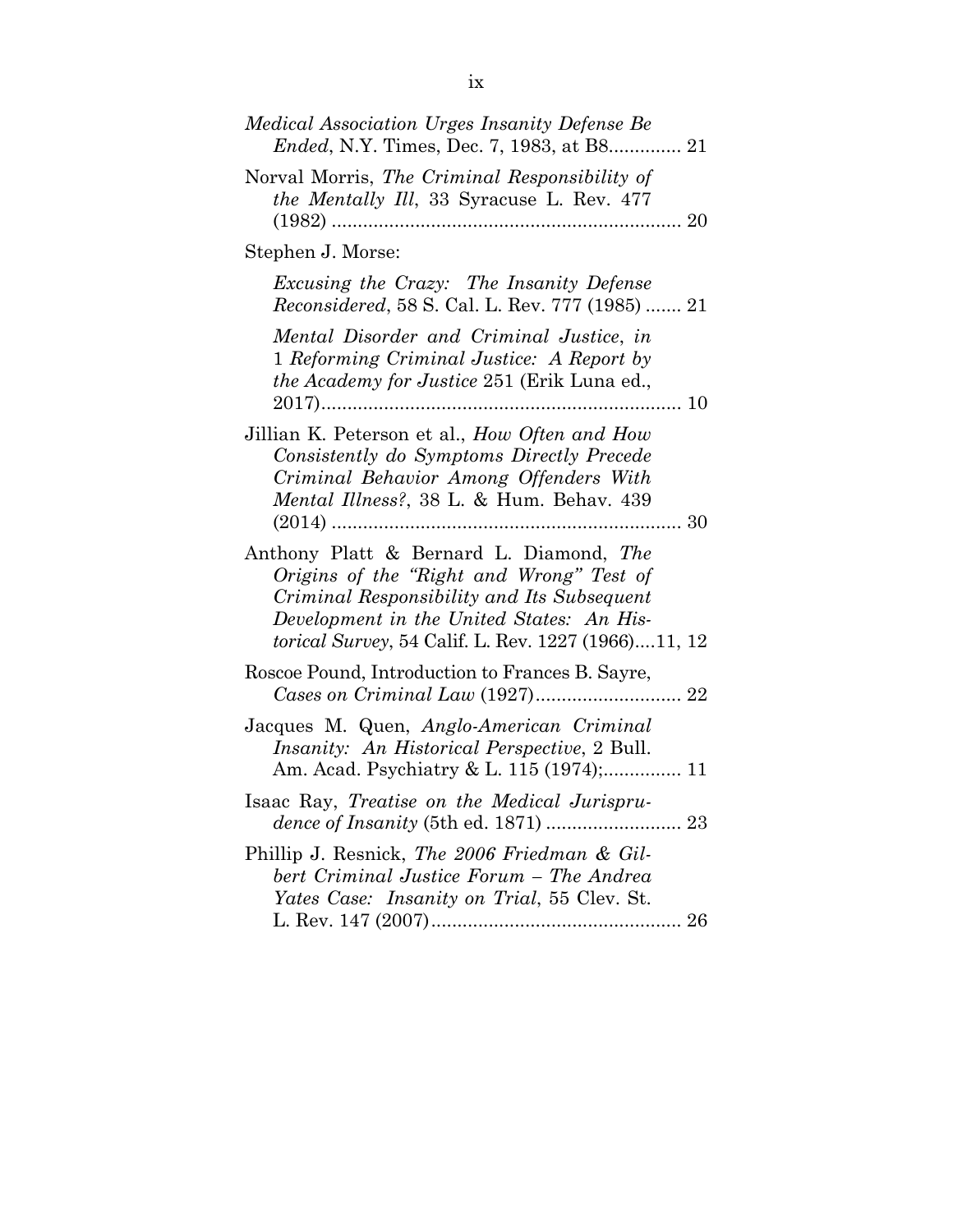| Francis Bowes Sayre, Mens Rea, 45 Harv. L.                                                                                                                                                                                                                            |
|-----------------------------------------------------------------------------------------------------------------------------------------------------------------------------------------------------------------------------------------------------------------------|
| Charles L. Scott & Phillip J. Resnick, Evaluat-<br>ing Psychotic Patients' Risk of Violence: A<br>Practical Guide, 12 Current Psychiatry 29                                                                                                                           |
| Raymond Spring, Farewell to Insanity: A<br>Return to Mens Rea, 66 J.K.B.A. 38 (1997) 19, 20                                                                                                                                                                           |
| Josephine Stanton et al., A Qualitative Study of<br>Filicide by Mentally Ill Mothers, 24 Child                                                                                                                                                                        |
| Henry J. Steadman et al., Before and After<br>Hinckley: Evaluating Insanity Defense<br>30                                                                                                                                                                             |
| Thomas Stompe et al., Schizophrenia, Delusional<br>Symptoms, and Violence: The Threat/<br>Control-Override Concept Reexamined, 30<br>Schizophrenia Bull. 31 (2004);  28                                                                                               |
| Jeffrey W. Swanson, Mental Disorder, Sub-<br>stance Abuse, and Community Violence:<br>An Epidemiological Approach, in Violence<br>and Mental Disorder: Developments in Risk<br>Assessment (John Monahan & Henry J.<br>Steadman eds., Univ. of Chicago Press 1994)  28 |
| Jeffrey W. Swanson et al., A National Study of<br>Violent Behavior in Persons With Schizo-<br>phrenia, 63 Archives Gen. Psychiatry 490                                                                                                                                |
| Pamela J. Taylor et al., Mental Disorder and<br>Violence: A Special (High Security) Hospital<br>Study, 172 Brit. J. Psychiatry 218 (1998)  29                                                                                                                         |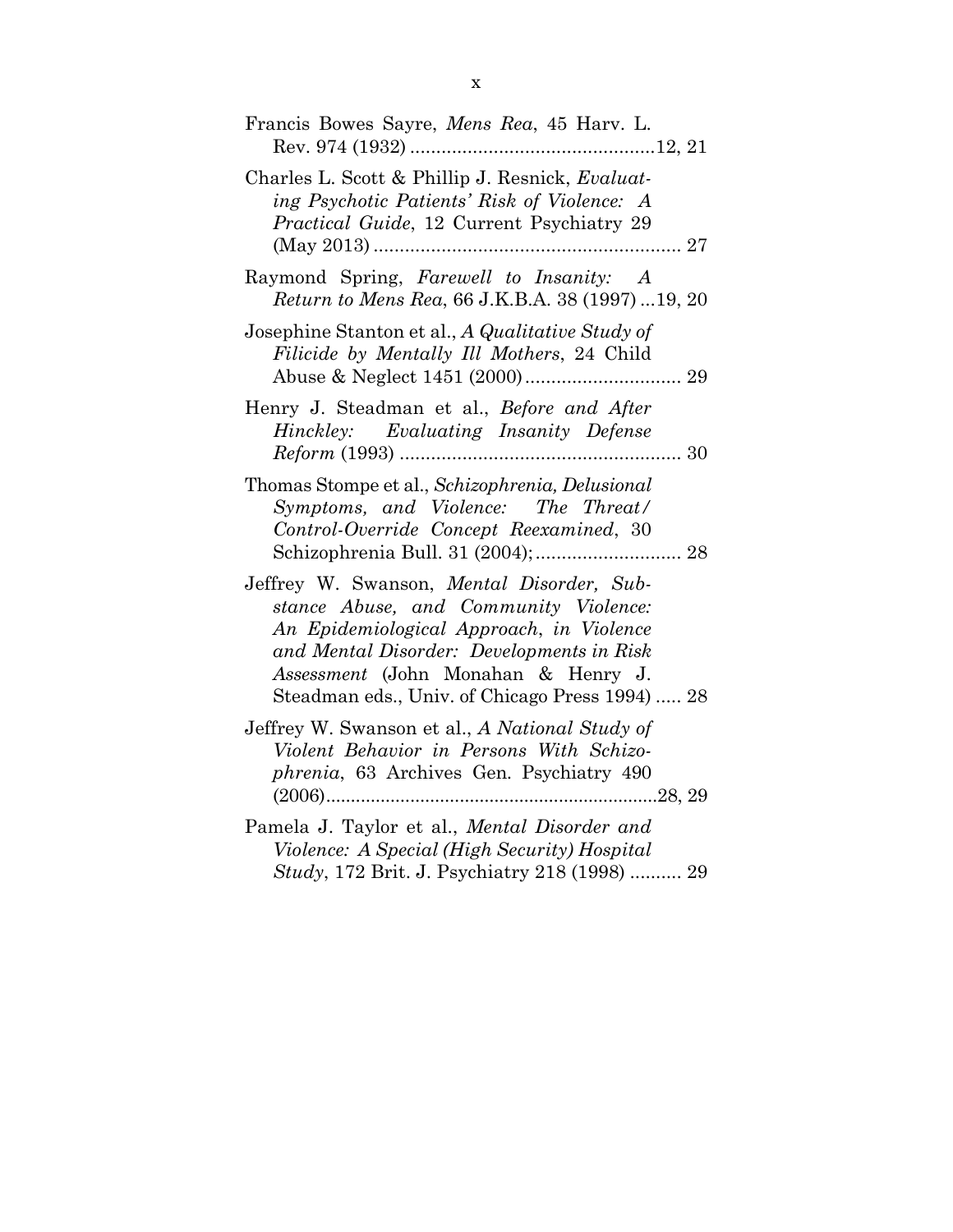| Brent Teasdale et al., <i>Gender, Threat/Control-</i><br>Override Delusions and Violence, 30 L. &                                                                      |
|------------------------------------------------------------------------------------------------------------------------------------------------------------------------|
| Trial Tr., <i>Idaho v. Delling</i> , Nos. CR-FE-2007-<br>663 & CR-FE-2007-1625 (Idaho 4th Jud.                                                                         |
| Josanne Donna Marlijn van Dongen et al.,<br>Delusional Distress Partly Explains the<br>Relation Between Persecutory Ideations<br>and Inpatient Aggression on the Ward, |
| Jan Volavka, Violence in Schizophrenia and<br><i>Bipolar Disorder</i> , 25 Psychiatria Danubina<br>28                                                                  |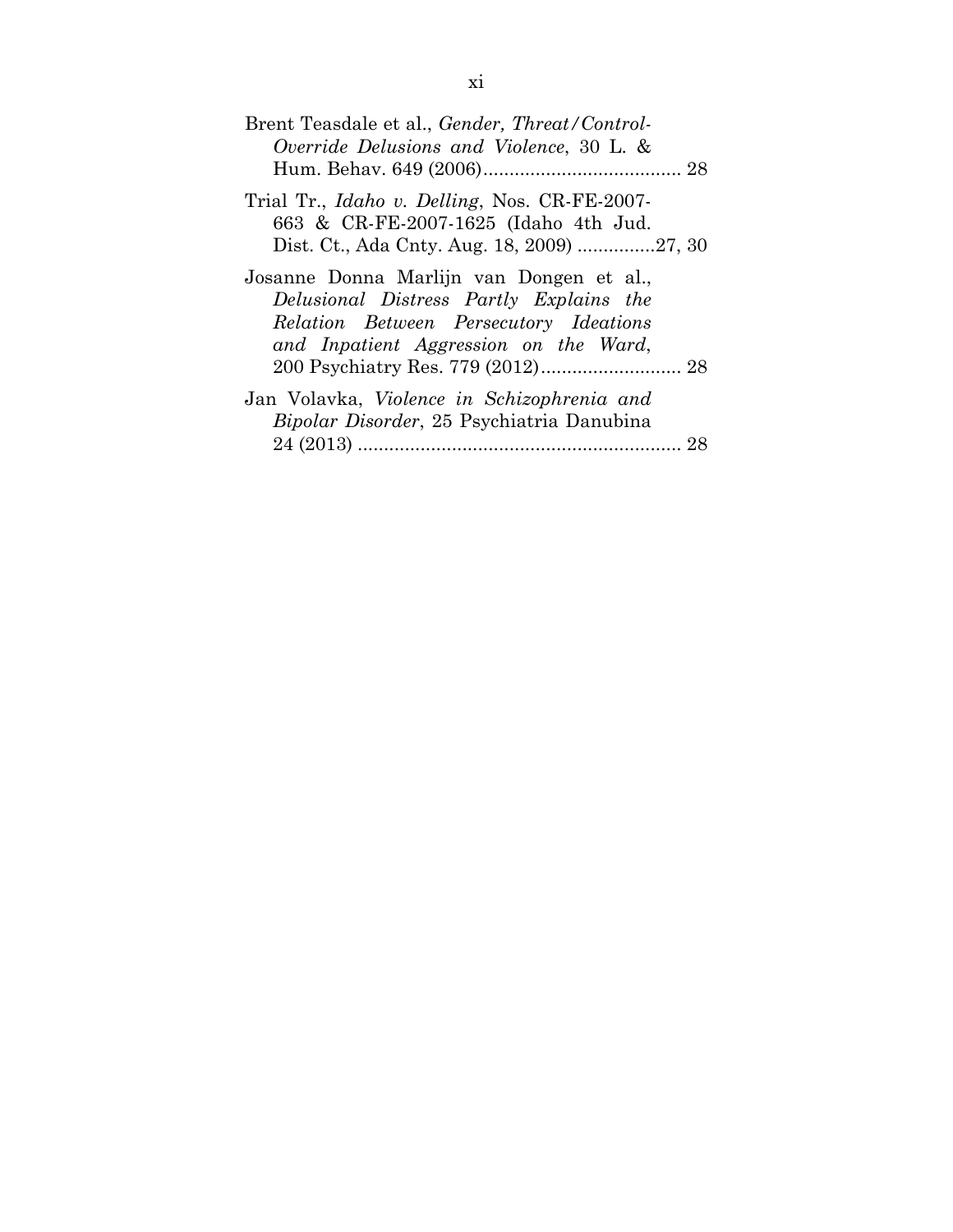#### **INTEREST OF** *AMICI CURIAE*<sup>1</sup>

*Amicus* American Psychiatric Association, with more than 38,500 members, is the Nation's leading organization of physicians who specialize in psychiatry. The American Psychiatric Association has participated in numerous cases in this Court. The American Psychiatric Association and its members have a strong interest in one of the core matters of forensic psychiatry: the relevance of serious mental disorders to criminal punishment. Recognizing that serious mental disorders can substantially impair an individual's capacities to reason rationally and to inhibit behavior that violates the law. The American Psychiatric Association supports recognition of an insanity defense broad enough to allow meaningful consideration of the impact of serious mental disorders on individual culpability. *See* Am. Psychiatric Ass'n, *Position Statement on the Insanity Defense* (2007) ("2007 Am. Psychiatric Ass'n Statement").

*Amicus* American Psychological Association, with approximately 120,000 members and affiliates, is the largest association of psychologists in the United States. The American Psychological Association is a voluntary nonprofit scientific and professional organization whose mission includes the goals of disseminating psychological knowledge and advancing "the application of research findings to the promotion of

 $\overline{a}$ 

<sup>1</sup> Pursuant to Supreme Court Rule 37.6, counsel for *amici* represent that they authored this brief in its entirety and that none of the parties or their counsel, nor any other person or entity other than *amici*, their members, or their counsel, made a monetary contribution intended to fund the preparation or submission of this brief. Pursuant to Rule 37.3(a), counsel for *amici* also represent that all parties have consented to the filing of this brief.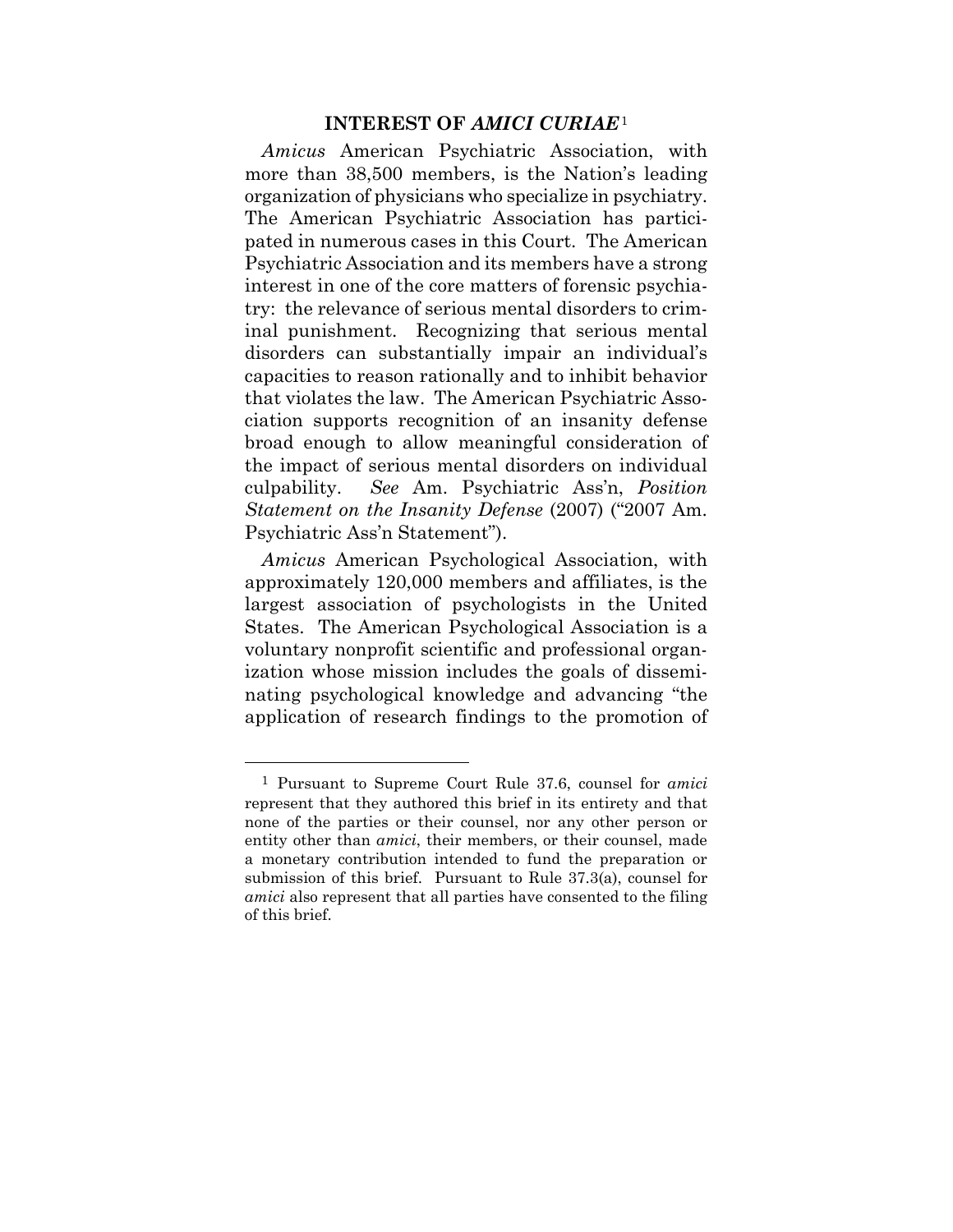health, education and the public welfare." Am. Psychological Ass'n Bylaws Art. 1 (Jan. 2018). To this end, the American Psychological Association has filed 175 *amicus curiae* briefs in federal and state courts, including 70 briefs with this Court, describing scientific research pertinent to matters before the Court. *See*, *e.g.*, *Moore v. Texas*, 137 S. Ct. 1039, 1051 (2017) (citing American Psychological Association brief); *Hall v. Florida*, 572 U.S. 701, 710, 712, 713, 722, 723 (2014) (same). A number of these briefs have addressed the effect of mental illness and intellectual disability on criminal capacity. Division 41 of the American Psychological Association (the American Psychology-Law Society) includes members who engage in research, scholarship, and clinical practice relevant to the insanity defense. Along with forensic psychiatrists, forensic psychologists have the scientifically validated assessment tools and professional experience to provide reliable evaluations and testimony to courts and legal counsel on the question of a defendant's clinical characteristics and functional-legal capacities relevant to an insanity defense, including knowing wrongfulness and conforming conduct to avoid criminal wrongdoing.

*Amicus* American Academy of Psychiatry and the Law ("AAPL") has approximately 2,000 psychiatrist members dedicated to excellence in practice, teaching, and research in forensic psychiatry. The *AAPL Practice Guideline for Forensic Psychiatric Evaluation of Defendants Raising the Insanity Defense*, 42 J. Am. Acad. Psychiatry & L. S3 (2014 Supp.), provides practice guidance and assistance in the performance of insanity defense evaluations by forensic psychiatrists. AAPL has participated as an *amicus curiae* in, among other cases, *McWilliams v. Dunn*, 137 S. Ct. 1790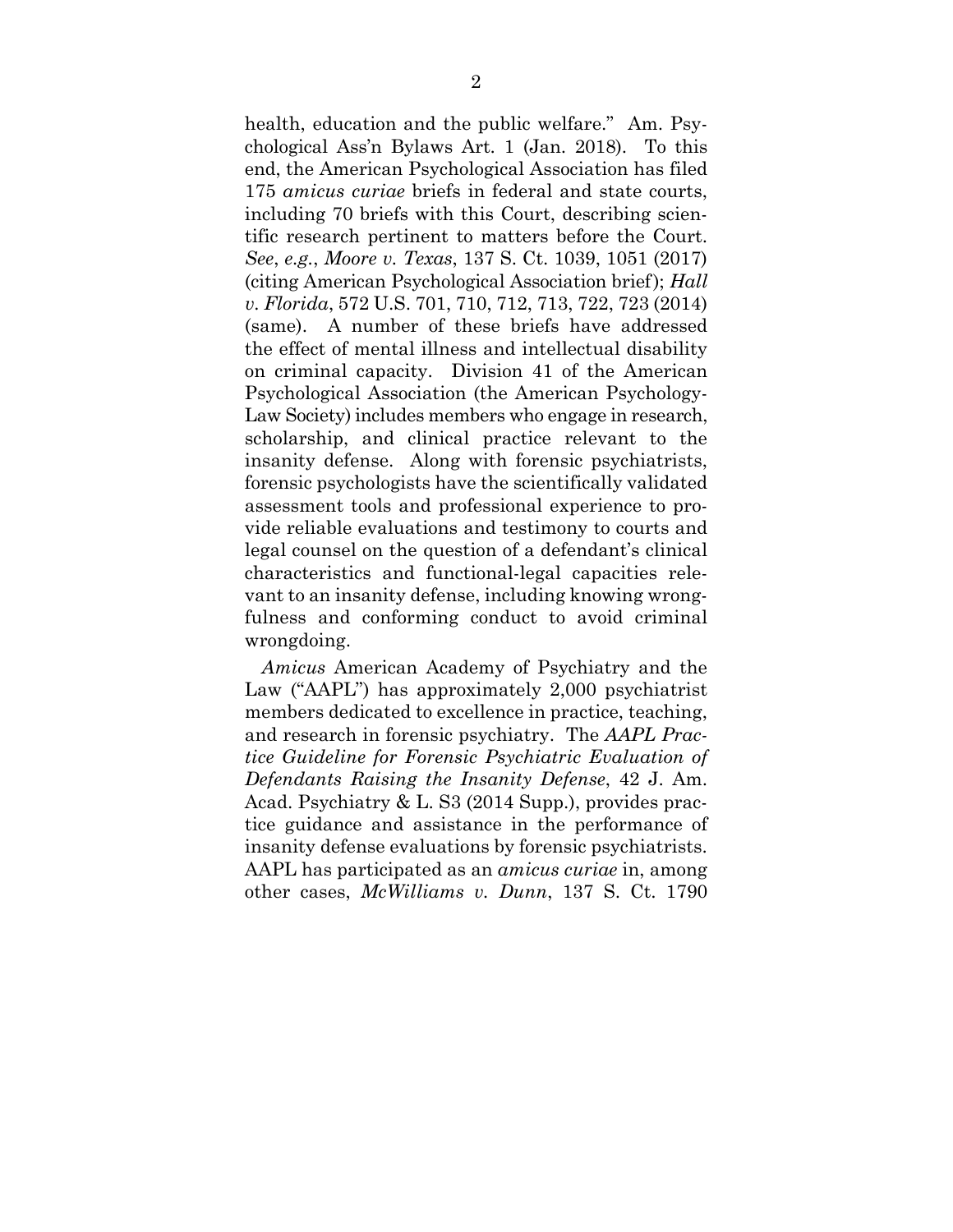(2017); *Moore v. Texas*, 137 S. Ct. 1039 (2017); *Hall v. Florida*, 572 U.S. 701 (2014); and *Clark v. Arizona*, 548 U.S. 735 (2006).

*Amicus* The Judge David L. Bazelon Center for Mental Health Law ("The Center") is a national public interest organization founded in 1972 to advance the rights of individuals with mental disabilities. Through litigation, public policy advocacy, education, and training, The Center works to advance the rights and dignity of individuals with mental disabilities in all aspects of life, including community living, employment, education, health care, housing, voting, parental and family rights, and other areas. The Center's goals include fair treatment of individuals with mental disabilities by the criminal justice system.

Founded more than a century ago, *amicus* Mental Health America ("MHA") is the oldest mental health advocacy and education organization in the United States. Its board and staff are comprised of professionals with expertise in the diagnosis and treatment of mental illnesses, persons with mental illnesses, and other persons with expertise in mental health law and public policy. MHA is interested in ensuring that persons who commit criminal acts due to their mental illnesses be afforded treatment for their illnesses, rather than being punished for those acts.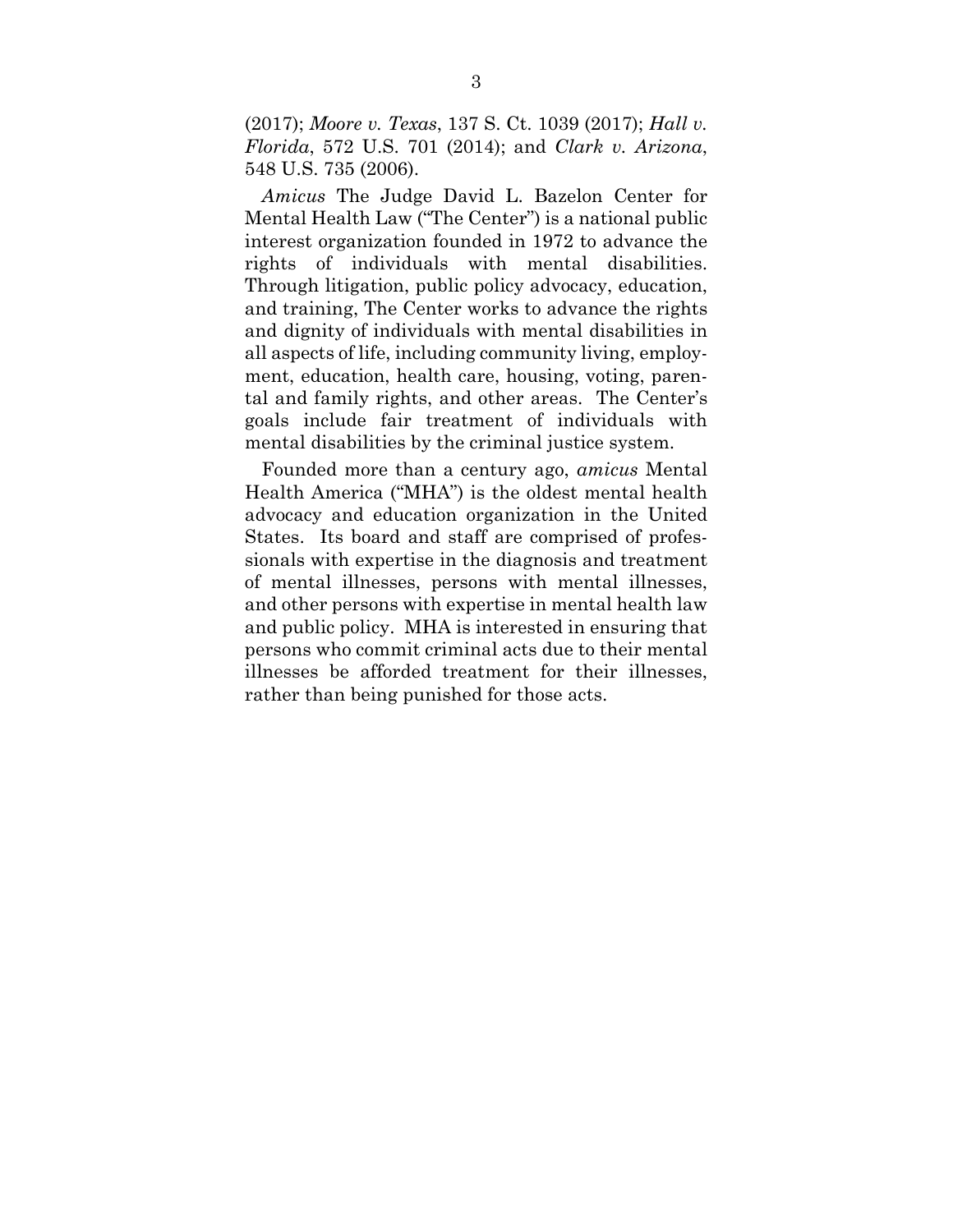#### **STATEMENT**

**1.** From the early days of its statehood, Kansas recognized a common-law insanity defense. *See State v. Nixon*, 4 P. 159 (Kan. 1884); App. 35a. That defense was based on the "*M'Naghten* rule" (discussed further below) and provided that a defendant could not be held criminally responsible for his actions unless, "at the time of the commission of [the] alleged crime," the person "ha[d] sufficient mental capacity to understand the nature and quality of the particular act or acts constituting the crime, and the mental capacity to know whether they are right or wrong." *Nixon*, 4 P. at 163.

Effective January 1, 1996, Section 22-3220 of the Kansas Statutes (now codified at § 21-5209) "abandons lack of ability to know right from wrong as a defense." App. 35a. Instead, the statute provides that "[i]t shall be a defense to a prosecution under any statute that the defendant, as a result of mental disease or defect, lacked the culpable mental state required as an element of the crime charged" but that "[m]ental disease or defect is not otherwise a defense." Kan. Stat. Ann. § 21-5209.

Under this statute, evidence of mental illness or other mental disability may be offered to raise a reasonable doubt as to whether the defendant had the knowledge or intent that is an element of the crime charged. For example, if a murder defendant shot a person under the delusional belief that the victim was a robot or an alien, the defendant could not have purposely or knowingly caused the death of another human being and would not have committed the crime. *See Clark v. Arizona*, 548 U.S. 735, 767-68 (2006). By contrast, if the defendant knew that the victim was a person but believed, as a result of a psychotic delusion, that the victim was a servant of the devil and that God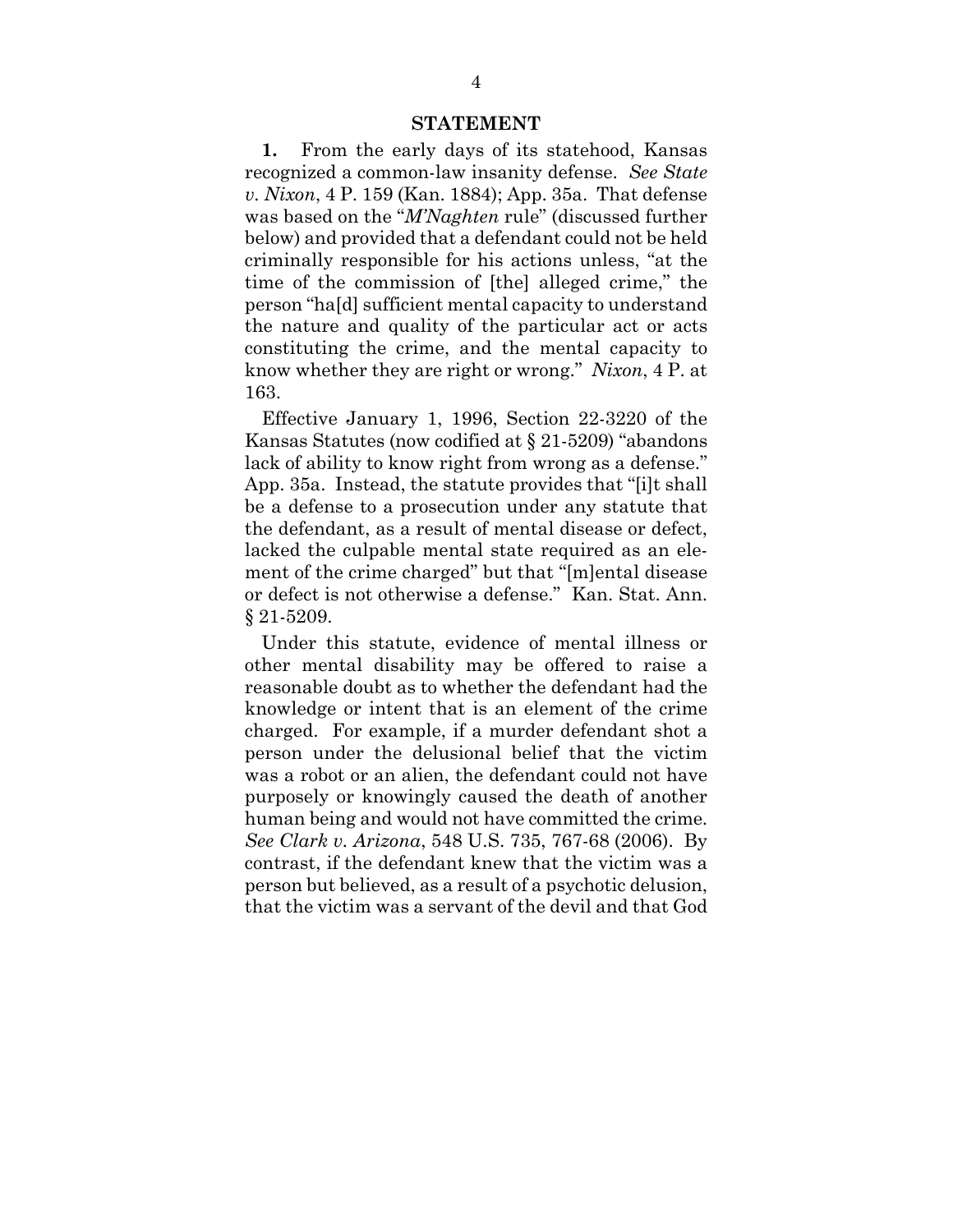had commanded that the victim be killed to protect the world from great harm, such a belief would not tend to disprove the defendant's knowledge that the victim was a human being, and the statute would bar the defendant from offering such evidence to show, in the language of *M'Naghten*, that the defendant "did not know he was doing what was wrong." *M'Naghten's Case*, 10 Cl. & F. 200, 210, 8 Eng. Rep. 718, 722 (H.L. 1843); *see Delling v. Idaho*, 568 U.S. 1038, 1040 (2012) (Breyer, J., dissenting from denial of certiorari); *State v. Herrera*, 895 P.2d 359, 362 (Utah 1995) (discussing similar provision of Utah law: "Under the amended provision, it does not matter whether [the defendant] understood that the act was wrong.").

Kansas is one of only five States to preclude a criminal defendant from asserting as a defense that a mental illness or other mental disability rendered the defendant unable to know that his actions were wrong.2

**2.** James K. Kahler was charged with capital murder of several family members. At trial, Kahler introduced expert testimony to support his argument that, as a result of mental disease or defect, he lacked the mental state required as an element of the offense charged. App. 34a. Experts for the prosecution and defense agreed that Kahler exhibited major depressive disorder, as well as obsessive-compulsive, borderline, paranoid, and narcissistic personality tendencies, and the defense expert opined that Kahler "felt compelled" and "couldn't refrain from doing what he did." App. 102a-103a. The defense expert further found that Kahler might have suffered from "short-term dissociation." App. 129a. But, based on

1

<sup>2</sup> The other States are Alaska, Idaho, Montana, and Utah. *See infra* pp. 18-21.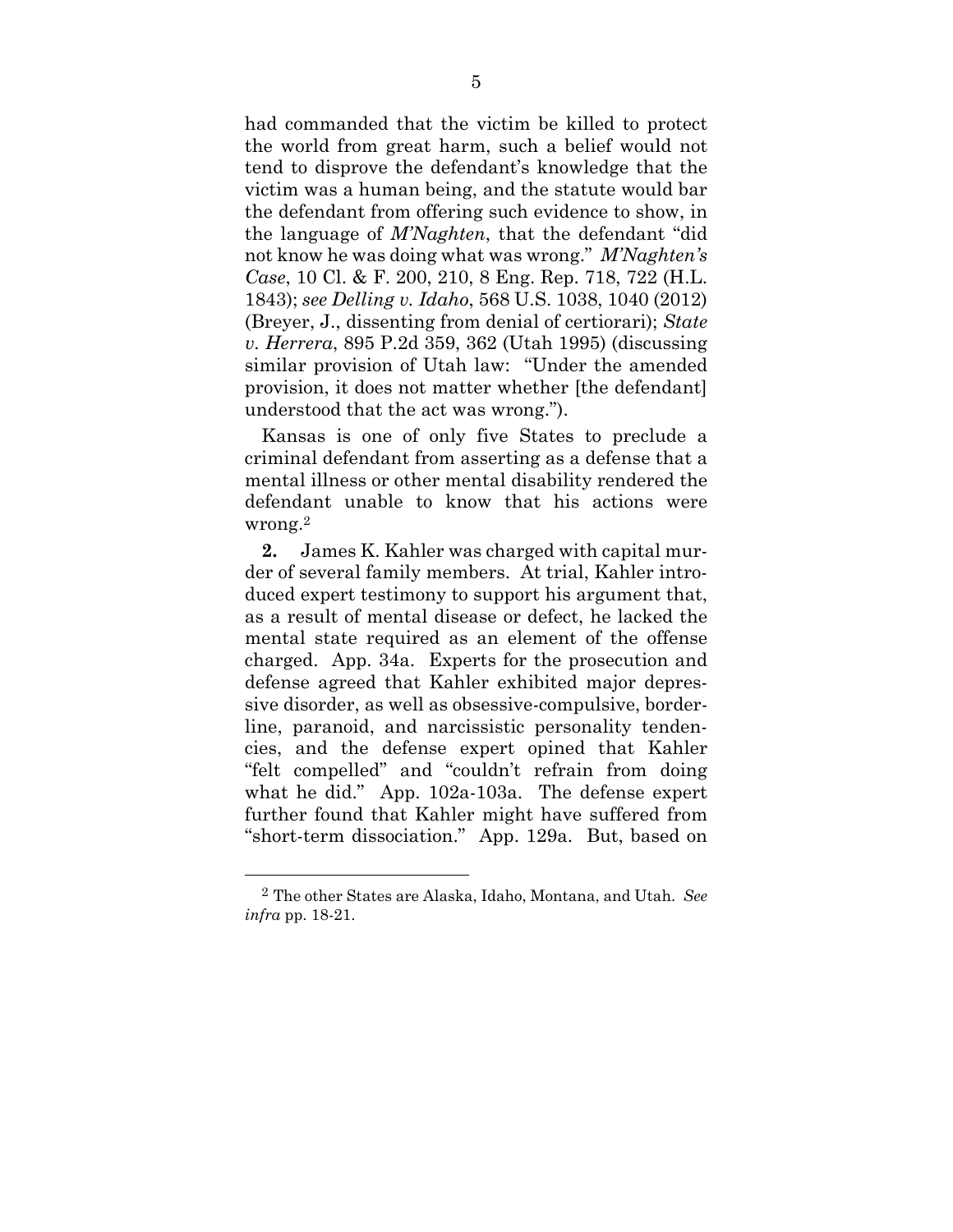§ 22-3220, Kahler was not permitted to introduce evidence that he lacked the ability to tell right from wrong, and the experts for the defense and prosecution did not address that issue.

**3.** At trial, Kahler moved to have the court declare § 22-3220 unconstitutional because it deprived him of his ability to assert a defense based on insanity. App. 34a-35a. The trial court denied the motion and instructed the jury in accordance with the statute; Kahler was convicted and sentenced to death. App. 72a.

Kahler appealed, arguing that Kansas's abolition of the insanity defense is unconstitutional because due process prohibits punishment of a defendant who, by reason of mental disease or defect, lacks the ability to know right from wrong. App. 34a-37a. The Kansas Supreme Court, which had upheld the statute in a prior decision, affirmed. *Id.* Although the court agreed with Kahler that the statute "allows conviction of an individual who had no capacity to know that what he or she was doing was wrong," it held that Kahler presented "no new reason to reconsider the arguments" that it had previously rejected in *State v. Bethel*, 66 P.3d 840 (Kan. 2003). App. 36a-37a.

In *Bethel*, the Kansas Supreme Court rejected the argument that the abolition of the insanity defense violates due process. Citing prior decisions of the Idaho, Montana, and Utah supreme courts – and rejecting the contrary determination of the Nevada Supreme Court – the Kansas Supreme Court upheld § 22-3220 based on its conclusion "that the affirmative insanity defense is a creature of the 19th century and is not so ingrained in our legal system to constitute a fundamental principle of law." 66 P.3d at 851. Therefore, because, "[i]n Kansas, the only intent required [for murder] is the intent to kill a human being," *id.* at 850,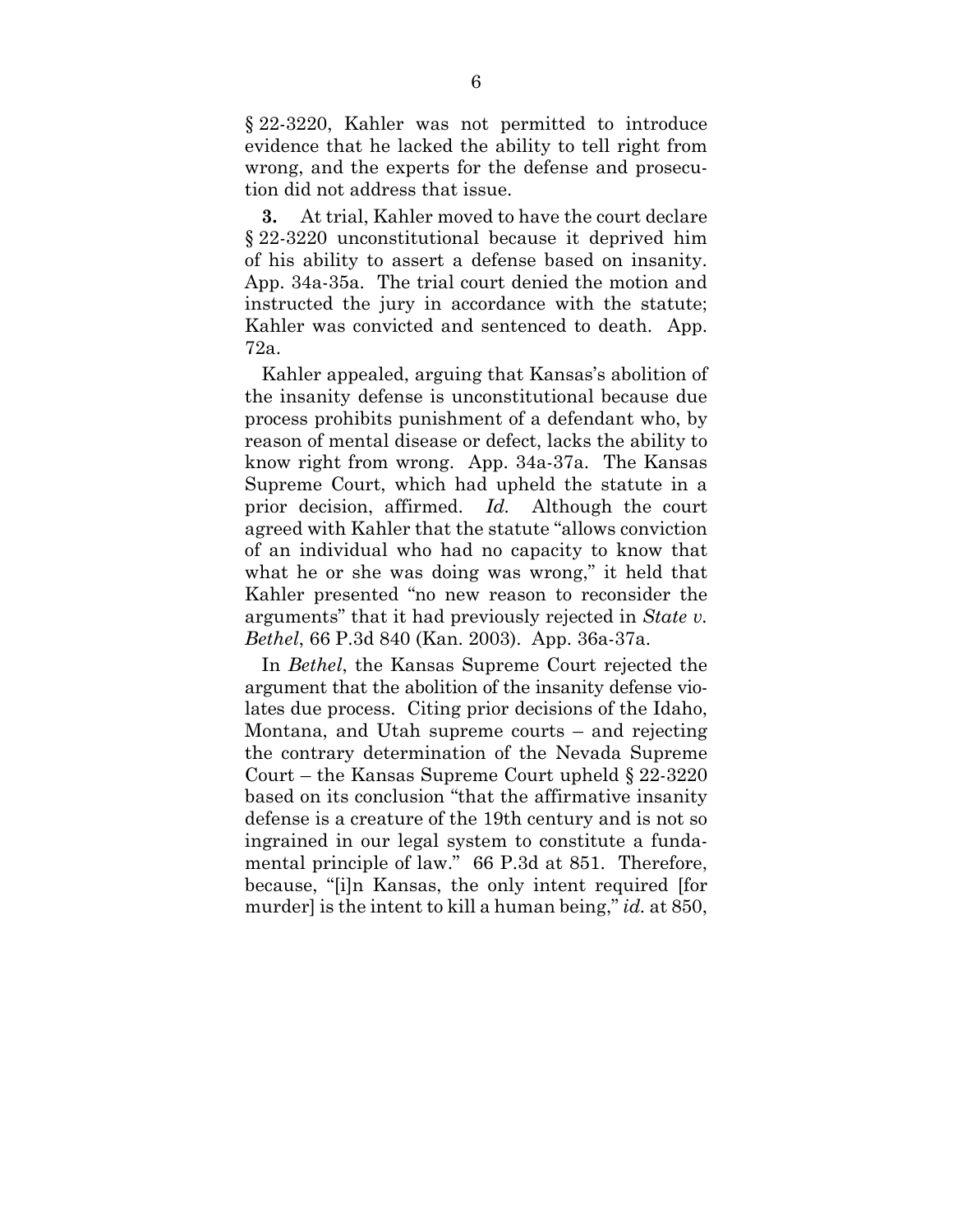Bethel could be convicted for murder even if, as a result of mental disease or defect, he did not know the action was wrong, *see id.* 

## **SUMMARY OF ARGUMENT**

This case presents the question whether the Constitution's due process guarantee bars the imposition of serious criminal punishment on a defendant who, by reason of mental disease or defect, lacked the capacity, at the time of the offense, to know that his conduct was wrong. From the founding of the United States until today, virtually all American jurisdictions have recognized that, when serious mental illness prevents a defendant from grasping that his conduct was wrong, the defendant should not be held criminally responsible. In the words of one nineteenth century commentator, "[i]n all jurisdictions everywhere, and among all people, . . . a defect of reason that renders one unaccountable for his acts is viewed with commiseration, and the subject of it shielded from even the least reproach." John D. Lawson, *The Adjudged Cases on Insanity as a Defence to Crime* 200 (1884). This Court's cases support the conclusion that, when a criminal defendant, as the result of a serious mental disorder, lacks the capacity to know that his or her actions are wrong, the imposition of criminal punishment fails to serve legitimate retribution and deterrence goals.

Articulation of an appropriate test or standard to define the insanity defense has long been controversial, as has been the allocation of burdens of production and persuasion; *amici* do not here contend that any particular standard is constitutionally required. Nevertheless, the approach adopted by the Kansas legislature – under which evidence of mental illness or other mental disability is relevant only to show that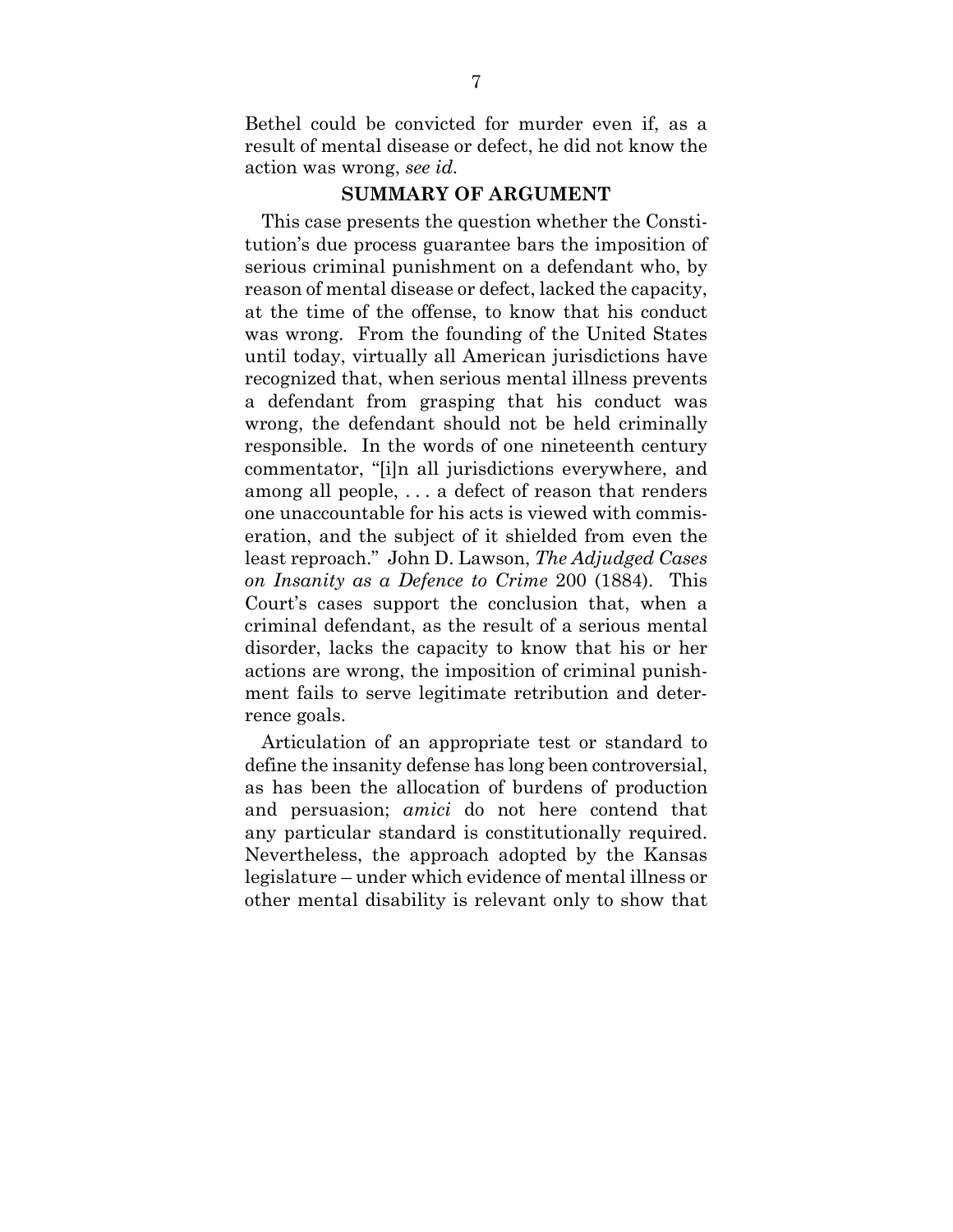the defendant lacked the requisite mental state defining the particular crime charged – fails to give effect to the principle that criminal responsibility should not be imposed at all on an individual who, as a result of a mental disorder, lacks the ability to know that his conduct was wrong.

The clinical experience of mental health professionals, as well as the peer-reviewed research literature, support the conclusion that severe mental illness can seriously impair an individual's ability to understand that his conduct is wrong. Forensic psychiatrists and psychologists have devoted substantial effort to developing rigorous protocols for the evaluation of criminal defendants when the insanity defense is at issue, which can assist the trier of fact and reduce any risk of malingering.

#### **ARGUMENT**

"The insanity defense refers to that branch of the concept of insanity which defines the extent to which [those] accused of crime may be relieved of criminal responsibility by virtue of mental disease." Abraham S. Goldstein, *The Insanity Defense* 9 (1967). This case squarely implicates the distinction – recognized by this Court in *Clark v. Arizona*, 548 U.S. 735, 773-74 (2006); *see also id.* at 790-91 (Kennedy, J., dissenting) – between an affirmative defense of legal insanity (however denominated) and a defense based on the failure of the prosecution to establish beyond a reasonable doubt that the defendant possessed the requisite mental state for the commission of the crime defined by the legislature. When one of the elements of a crime is knowledge or purpose, the determination that the defendant had (or lacked) the requisite mental state "depends not on moral responsibility but on empirical fact." *Id.* at 791. The Kansas statute at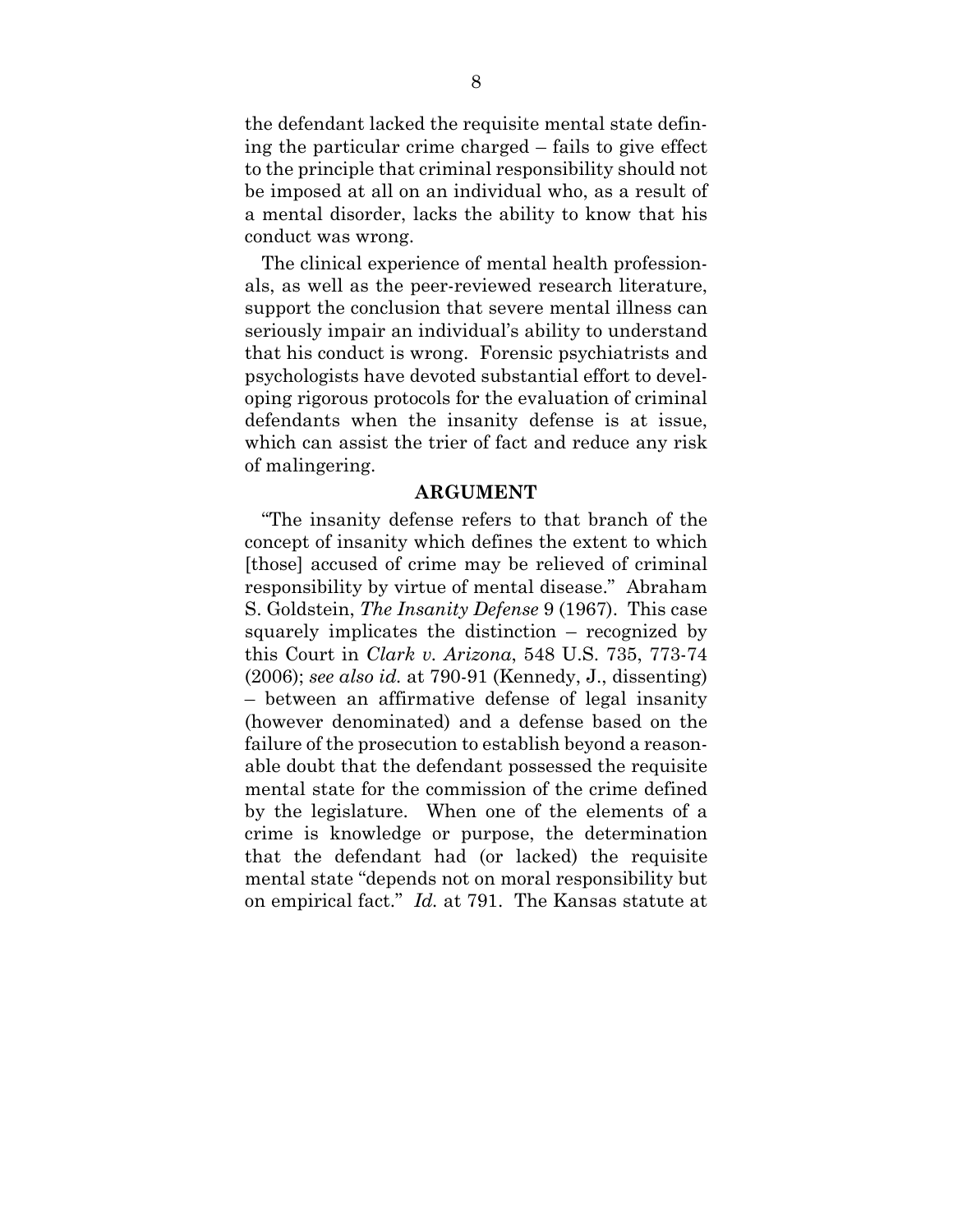issue permits the introduction of evidence of mental disease or defect to cast doubt on the prosecution's showing of *mens rea* in this technical sense.

The Kansas statute does not, however, permit introducing evidence to show that, as a result of mental disorder, the defendant lacked the capacity to understand that his conduct was wrong, and therefore should not be held criminally responsible. The historical, philosophical, evidentiary, and practical consequences of such a defense have attracted the intense interest of scholars and jurists for centuries. The defense has sometimes broadened and sometimes narrowed depending on currents of thought and passions raised by notorious events. The problem of "discover[ing] a test by the application of which to a particular case[] a jury may decide whether a particular person is or is not a proper subject of punishment" is an old one. Lawson, *Insanity as a Defence* 200. But the core principle underlying the defense has been an unvarying part of the law for centuries.

This case thus presents the question, not presented or decided in *Clark* or any other case of this Court, whether the Due Process Clause imposes such a limitation on the imposition of criminal punishment on individuals who lack the capacity to understand the wrongfulness of their actions due to a serious mental disorder. As a matter of history and uniform practice, recognition of such a "moral incapacity" defense is constitutionally required, and the Kansas statute, by prohibiting a defendant from putting forward such a defense, violates due process.

*Amici* take no issue with the view that the question presented is "a legal and moral issue, not a medical, psychiatric, or psychological issue," and that "[t]he criteria for . . . deciding who is a fit subject for blame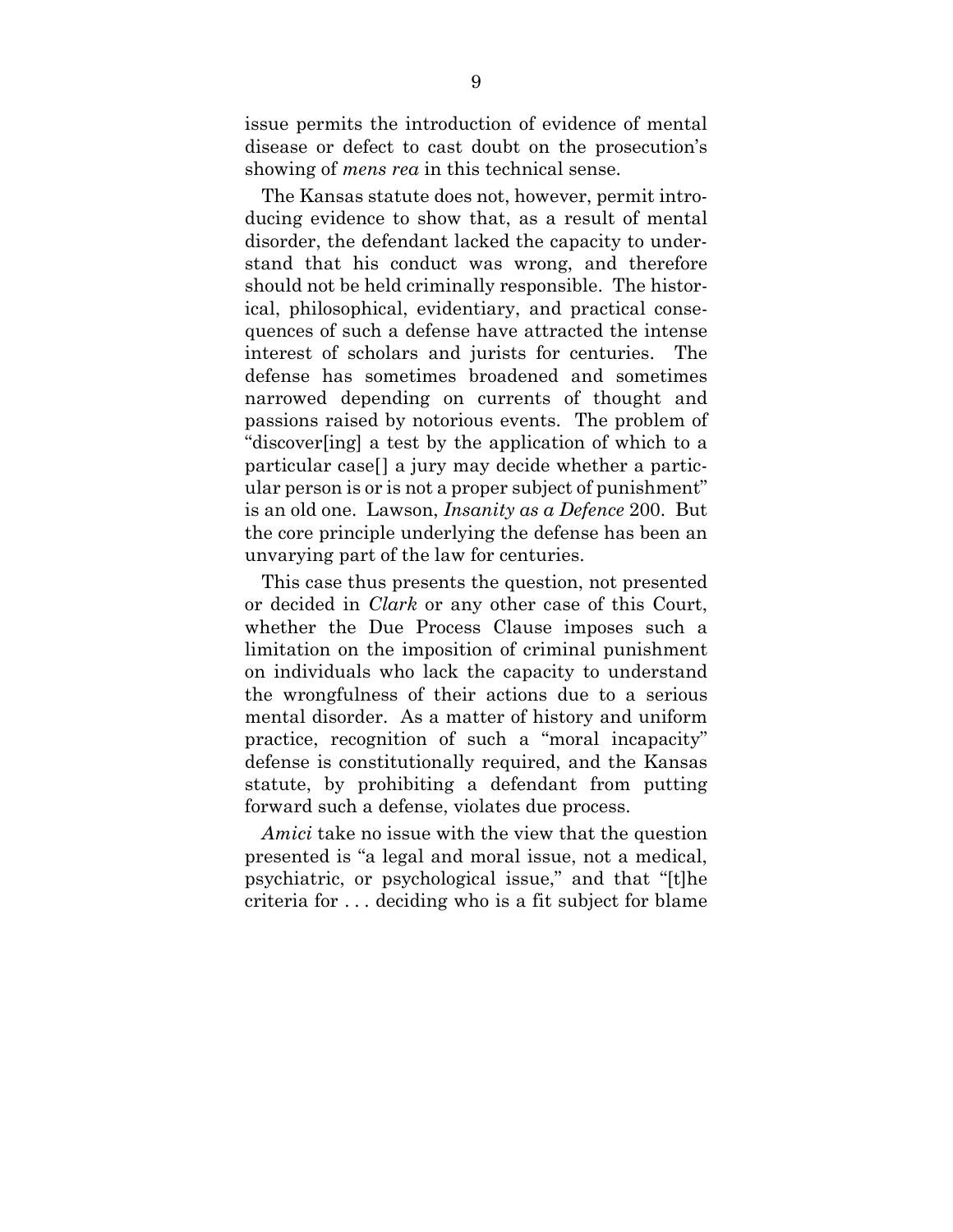and punishment[] are thoroughly normative." Stephen J. Morse, *Mental Disorder and Criminal Justice*, *in* 1 *Reforming Criminal Justice: A Report by the Academy for Justice* 251, 290 (Erik Luna ed., 2017). At the same time, a scientific understanding of mental illness and its effects lends weight to the arguments in favor of recognition of the insanity defense as constitutionally required. Furthermore, the experience of forensic mental health professionals provides assurance that the insanity defense – which is rarely invoked – has not been and will not be subject to abuse.

- **I. DUE PROCESS BARS CRIMINAL PUNISH-MENT OF A DEFENDANT WHO, BECAUSE OF MENTAL DISORDER, DID NOT KNOW THAT HIS CONDUCT WAS WRONG** 
	- **A. The Principle That an Individual May Be Absolved of Criminal Responsibility as a Result of Severe Mental Illness or Disability Has Deep Historical Roots**

"[A] State's capacity to define crimes and defenses" is subject to limitations imposed by the Due Process Clause of the Fourteenth Amendment. *Clark*, 548 U.S. at 749. The Due Process Clause prohibits any imposition of criminal liability that "'offends [a] principle of justice so rooted in the traditions and conscience of our people as to be ranked as fundamental.'" *Id.* at 748 (quoting *Patterson v. New York*, 432 U.S. 197, 202 (1977)) (alteration in original). "Our primary guide in determining whether the principle in question is fundamental is, of course, historical practice." *Montana v. Egelhoff*, 518 U.S. 37, 43 (1996) (plurality); *see also Schad v. Arizona*, 501 U.S. 624, 650 (1991) (Scalia, J., concurring in part and concurring in the judgment) ("It is precisely the historical practices that *define* what is 'due.'").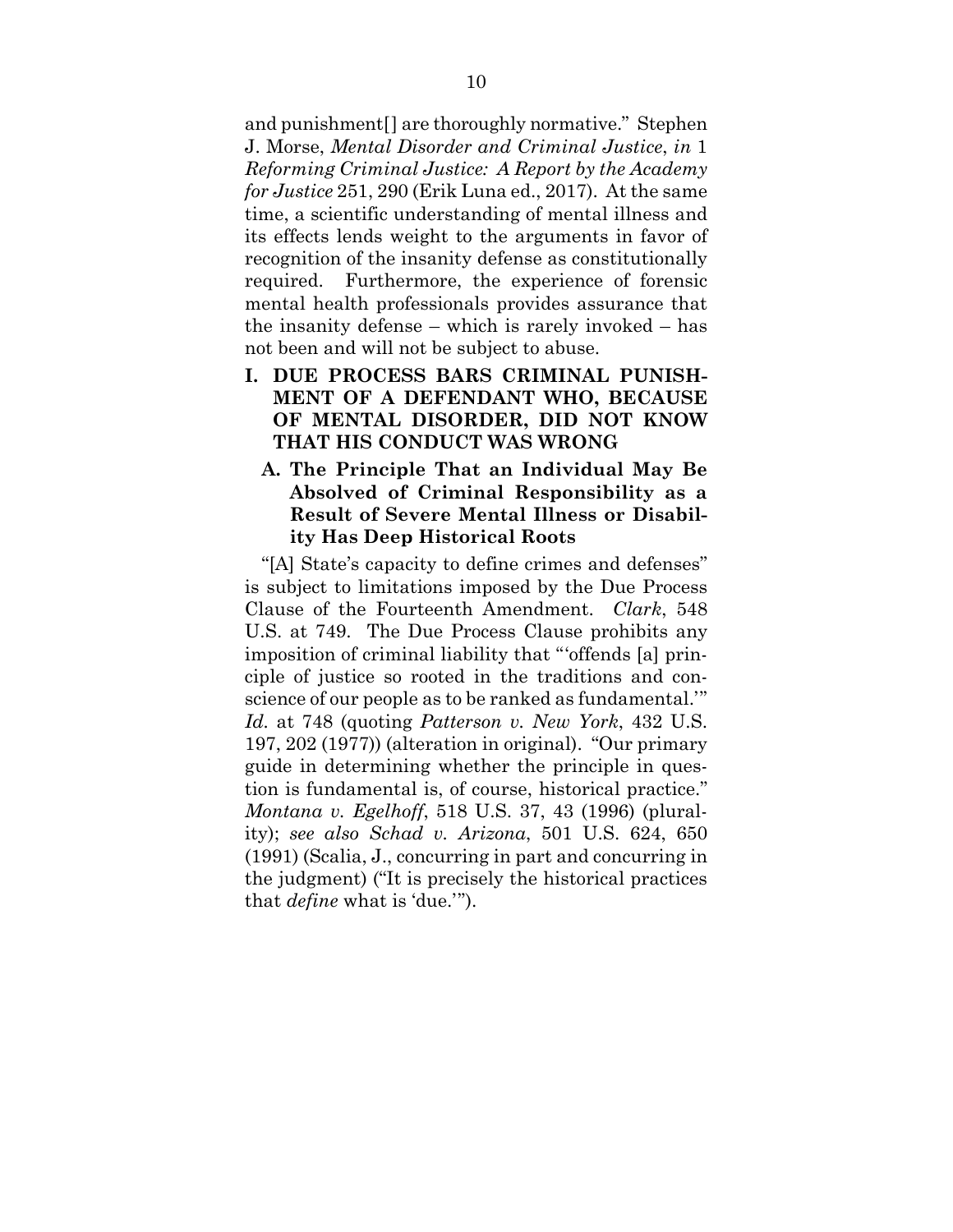The long and consistent Anglo-American tradition precluding the imposition of serious criminal punishment on a defendant who, because of mental disorder, is unable to grasp the wrongfulness of his conduct qualifies as such a "fundamental" "principle of justice." "Whatever the specific formulation of the [insanity] defense has been throughout history, it has always been the case that the law has been loath to assign criminal responsibility to an actor who was unable, at the time he or she committed the crime, to know either what was being done or that it was wrong." *United States v. Denny-Shaffer*, 2 F.3d 999, 1012 (10th Cir. 1993).

**1.** The principle existed long before the common law. "The Greek moral philosophers, at least as far back as the fifth century B.C., considered the distinction between a culpable and nonculpable act to be among the 'unwritten laws of nature supported by the universal moral sense of mankind.'" Am. Bar Ass'n, *Criminal Justice Mental Health Standards* 324 n.8 (1989)3 (quoting John Walter Jones, *The Law and Legal Theory of the Greeks* 264 (1956)). Hebrew scholars distinguished between legally culpable acts and nonculpable acts, where acts committed by children or individuals with serious mental disorders fall into the latter category. *See* Jacques M. Quen, *Anglo-American Criminal Insanity: An Historical Perspective*, 2 Bull. Am. Acad. Psychiatry & L. 115, 115 (1974); *see also* Anthony Platt & Bernard L. Diamond, *The Origins of the "Right and Wrong" Test* 

-

<sup>3</sup> The American Bar Association adopted a new version of its Criminal Justice Mental Health Standards in 2016, without commentary. The Standard on the insanity defense remains the same in the updated version.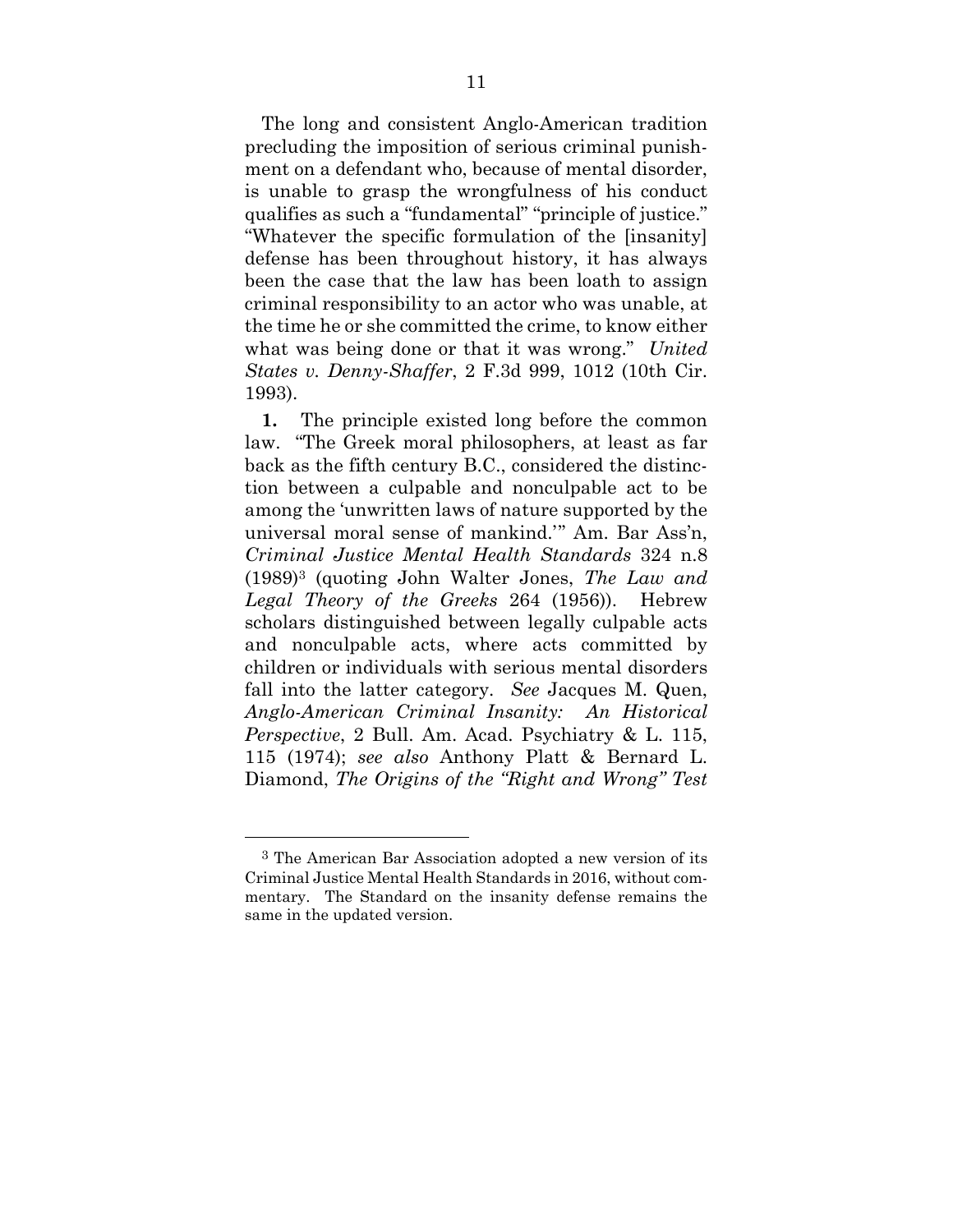*of Criminal Responsibility and Its Subsequent Development in the United States: An Historical Survey*, 54 Calif. L. Rev. 1227, 1228 n.7 (1966) (citing the Babylonian Talmud).

**2.** By the fourteenth century, the concept of criminal insanity had appeared within the English common-law tradition, and, by the sixteenth century, insanity was a "well recognized defense," Francis Bowes Sayre, *Mens Rea*, 45 Harv. L. Rev. 974, 1004- 05 (1932), which embraced the question whether the defendant was capable of distinguishing good from evil and was therefore morally culpable for his conduct, *see* Platt & Diamond, 54 Calif. L. Rev. at 1228, 1234-35.

Although few excuses were generally allowed in criminal law, "[i]t was well settled at common law that 'idiots,' together with 'lunatics,' were not subject to punishment for criminal acts committed under those incapacities." *Penry v. Lynaugh*, 492 U.S. 302, 331 (1989), *abrogated on other grounds by Atkins v. Virginia*, 536 U.S. 304 (2002). In 1618, for example, the English jurist Michael Dalton wrote: "If one that is *Non compos mentis*, or an Ideot, kill a man, this is no felonie." Michael Dalton, *The Country Justice* 215 (reprint 2013) (1618). This was because, at the time of the offense, such an individual "'hath no knowledge of good nor evil.'" Platt & Diamond, 54 Calif. L. Rev. at 1234 (quoting William Lambard's legal reference book from 1581).

In the eighteenth century, Blackstone elaborated on the defense: "if there be any doubt, whether the party be *compos* or not, this shall be tried by a jury. And if he be so found a total idiocy, or absolute insanity, excuses from the guilt, and of course from the punishment, of any criminal action committed under such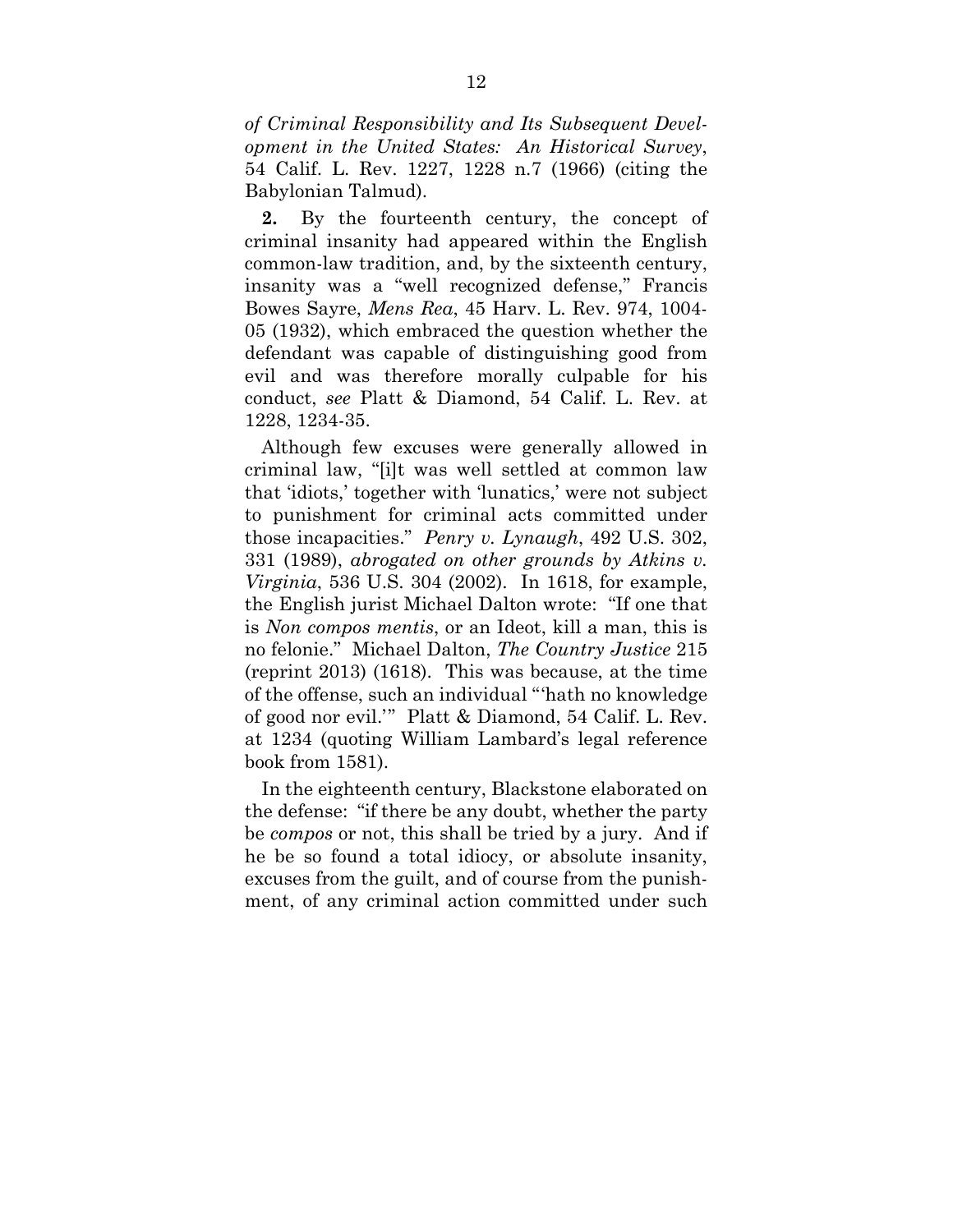deprivation of the senses." 4 William Blackstone, *Commentaries on the Laws of England* \*25 (1769). The excuse would not be defeated merely by showing that the individual intended to commit the underlying act; "lunatics or infants, as was formerly observed, are incapable of committing any crime; unless in such cases where they show a consciousness of doing wrong." *Id.* at \*195.

All of the leading scholars of the common law echoed these observations. *See*, *e.g.*, 1 Matthew Hale, *The History of the Pleas of the Crown* 30 (1st Am. ed., 1847) (1736);4 3 Edward Coke, *Institutes of the Laws of England* 4 (W. Clarke ed., 1809); 1 William Hawkins, *A Treatise of the Pleas of the Crown* 1-2 (7th ed. 1795) ("[T]hose who are under a natural disability of distinguishing between good and evil, as . . . ideots, and lunaticks are not punishable by any criminal prosecution whatsoever."), *quoted in Penry*, 492 U.S. at 331. As did the leading treatises. *See*, *e.g.*, John Hawles, *Remarks on the Trial of Mr. Charles Bateman* (1685), *reprinted in* XI *A Complete Collection of State Trials* 474, 477 (T. B. Howell ed., 1816) ("it is inconsistent with humanity" to punish the insane); *see also* Oliver W. Holmes, Jr., *The Common Law* 50 (1881) (noting that the criminal law "take[s] no account of incapacities, unless the weakness is so marked as to fall into well-known exceptions, such as infancy or madness").

Cases from prior to the country's founding directly confirm the entrenched recognition of the insanity defense. As summarized in a famous charge to the

-

<sup>4</sup> The notes to Hale's treatise also confirm that the governing "rule of law" was that persons "'incapable of judging between right and wrong'" were excused from criminal liability. 1 Hale, *Pleas of the Crown* 37 n.5 (quoting Joseph Chitty, *Medical Jurisprudence* 346 (1835)).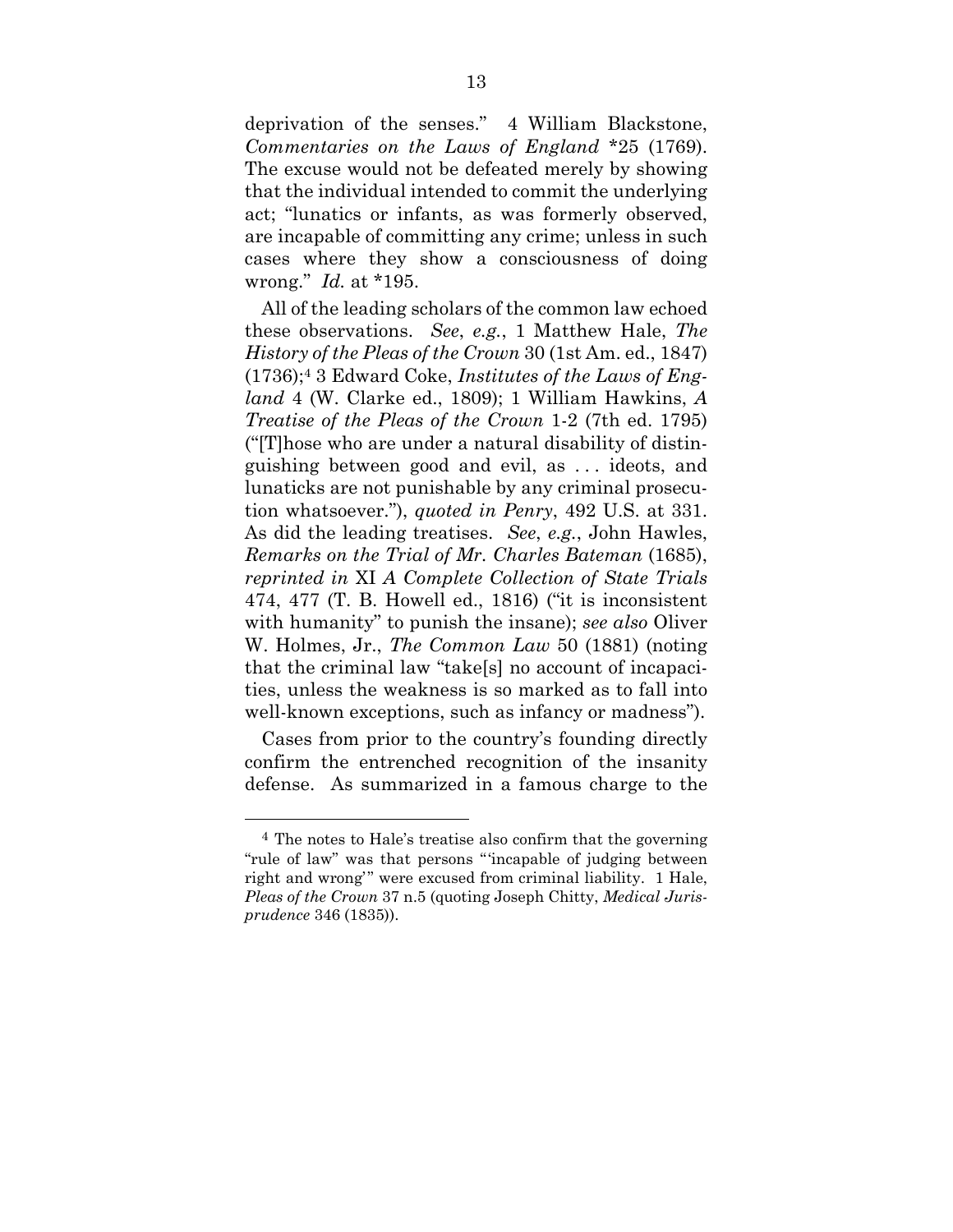jury in *Arnold's Case*, 16 How. St. Tr. 695, 764-65 (Eng. 1724), the question is whether the defendant "knew what he was doing, and was able to distinguish whether he was doing good or evil, and understood what he did." *Quoted in* 1 Joel P. Bishop, *Commentaries on the Criminal Law* § 378, at 218 (6th ed. 1877); *see also Ferrer's Case*, 19 How. St. Tr. 885, 948 (Eng. 1760) (noting that the key question for an insanity defense was whether the defendant could, at that time, "distinguish between good and evil"); 1 Hale, *Pleas of the Crown* 37 n.5 (collecting cases using a right-wrong standard for insanity).

**3.** "At the time of the Constitution, the insanity defense had become firmly established." Goldstein, *Insanity Defense* 11. The cases in American courts and English courts in the early 1800s continued to forbid the criminal conviction of mentally ill persons who could not appreciate the wrongfulness of their conduct. *See*, *e.g.*, *United States v. Clarke*, 25 F. Cas. 454 (C.C.D.D.C. 1818) (No. 14,811); *Pienovi's Case*, 3 City Hall Recorder 123, 126-27 (N.Y. 1818); *Ball's Case*, 2 City Hall Recorder 85, 86 (N.Y. 1817); *Clark's Case*, 1 City Hall Recorder 176, 177 (N.Y. 1816); 2 George Dale Collinson, *A Treatise on the Law Concerning Idiots, Lunatics, and Other Persons Non Compotes Mentis* 477 (1812) (collecting cases).

**4.** In 1843, the House of Lords famously articulated this requirement in its restatement of the standard for insanity in *M'Naghten's Case*, 10 Cl. & F. 200, 210, 8 Eng. Rep. 718, 722 (H.L. 1843): "[E]very man is to be presumed to be sane  $\dots$  [T]<sup>o</sup> establish a defence on the ground of insanity, it must be clearly proved that, at the time of the committing of the act, the party accused was labouring under such a defect of reason, from disease of the mind, as not to know the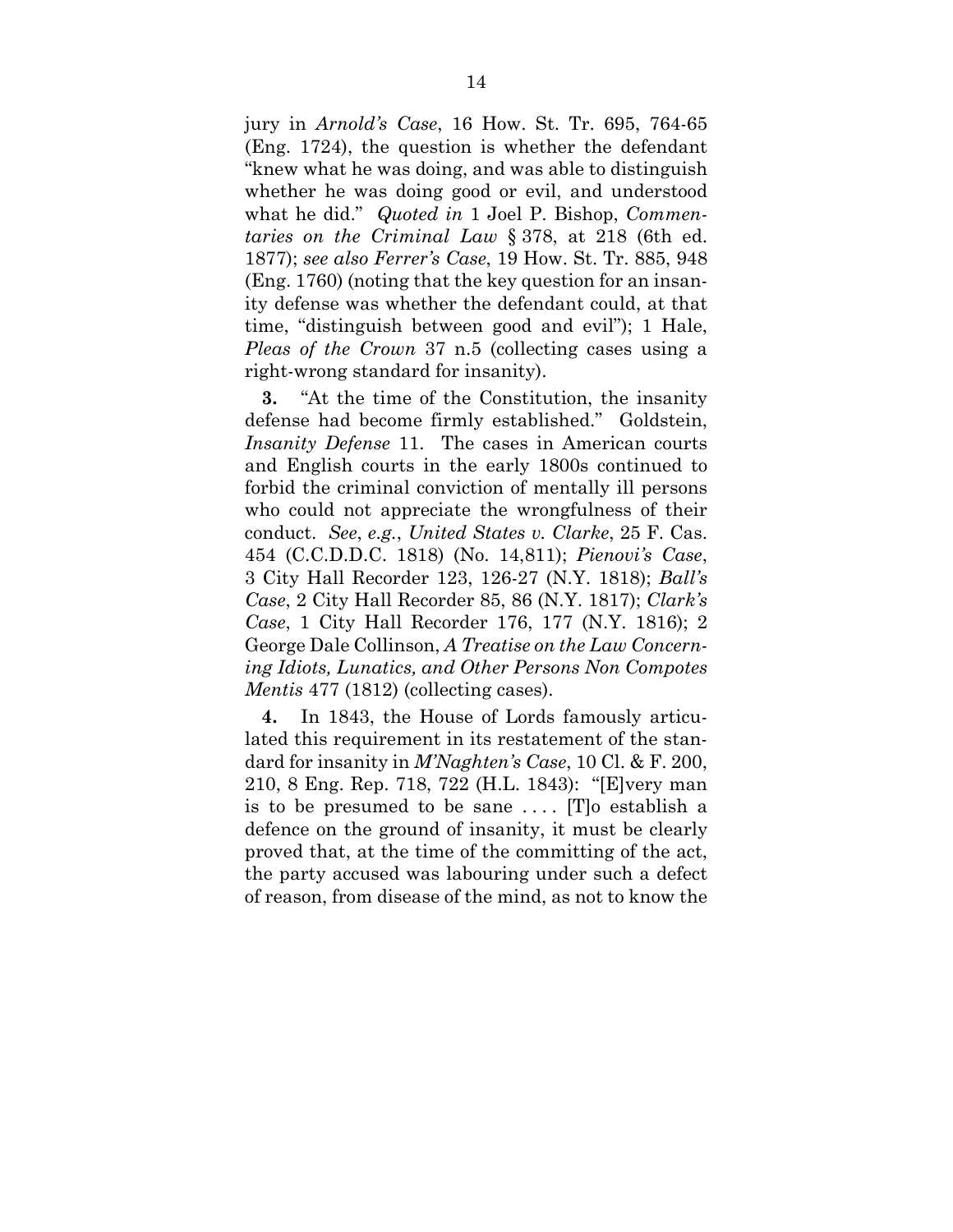nature and quality of the act he was doing; or, if he did know it, that he did not know he was doing what was wrong."

The question, as articulated under *M'Naghten*, is "whether the mental illness had deprived the defendant of the capacity to know what 'normal' people are able to know about their behavior. The idea, in sum, is that people who are unable to know the nature of their conduct or who are unable to know that their conduct is wrong are not proper subjects for criminal punishment. In common sense terms, such people should not be regarded as morally responsible for their behavior." Richard J. Bonnie et al., *A Case Study in the Insanity Defense: The Trial of John W. Hinckley, Jr*. 11 (3d ed. 2008).

The *M'Naghten* restatement soon "became the accepted standard in both [the United States and England]." 2 Am. Bar Ass'n, *Standards for Criminal Justice* 7-295 (2d ed. 1986) ("*ABA Standards*"). *See also Egelhoff*, 518 U.S. at 48 (plurality) (describing the historical due process inquiry as whether the asserted principle "was so deeply rooted at the time of the Fourteenth Amendment . . . as to be a fundamental principle which that Amendment enshrined").

## **B. Uniform Practice Until the Present Day Confirms That the Defense Is Required by the Due Process Clause**

The ubiquity of a defense based on a *M'Naghten*type "moral incapacity" test confirms that Kansas's abolition of the rule "offends a principle of justice that is deeply rooted in the traditions and conscience of our people." *Cooper v. Oklahoma*, 517 U.S. 348, 362 (1996); *see also Schad*, 501 U.S. at 640 (plurality) ("we have often found it useful to refer both to history and to the current practice of other States"). In the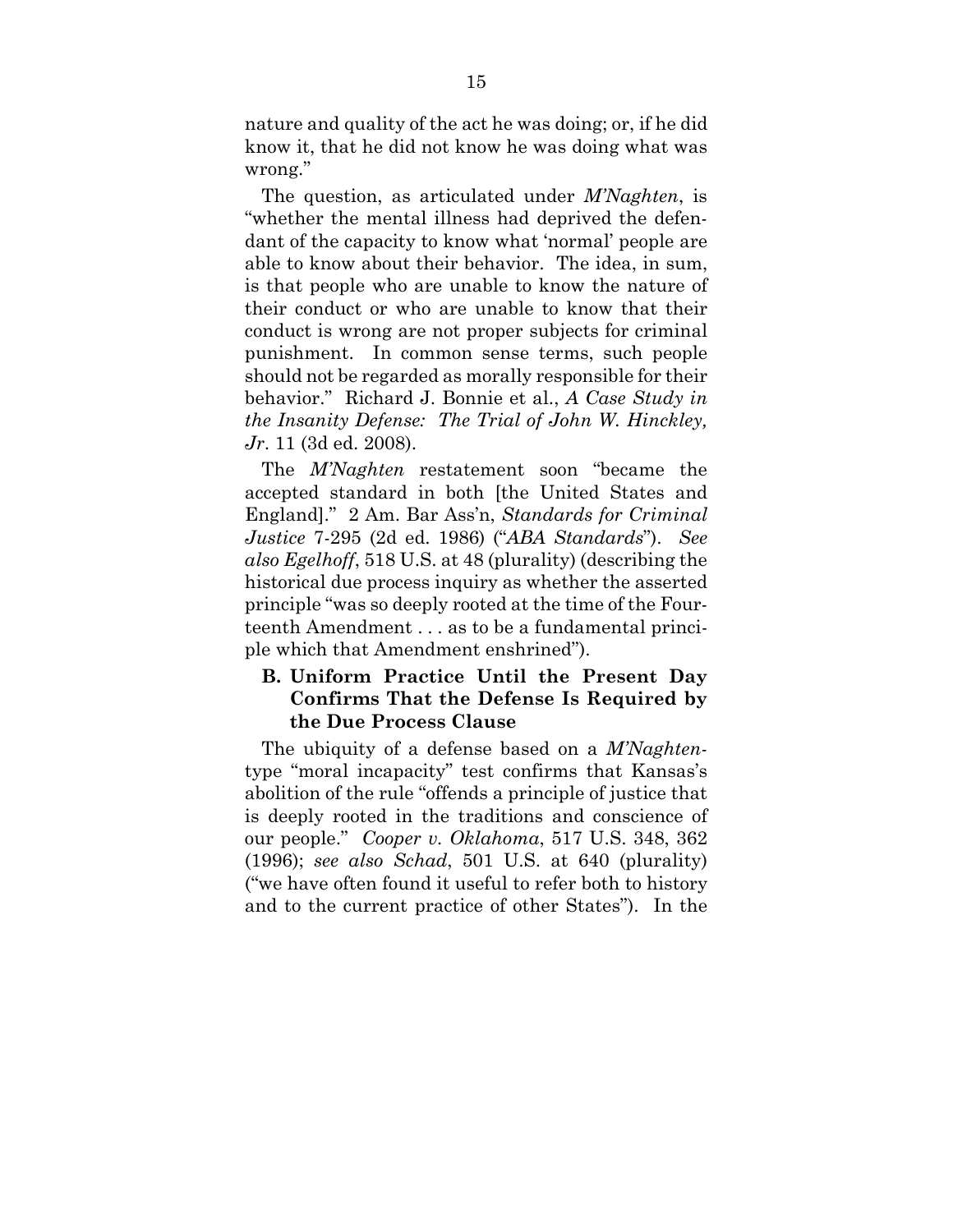175 years since *M'Naghten*, the modern consensus in criminal law has continued to maintain the baseline rule that serious criminal punishment should not be imposed on individuals who, at the time of the crime, by reason of mental disease or defect, were unable to distinguish right from wrong conduct.

**1.** In the century following, some States adopted different – more inclusive – articulations for the insanity defense.5 Several States precluded conviction not only where the *M'Naghten* cognitive/moralincapacity test was met but also where a standard based on volitional impairment ("irresistible impulse") – inability to control oneself – was met. *ABA Standards* 7-296. And New Hampshire adopted a still broader standard, namely, that an individual should not be held criminally responsible "for an act which was the offspring and product of mental disease." *State v. Jones*, 50 N.H. 369, 394 (1871).6

From 1900 through the 1950s, the *M'Naghten* standard governed in most jurisdictions, while about one-third of the States added an irresistible-impulse test. *ABA Standards* 7-296*.* In 1955, the American Law Institute ("ALI") proposed a standard for non-

-

<sup>5</sup> In the early years of the last century, three States – Louisiana, Mississippi, and Washington – enacted statutes barring all evidence of mental condition. These statutes were struck down as violations of state or federal due process. *See* Brian E. Elkins, *Idaho's Repeal of the Insanity Defense: What Are We Trying To Prove?*, 31 Idaho L. Rev. 151, 156 & n.20 (1994).

<sup>6</sup> New Hampshire continues to apply the product-of-mentalillness test, which is the broadest of the insanity defenses recognized in the States. *See State v. Gribble*, 66 A.3d 1194, 1217 (N.H. 2013); *State v. Plante*, 594 A.2d 1279, 1283 (N.H. 1991); Bonnie, *A Case Study* 17.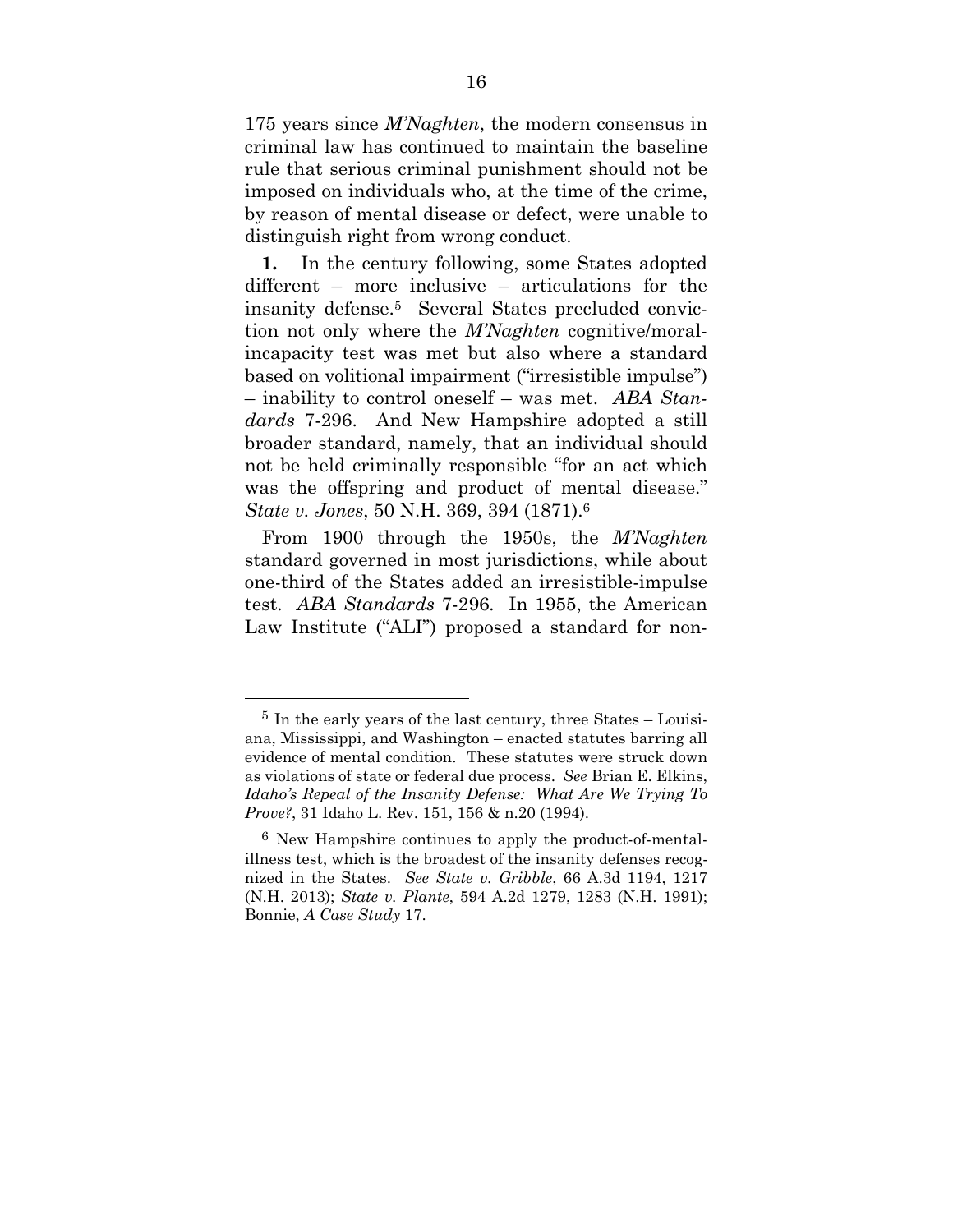responsibility that applied when either a cognitive or a volitional deficit was present:

A person is not responsible for criminal conduct if at the time of such conduct as a result of mental disease or defect he lacks substantial capacity either to appreciate the criminality [wrongfulness] of his conduct or to conform his conduct to the requirements of the law.

*Quoted in ABA Standards* 7-297 (brackets in original). By the early 1980s, the ALI formulation, or some close variant, governed in the federal courts and in "a majority of the country's jurisdictions." *Id.*

Then, in the early 1980s, the insanity defense came under intense critical attention prompted in significant part by John Hinckley's acquittal by reason of insanity in his trial for the attempted assassination of President Reagan. Some jurisdictions abandoned the volitional-impairment part of the ALI test. Crucially, however, in the vast majority of jurisdictions, the core moral-incapacity standard remained. For example, Congress in 1984 enacted a statute that codified a federal insanity defense (previously a matter of judge-made law) that tracked *M'Naghten*:

It is an affirmative defense to a prosecution under any Federal statute that, at the time of the commission of the acts constituting the offense, the defendant, as a result of a severe mental disease or defect, was unable to appreciate the nature and quality or the wrongfulness of his acts. Mental disease or defect does not otherwise constitute a defense.

18 U.S.C. § 17(a).

Likewise, nearly every State continues to provide for an insanity defense that, at a minimum, excuses from criminal responsibility those individuals lacking the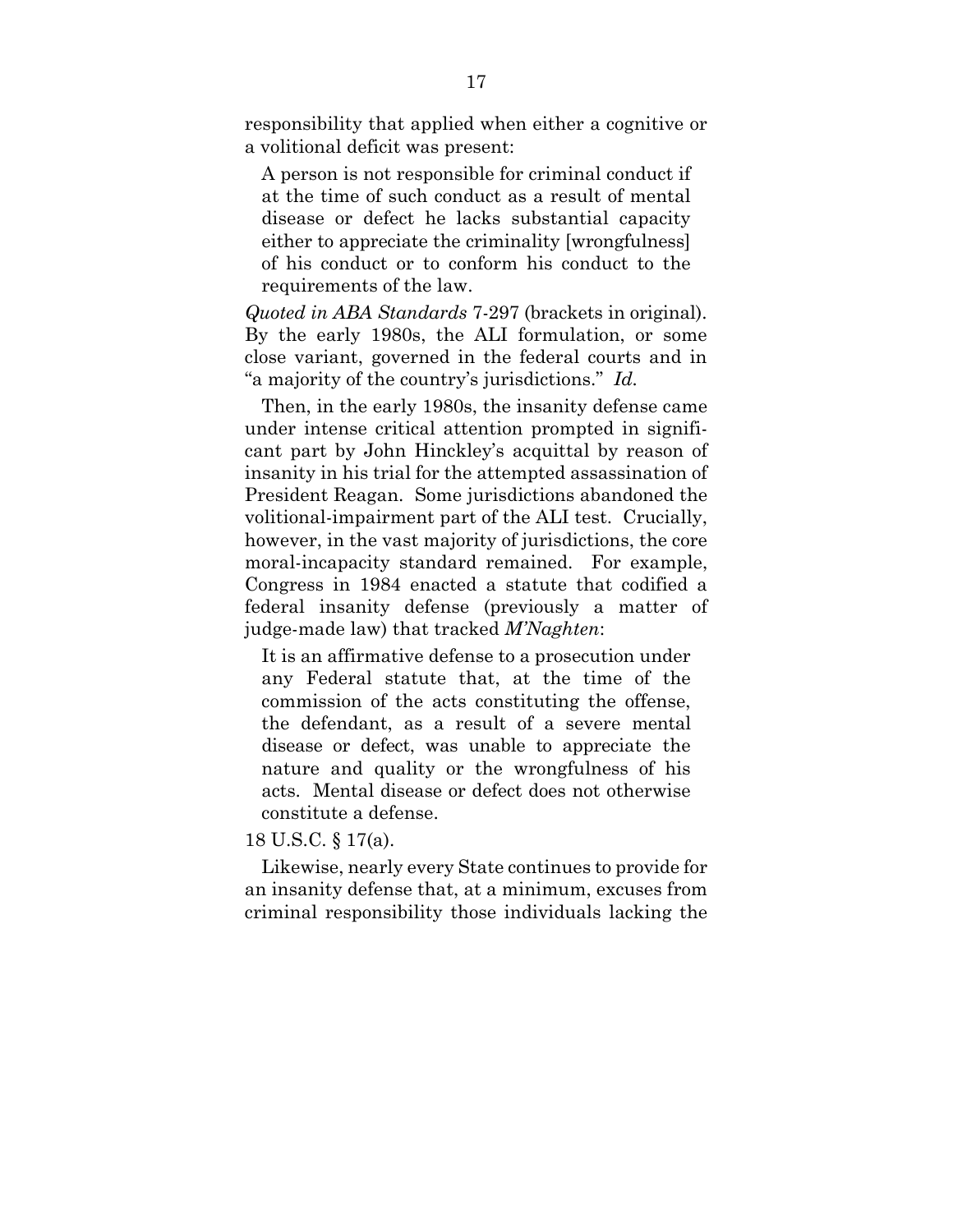mental capacity to understand the wrongfulness of their conduct. *See AAPL Practice Guideline for Forensic Psychiatric Evaluation of Defendants Raising the Insanity Defense*, 42 J. Am. Acad. Psychiatry & L. S3, S38-S45 (2014 Supp.) ("*AAPL Guideline*") (state-bystate survey); *see also* Samuel Jan Brakel et al., *The Mentally Disabled and the Law* 769-77 (Am. Bar Found. 3d ed. 1985) (state-by-state survey, mid-1980s).

Between 1982 and 1996, Kansas and five other States – Alaska, Idaho, Montana, Nevada, and Utah – enacted legislation abolishing or significantly limiting their longstanding recognition of the insanity defense. The Nevada Supreme Court subsequently found that State's abolition of the defense unconstitutional, *see Finger v. State*, 27 P.3d 66, 84 (Nev. 2001), while the other five States' courts rejected constitutional challenges to their statutes, *see Lord v. State*, 262 P.3d 855, 861-62 (Alaska Ct. App. 2011); *State v. Searcy*, 798 P.2d 914, 917-19 (Idaho 1990); *State v. Bethel*, 66 P.3d 840, 844-52 (Kan. 2003); *State v. Korell*, 690 P.2d 992, 998-1002 (Mont. 1984); *State v. Herrera*, 895 P.2d 359, 364-66 (Utah 1995).7

The net result, as reflected in this Court's assessment of the various standards in *Clark v. Arizona*, 548 U.S. at 750-52, is that in 45 States and the District of Columbia, and under federal law, a defendant who, because of mental disorder, lacks the ability to know

 $\overline{a}$ 

<sup>7</sup> Alaska's version of the insanity defense recognizes only that aspect of the *M'Naghten* rule involving inability to know the nature and quality of the act. *See* Stephen M. LeBlanc, *Cruelty to the Mentally Ill: An Eighth Amendment Challenge to the Abolition of the Insanity Defense*, 56 Am. U.L. Rev. 1281, 1312 n.190 (2007). Thus, under Alaska's current approach (as in Idaho, Kansas, Montana, and Utah), an individual who does know that his or her conduct was wrongful because of a mental disorder can still be convicted and punished.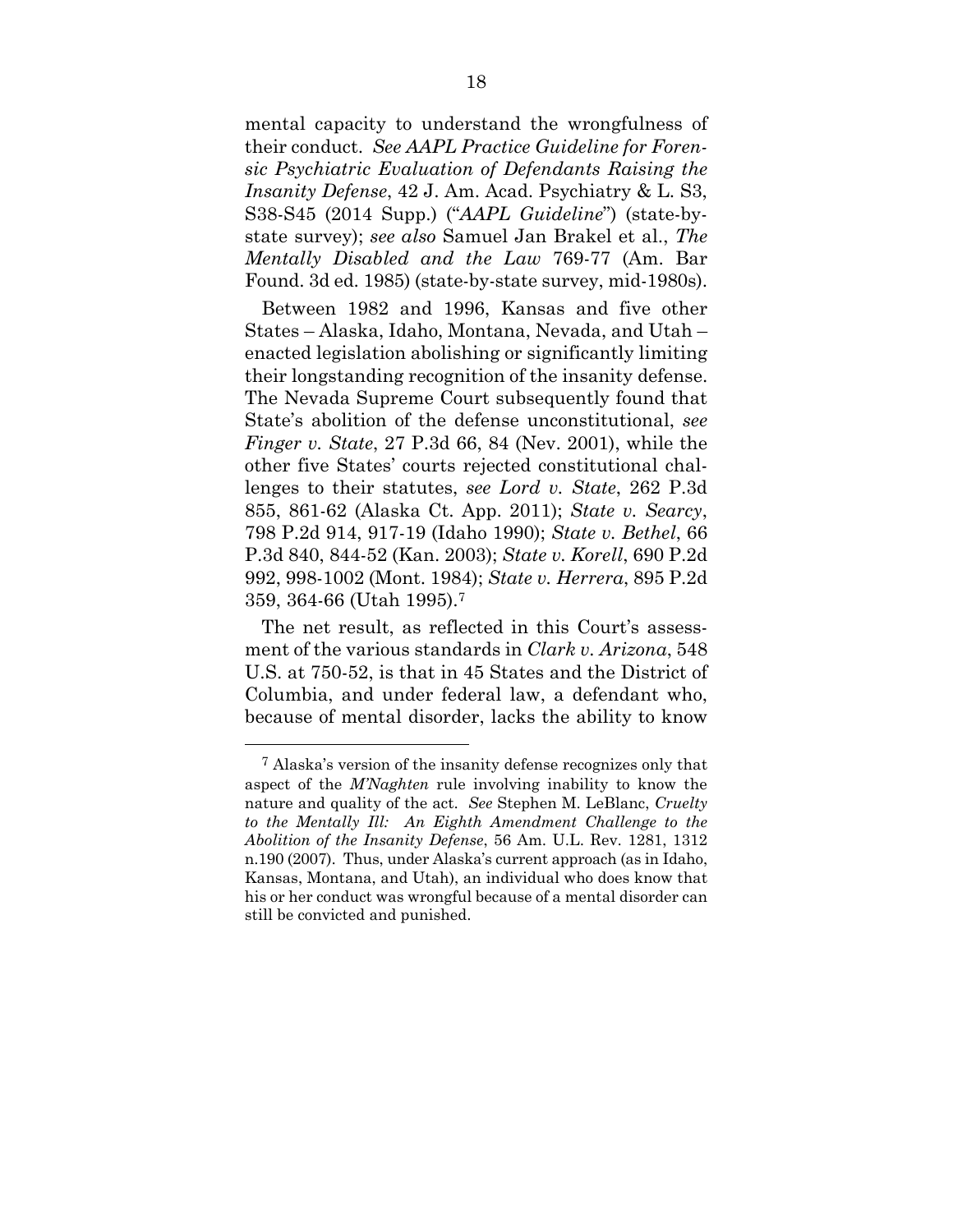that conduct is wrong is not subject to serious criminal punishment. By contrast, the inability to appreciate the wrongfulness of one's conduct is not available as a defense (at least under some circumstances) in only five jurisdictions, of which Kansas is one.

**2.** The States that have upheld the abolition of the insanity defense as constitutional have done so based on a misunderstanding of the place of the insanity defense in the history of criminal law.

In *Bethel*, the court relied on three sources to support its assertions that "the affirmative insanity defense is a creature of the 19th century" and that "[c]ommentators generally agree that it was not until the *M'Naghten* case of 1843 that the focus shifted . . . to an insanity defense and the cognitive ability of a defendant to know right from wrong." 66 P.3d at 850- 51.8 Those sources were Cynthia G. Hawkins-León, "*Literature as Law": The History of the Insanity Plea and a Fictional Application within the Law & Literature Canon*, 72 Temp. L. Rev. 381, 389-427 (1999); Raymond Spring, *Farewell to Insanity: A Return to Mens Rea*, 66 J.K.B.A. 38, 44-45 (1997); and "the Supreme Courts of Montana, Idaho, and Utah." 66 P.3d at 851.

The Hawkins-León article, far from supporting the court's conclusion, explicitly states that "the *M'Naghten* Rule is considered a restatement of the law rather than a new theory." 72 Temp. L. Rev. at 391. It likewise traces acquittals on the basis of insanity in England to 1505 and explicitly states that "the aptly

-

<sup>8</sup> The Kansas Supreme Court likewise erred in asserting that the relevant question is whether the insanity defense was clearly established at the country's founding, rather than at the time of the adoption of the Fourteenth Amendment. *See Egelhoff*, 518 U.S. at 48 (plurality).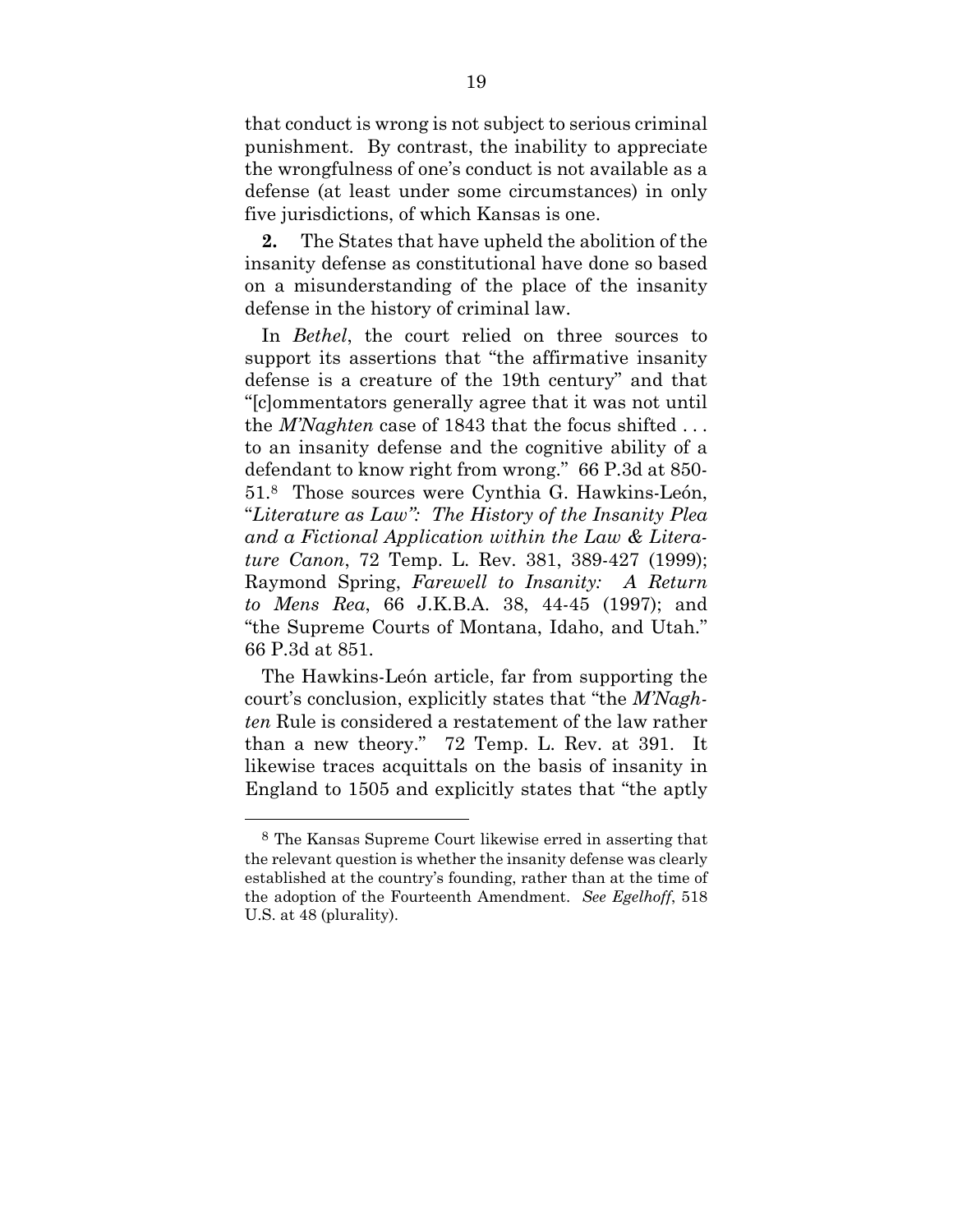named 'right versus wrong'" test was utilized in the early 1700s. *Id.* at 389. The Spring article does not examine the law prior to *M'Naghten*, and, to the extent it refers to such history at all, the article states that "[f]or nearly 2,000 years there has been legal recognition that only conduct that is the product of a blameworthy state of mind is appropriately classified as criminal and that blame can only be affixed where the mind is capable of understanding the law's commands." 66 J.K.B.A. at 38.

The decisions of the Idaho, Montana, and Utah supreme courts likewise fail to provide any persuasive support for this historical proposition. In *Korell,* the Montana Supreme Court relied solely on two sources to support its determination that "[i]nsanity did not come to be generally recognized as an affirmative defense and an independent ground for acquittal until the nineteenth century," 690 P.2d at 999: Norval Morris, *The Criminal Responsibility of the Mentally Ill*, 33 Syracuse L. Rev. 477, 500 (1982); and American Medical Association, *The Insanity Defense in Criminal Trials and Limitation of Psychiatric Testimony*, Report of the Board of Trustees at 27 (1983) ("AMA Report"). The citation to the Morris article is to a topic sentence that says, "[u]ntil the nineteenth century, criminal law doctrines of *mens rea* handled the entire problem of the insanity defense." 33 Syracuse L. Rev. at 500. But this refers to general *mens rea* – the blameworthy intent required to render conduct criminal under the common law – rather than the contemporary technical definition of *mens rea* as the mental state defined to be the element of a particular crime defined by the legislature. Thus, "[i]nsanity, which robs one of the power to make intelligent choice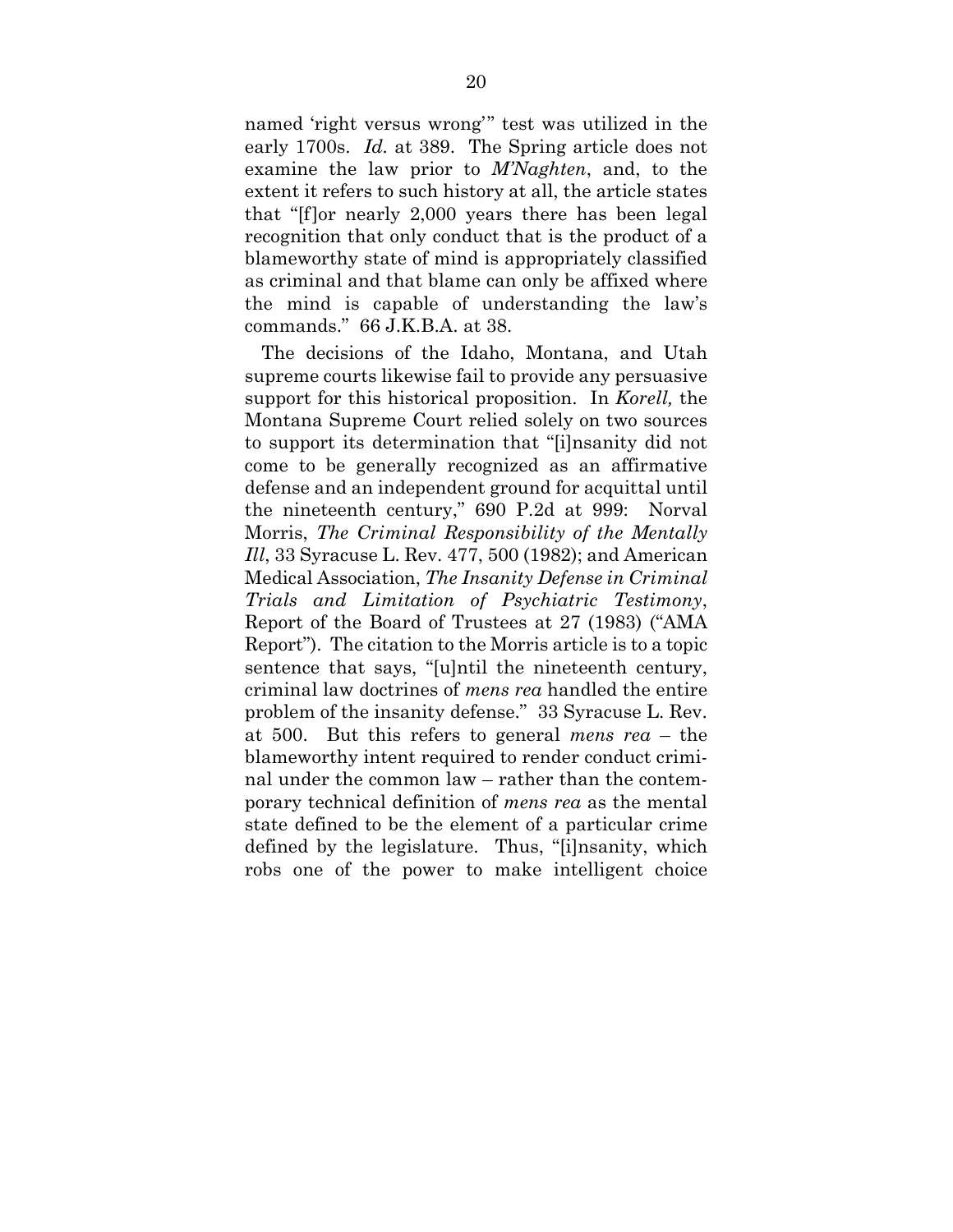between good and evil, must negative criminal responsibility if criminality rests upon moral blameworthiness." Sayre, 45 Harv. L. Rev. at 1004. And the AMA Report explicitly states that, under the "test of insanity that prevailed in the English courts through the eighteenth century," "impairment of cognitive capacity so severe that the accused could not distinguish good from evil[] sufficed to relieve one of criminal responsibility." AMA Report at 6.9

*Searcy* and *Herrera* do not provide any further analysis on the history of the defense before *M'Naghten* and instead rely on the Montana Supreme Court's analysis. Alaska has not provided any analysis of the history of the defense either.

In short, the state court decisions upholding the abolition of the insanity defense rested on a demonstrably incorrect historical proposition. Although those decisions stated that the insanity defense came about in the nineteenth century, the common-law treatises and decisions discussed above (and even the sources on which the state courts relied) show that the insanity

1

<sup>9</sup> The American Medical Association ("AMA"), in 1983, recommended the abolition of the insanity defense in favor of an approach like the one adopted in Kansas. *See Medical Association Urges Insanity Defense Be Ended*, N.Y. Times, Dec. 7, 1983, at B8. This prompted an outcry that such a change would undermine the moral basis of criminal law. *See id.* (noting opposition from the American Psychiatric Association, which called the proposal "a punitive strike against the mentally ill, inconsistent with several centuries of Anglo-American criminal law"); Stephen J. Morse, *Excusing the Crazy: The Insanity Defense Reconsidered*, 58 S. Cal. L. Rev. 777, 791 (1985) (criticizing the AMA for "confus[ing] moral and legal concepts with medical concepts"). The AMA subsequently rescinded its policy supporting abolition of the insanity defense. *See AAPL Guideline*, 42 J. Am. Acad. Psychiatry & L. at S6 (citing AMA, *Reports of Council on Long Range Planning and Development* 202 (June 2005)).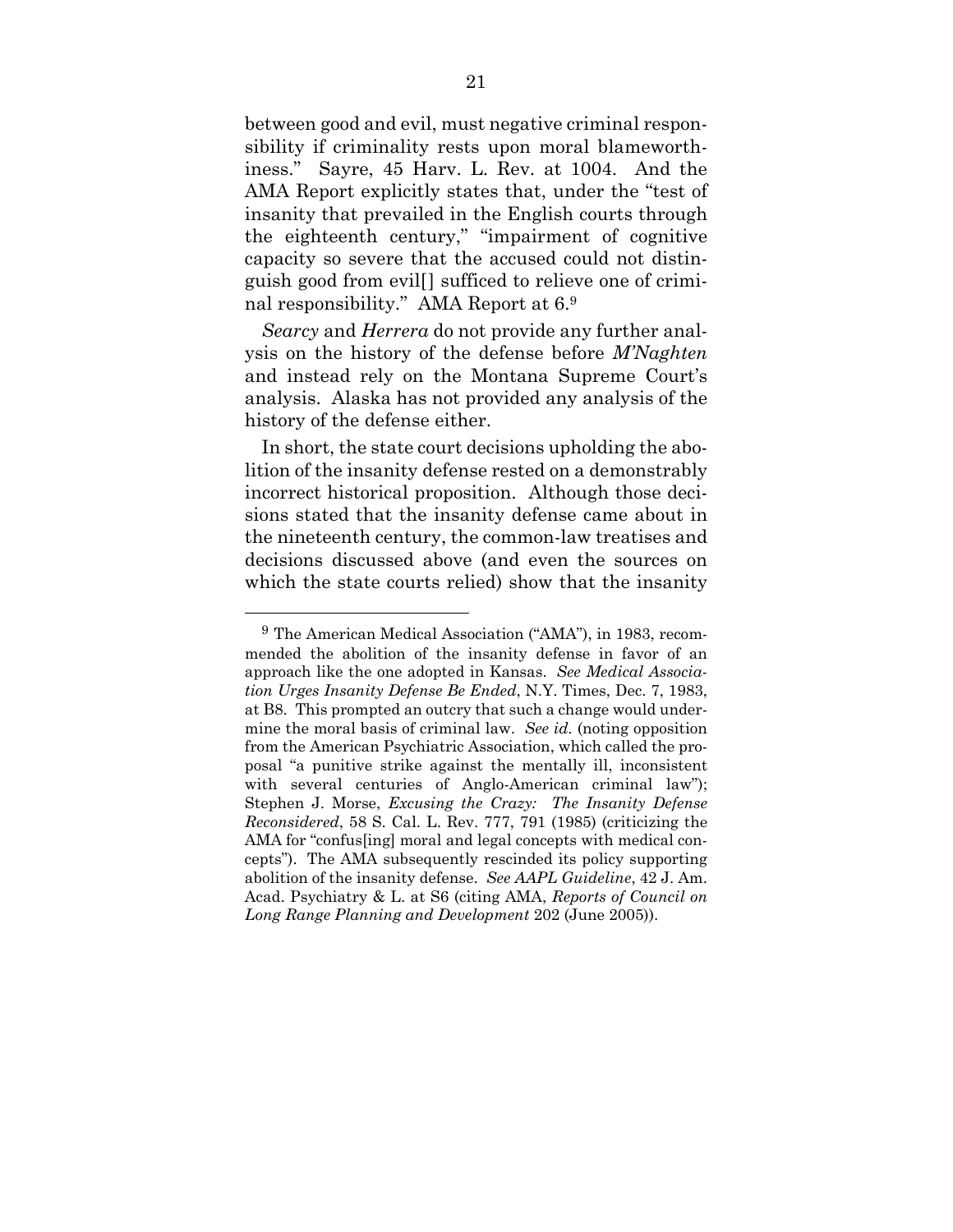defense has roots dating back to well before the country's founding.

## **C. Imposition of Criminal Punishment on Individuals Who, as a Result of Mental Disorder, Are Unable To Know That Their Conduct Is Wrongful Undermines the Moral Basis of the Criminal Law**

The long tradition and uniform contemporary practice of the insanity defense reflect principles fundamental to the criminal law. The insanity defense "come[s] to us as part of a tradition which makes the notion of 'desert' or 'blame' central to criminal responsibility." Goldstein, *Insanity Defense* 9.

"Historically, our substantive criminal law is based upon a theory of punishing the vicious will. It postulates a free agent confronted with a choice between doing right and doing wrong and choosing freely to do wrong." Roscoe Pound, Introduction to Frances B. Sayre, *Cases on Criminal Law* (1927), *quoted in Morissette v. United States*, 342 U.S. 246, 250 n.4 (1952). In *Morissette*, Justice Jackson explained that "[t]he contention that an injury can amount to a crime only when inflicted by intention is no provincial or transient notion. It is as universal and persistent in mature systems of law as belief in freedom of the human will and a consequent ability and duty of the normal individual to choose between good and evil." 342 U.S. at 250.

The objectives of criminal punishment are not served by punishing individuals who lacked the ability to understand right from wrong at the time they committed an offense. This Court has recognized that "the two primary objectives of criminal punishment [are] retribution [and] deterrence." *Kansas v. Hendricks*, 521 U.S. 346, 361-62 (1997); *see id.* at 373 (Kennedy,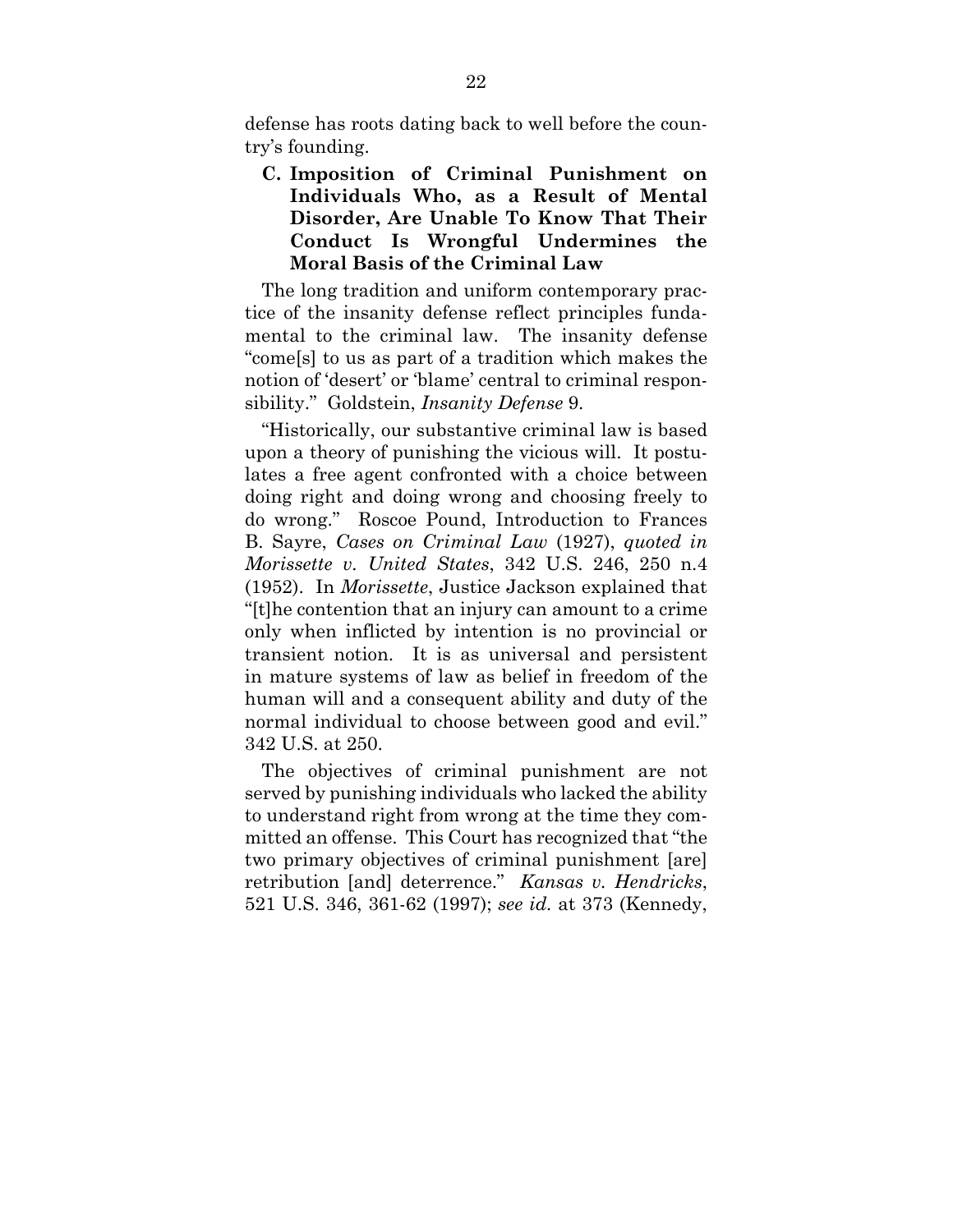J., concurring). But retribution is dependent on having "affix[ed] culpability," *id.* at 362 (majority), and criminal culpability, and hence retribution, requires an awareness of some wrongdoing, *see id.* (concluding that absence of *scienter* supported civil character of sexual-predator-commitment statute, which is therefore not "retributive"); *see also Elonis v. United States*, 135 S. Ct. 2001, 2011 (2015) ("[A] 'reasonable person' standard is a familiar feature of civil liability in tort law, but is inconsistent with 'the conventional requirement for criminal conduct – *awareness* of some wrongdoing.'") (citation omitted). Without the required understanding, the retribution objective does not generally apply. *See Panetti v. Quarterman*, 551 U.S. 930, 958-59 (2007) (whether "retribution is served" is "called in question . . . if the prisoner's mental state is so distorted by a mental illness that his awareness of the crime and punishment has little or no relation to the understanding of those concepts shared by the community as a whole").

It is likewise doubtful whether punishment in these circumstances serves deterrence. "If [an individual] cannot make the calculations or muster the feelings demanded of him by the [criminal code], . . . he would be made to suffer harsh sanctions without serving the purpose of individual deterrence." Goldstein, *Insanity Defense* 13; *see also Robinson v. California*, 370 U.S. 660, 668 (1962) (Douglas, J., concurring) ("'Nothing can more strongly illustrate the popular ignorance respecting insanity than the proposition, equally objectionable in its humanity and its logic, that the insane should be punished for criminal acts, in order to deter other insane persons from doing the same thing.'") (quoting Isaac Ray, *Treatise on the Medical Jurisprudence of Insanity* 56 (5th ed. 1871)). The Court recognized in *Ford v. Wainwright*, 477 U.S. 399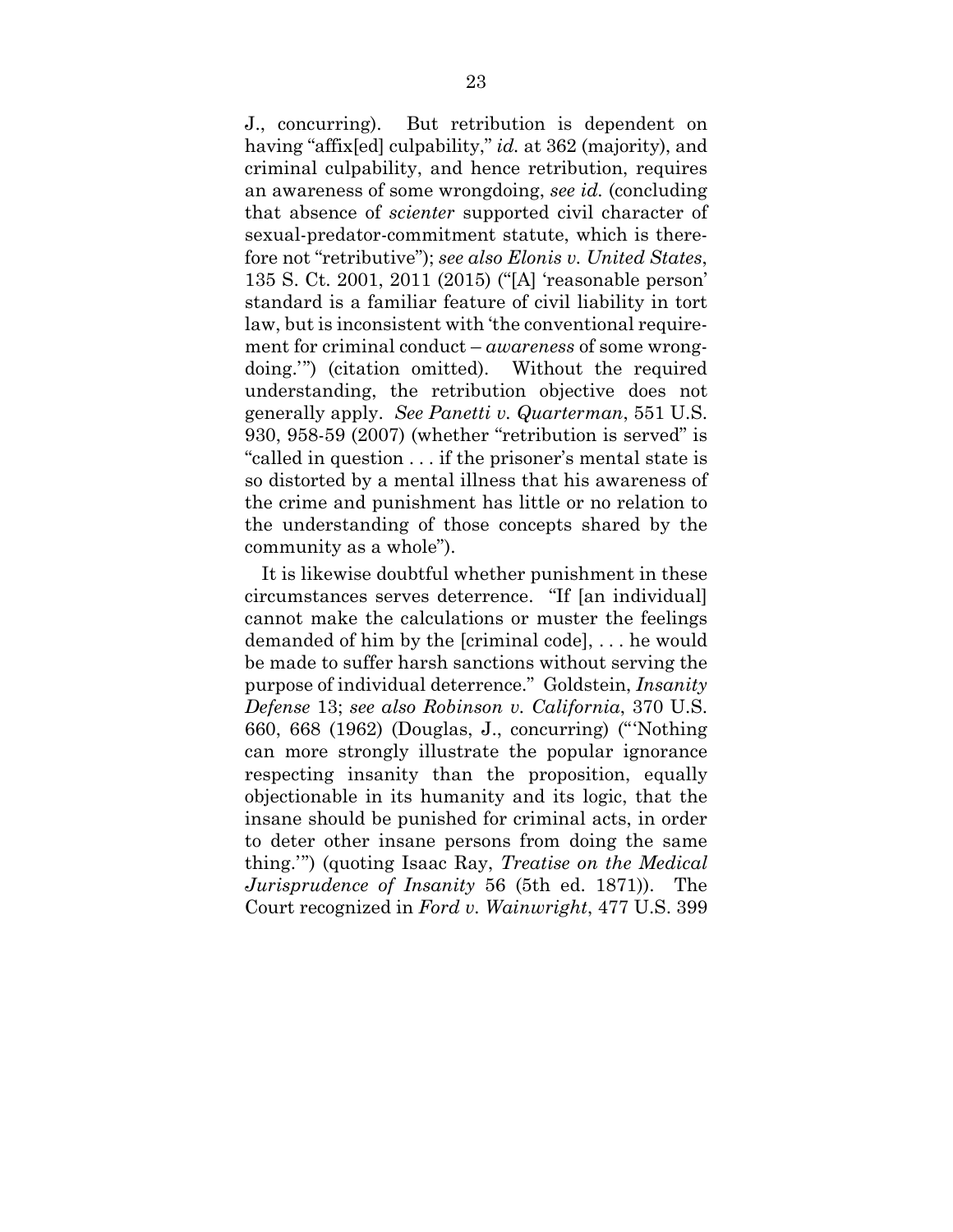(1986), that these aims are not served by executing a prisoner who is considered insane. *Id.* at 409-10. The reasoning applies to any imposition of criminal responsibility on an individual with a mental illness or impairment that deprives him or her of the ability to distinguish right from wrong conduct.

### **D. Kansas's Abolition of the Insanity Defense Violates Due Process**

Under the Constitution, States have latitude in articulating the type of understanding that is consistent with the culpability concept in our tradition. But the key substantive point is that too narrow a view – such as bare awareness of the physical character of one's act – would fail to capture the constitutional requirement of a capacity to distinguish between right and wrong conduct. *See* 2007 Am. Psychiatric Ass'n Statement ("The [American Psychiatric Association] does not favor any particular legal standard for the insanity defense over another, so long as the standard is broad enough to allow meaningful consideration of the impact of serious mental disorders on individual culpability."); Am. Psychological Ass'n, *Council Policy Manual*, Ch. 4 (Pt. 2), "Mental Disability and the Death Penalty" (2006) (a defendant suffering from "a severe mental disorder or disability that significantly impaired their capacity . . . to appreciate the nature, consequence, or wrongfulness of their conduct" at the time of the crime should not be executed or sentenced to death), https://www.apa.org/about/policy/chapter-4b#death-penalty.

Because Kansas's statutory scheme precludes defendants from presenting any defense based on the ability to appreciate the wrongfulness of conduct, it violates due process. The Kansas Supreme Court has held that its statutory scheme allows the State to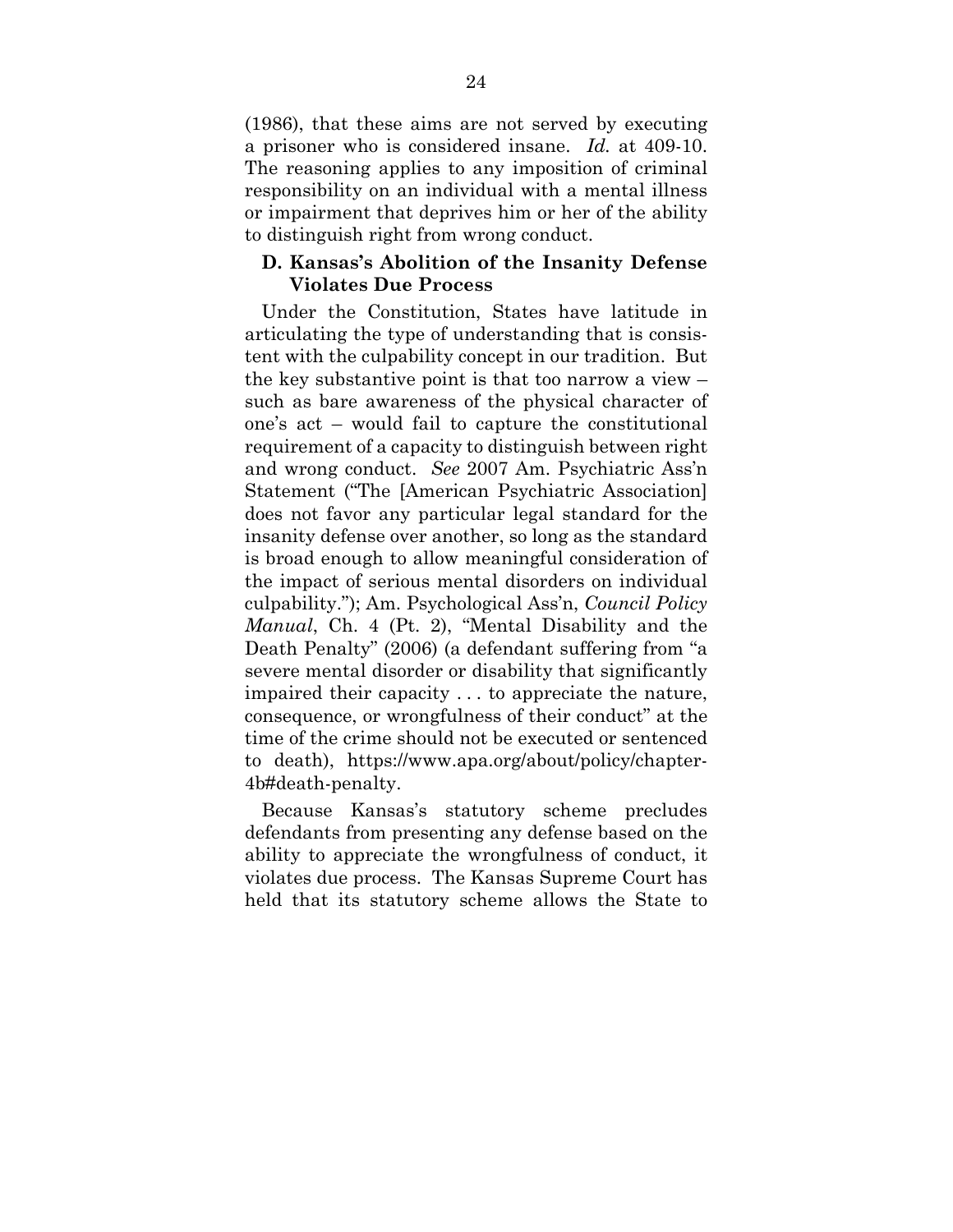impose serious punishment on individuals who, by reason of mental disorder, cannot tell right from wrong. *See* App. 35a ("The mens rea approach . . . abandons lack of ability to know right from wrong as a defense."). And, for all of the reasons discussed above, merely allowing a defendant to put in evidence that he lacked the mental state required by the definition of the offense charged does not adequately protect the fundamental principles of criminal justice that the insanity defense has traditionally served.

Because petitioner was required to mount his defense under a statutory regime that precluded him from pursuing a defense based on an inability to distinguish right from wrong conduct at the time of his offense, his conviction should be vacated.

**II. MODERN UNDERSTANDING OF THE NATURE OF MENTAL ILLNESS PROVIDES ADDITIONAL SUPPORT FOR RECOGNI-TION OF A TRADITIONAL INSANITY DEFENSE** 

## **A. Mental Illness Can Render a Person Incapable of Knowing That Conduct Is Wrongful**

The clinical experience of mental health professionals, as well as the peer-reviewed scientific literature, support the conclusion that severe mental illness can seriously impair an individual's ability to appreciate the wrongfulness of his or her conduct. Serious mental disorders may cause delusions and hallucinations, and such symptoms (among others) can seriously impair an individual's ability to perceive reality and the intentions of others.

Schizophrenia and other psychotic disorders may produce delusions – erroneous perceptions of the external world – held with strong conviction. *See* Am.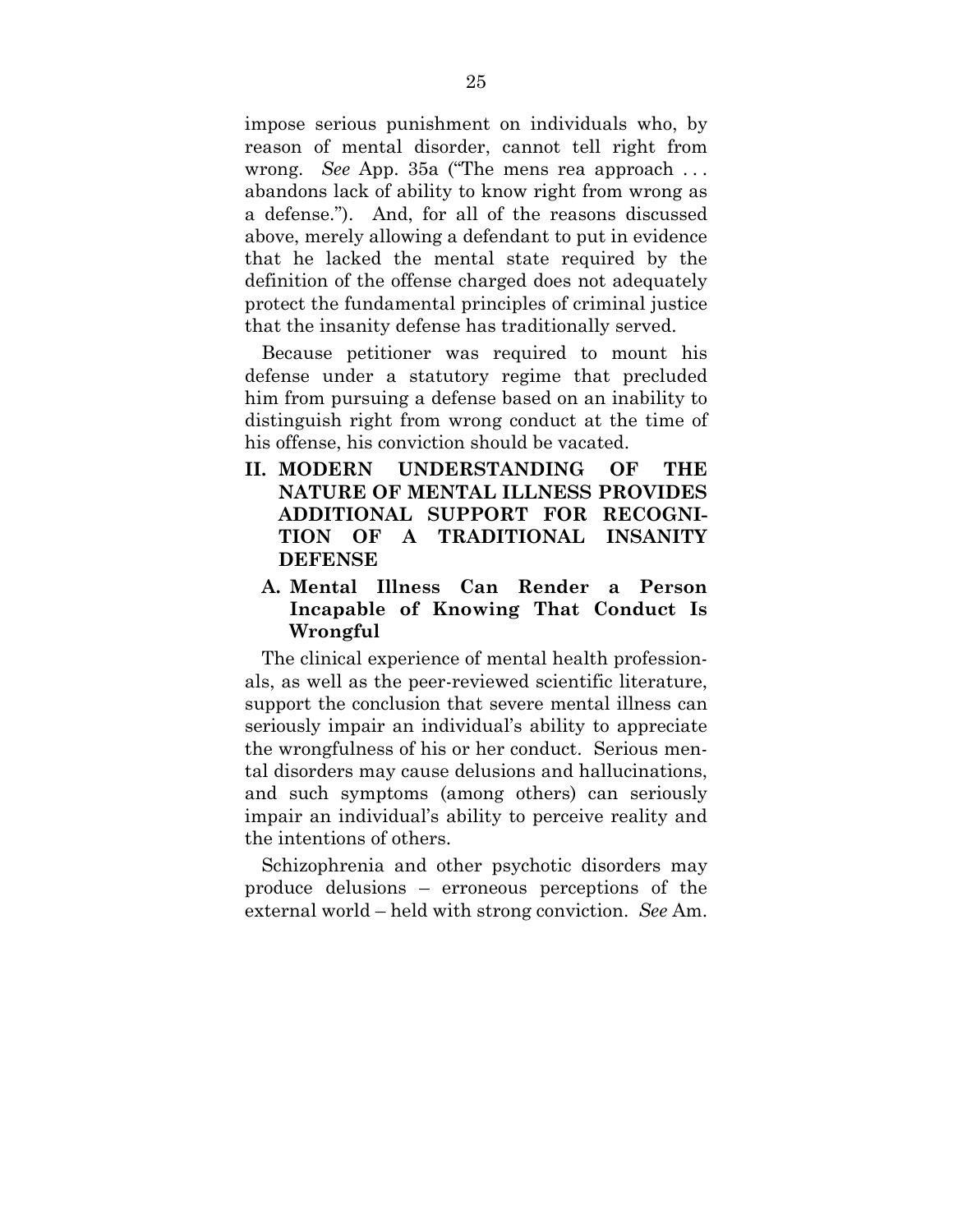Psychiatric Ass'n, *Diagnostic and Statistical Manual of Mental Disorders* 87-90 (5th ed. 2013) ("DSM-5"). For example, persecutory delusions can lead a person with mental illness to believe, incorrectly, that another person threatens harm. *See* Donald W. Black & Nancy C. Andreasen, *Introductory Textbook of Psychiatry* 136-37 (6th ed. 2014); *see also* Bonnie, *A Case Study* 9-10 (describing M'Naghten's persecutory delusions). Grandiose delusions may result in the belief that ordinary rules and laws do not apply. And religious delusions can be manifested as an overwhelming impulse to commit certain acts (even if illegal) because they are commanded by God. *See* Jennifer L. Kunst, *Understanding the Religious Ideation of Forensically Committed Patients*, 36 Psychotherapy 287 (1999); Felice Carabellese et al., *Mental Illness, Violence and Delusional Misidentifications: The Role of Capgras' Syndrome in Matricide*, 21 J. Forensic & Leg. Med. 9, 10 (2014) (describing the case of a man who shot his mother, thinking she had been replaced by an evil being and believing that he was "Jesus Christ and was sent into this world to defeat evil"). Depressive delusions seen in post-partum psychosis may lead the mother to believe that she and her newborn are condemned to suffer unending torment in this world or damnation in the world to come. *Cf.*  Phillip J. Resnick, *The 2006 Friedman & Gilbert Criminal Justice Forum – The Andrea Yates Case: Insanity on Trial*, 55 Clev. St. L. Rev. 147 (2007).

Such delusions may have a *bizarre* quality – meaning they are "clearly implausible and not understandable to same-culture peers and do not derive from ordinary life experiences," DSM-5 at 87 – such as the delusions of the petitioner in *Clark* that aliens in disguise were attempting to kill him. *See* 548 U.S.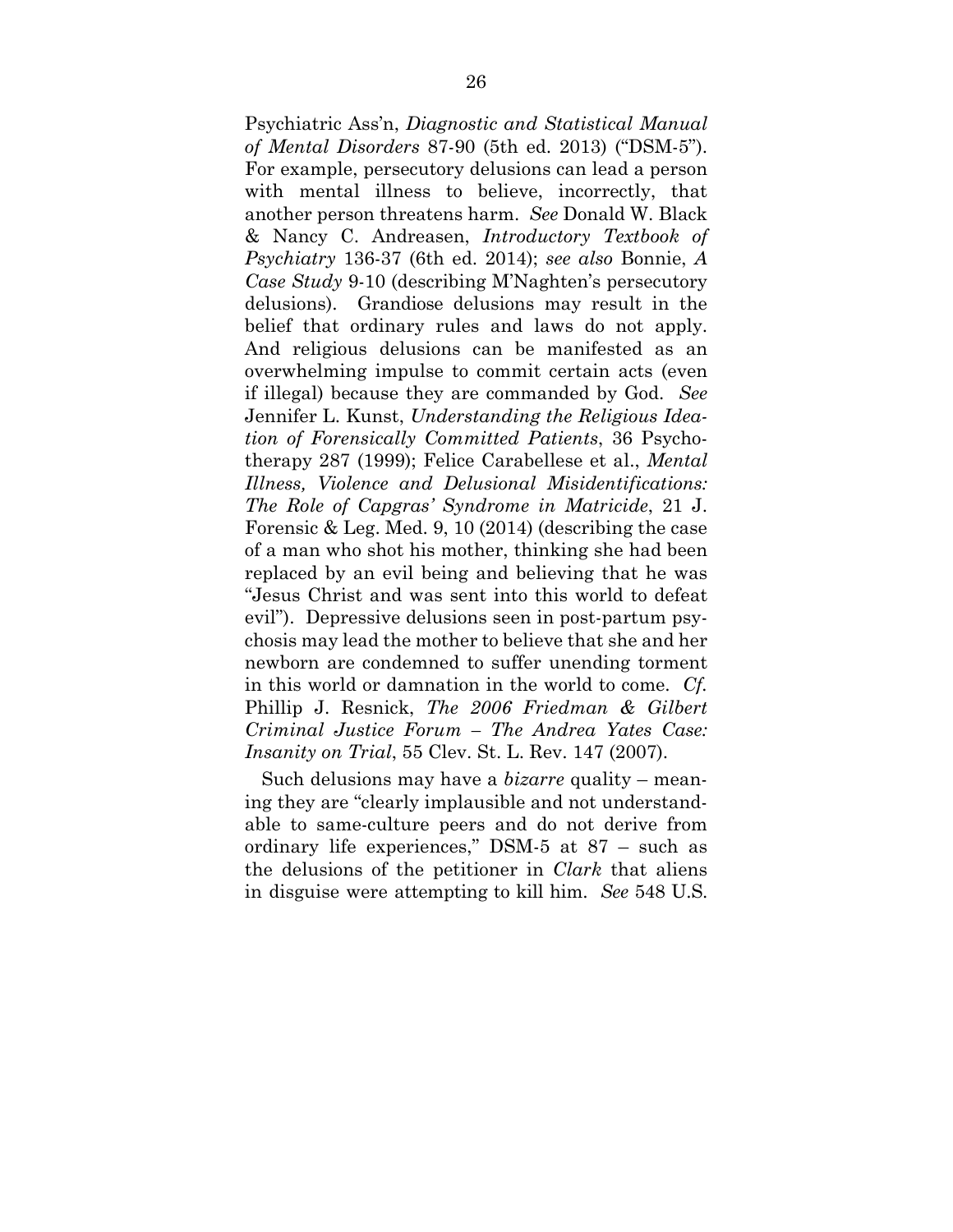at 745; *see also* Nicholas Bott et al., *Cotard Delusion in the Context of Schizophrenia: A Case Report and Review of the Literature*, 7 Frontiers in Psychol. art. 1351, at 1-2 (Sept. 2016) (describing the case of a 58-year-old Navy veteran with "significant depression" who believed that "he was physically dead and possessed by demons for several weeks").

Hallucinations – false sensory perceptions, including the hearing of voices or "auditory hallucination" – may be given delusional interpretations. Thus, a person experiencing psychosis may believe that the voice criticizing her behavior or preventing her from sleeping is coming from a neighbor, or that a voice commanding unlawful acts is the voice of God, which must be obeyed. *See* Trial Tr. 609, *Idaho v. Delling*, Nos. CR-FE-2007-663 & CR-FE-2007-1625 (Idaho 4th Jud. Dist. Ct., Ada Cnty. Aug. 18, 2009) ("*Delling* Tr.") (testimony of defense psychiatric expert that defendant's "explanation for" auditory and tactile hallucinations was the "crystallization of his delusion that all of this was happening because he was . . . Jesus"); Ian Brockington, *Suicide and Filicide in Postpartum Psychosis*, 20 Arch. Women's Mental Health 63, 66 (2017) (describing a new mother's "auditory hallucinations and persecutory delusions," including that "her child was controlled by the Devil," which tragically led her to kill her infant and herself). The latter are termed "command hallucinations," which approximately half of hallucinating psychiatric patients experience (and which are usually nonviolent). Charles L. Scott & Phillip J. Resnick, *Evaluating Psychotic Patients' Risk of Violence: A Practical Guide*, 12 Current Psychiatry 29, 31 (May 2013).

Only a small percentage of people with mental illness commit violent acts; most are law abiding.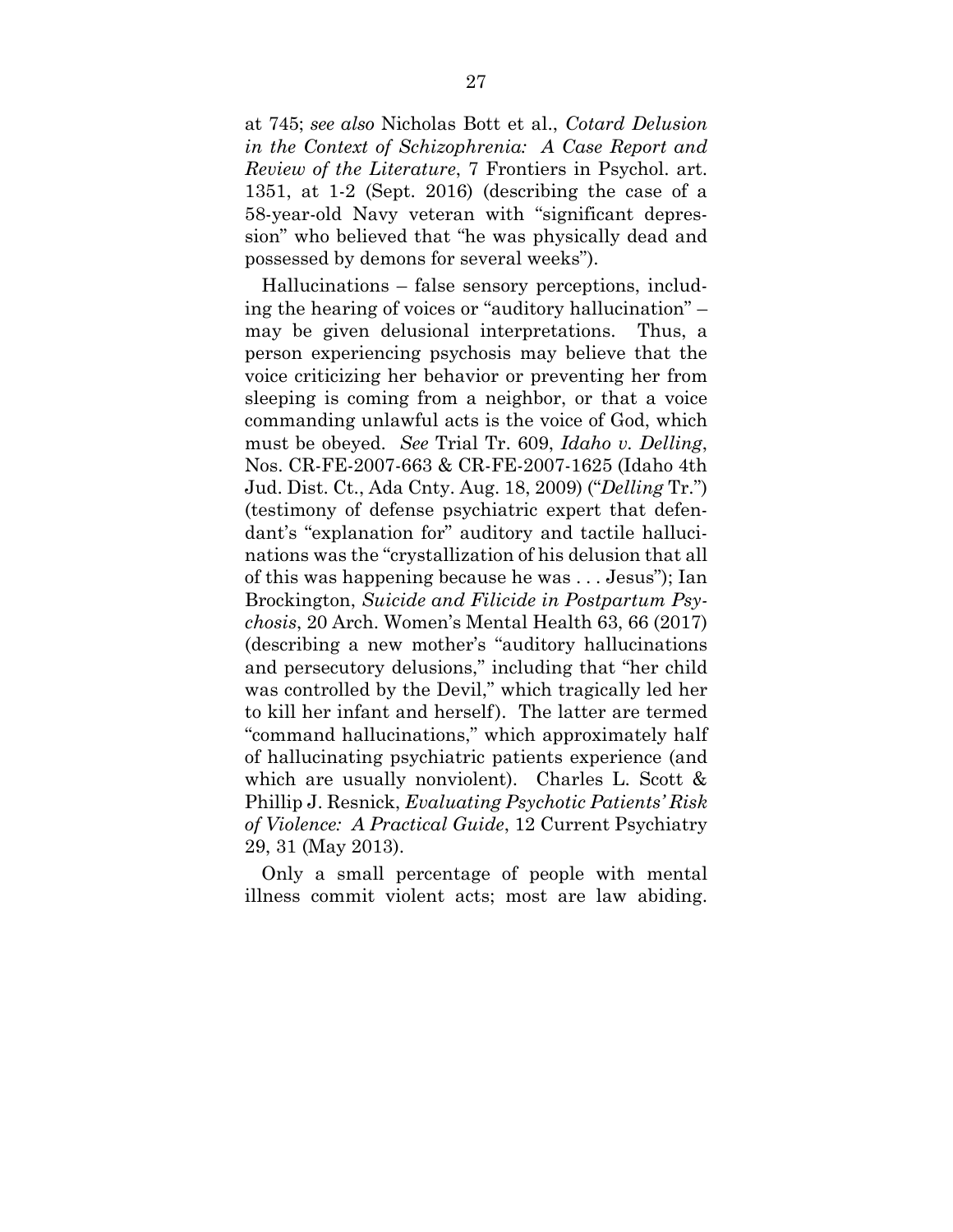*See* Jeffrey W. Swanson, *Mental Disorder, Substance Abuse, and Community Violence: An Epidemiological Approach*, *in Violence and Mental Disorder: Developments in Risk Assessment* 101 (John Monahan & Henry J. Steadman eds., Univ. of Chicago Press 1994); Jan Volavka, *Violence in Schizophrenia and Bipolar Disorder*, 25 Psychiatria Danubina 24 (2013). At the same time, the symptoms of mental illness can lead to violent behavior in a small number of instances. Persecutory delusions may result in violent responses $10$ and have been especially associated with extreme acts of violence.11 Persons suffering delusions may respond as if reacting to a real aspect of their situation.12

-

<sup>10</sup> *See* Brent Teasdale et al., *Gender, Threat/Control-Override Delusions and Violence*, 30 L. & Hum. Behav. 649, 649 (2006) (finding that "men are significantly more likely to engage in violence during periods when they experience threat delusions, compared with periods when they do not experience threat delusions"); Jeffrey W. Swanson et al., *A National Study of Violent Behavior in Persons With Schizophrenia*, 63 Archives Gen. Psychiatry 490, 494-96 (2006) (finding that "persecutory symptoms" showed a "strong association with serious violence"); Josanne Donna Marlijn van Dongen et al., *Delusional Distress Partly Explains the Relation Between Persecutory Ideations and Inpatient Aggression on the Ward*, 200 Psychiatry Res. 779, 781 (2012) ("[h]igher levels of persecutory ideations significantly predicted higher aggression").

<sup>11</sup> *See* Thomas Stompe et al., *Schizophrenia, Delusional Symptoms, and Violence: The Threat/Control-Override Concept Reexamined*, 30 Schizophrenia Bull. 31 (2004); Jeremy W. Coid et al., *Paranoid Ideation and Violence: Meta-Analysis of Individual Subject Data of 7 Population Survey*, 42 Schizophrenia Bull. 907, 913 (2016) ("[S]tudies show[] that, in a range of psychotic symptoms, persecutory ideation is most strongly associated with violence.").

<sup>12</sup> *See* Bruce G. Link et al., *Real in Their Consequences: A Sociological Approach to Understanding the Association between Psychotic Symptoms and Violence*, 64 Am. Soc. Rev. 316 (1999).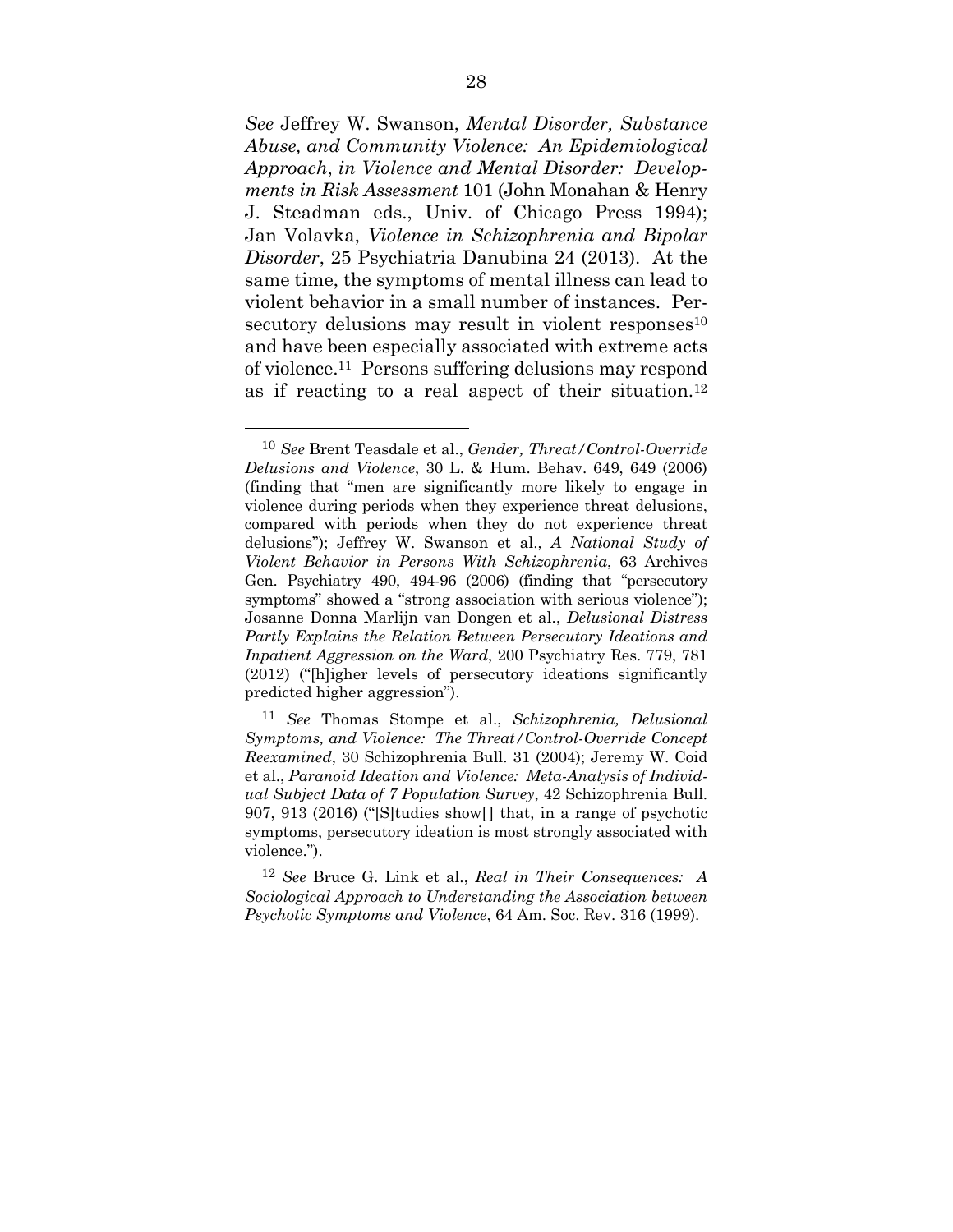Mothers suffering from depressive delusions may kill to protect or rescue their children "from some awful fate that was indicated by their delusional system."13 Religious delusions may "provide[] a context in which . . . violent impulses seem[] justifiable and irresistible . . . because these pressures involve ultimate matters of life and death, salvation and damnation, and obedience or disobedience to the highest authority, God."14 Auditory hallucinations can be associated with violence as a result of interpretative delusions that make sense of the voices.15 Excitement and grandiosity are also linked to violent acts.16

Individuals experiencing delusions and hallucinations often lack the ability to perceive the wrongfulness of their actions.17 For instance, in the *Delling* case, the trial court credited testimony that the defen-

1

16 *See* Swanson, 63 Archives Gen. Psychiatry at 496.

<sup>17</sup> What matters for these purposes is the ability to distinguish right from wrong, not the particular symptoms that a defendant exhibits. *See Madison v. Alabama*, 139 S. Ct. 718, 728 (2019) (holding that competency to be executed "focuses on whether a mental disorder has had a particular *effect*" and not on "establishing any precise *cause*").

<sup>13</sup> Josephine Stanton et al., *A Qualitative Study of Filicide by Mentally Ill Mothers*, 24 Child Abuse & Neglect 1451, 1456 (2000); *see* Brockington, 20 Arch. Women's Mental Health at 65-66.

<sup>14</sup> Kunst, 36 Psychotherapy at 291; *see id.* at 291-92 (describing "tragic case" in which a mother killed her young son, believing that he was the Antichrist).

<sup>15</sup> *See* Swanson, 63 Archives Gen. Psychiatry at 495-96 ("Serious violence was also strongly associated with hallucinatory behavior . . . ; the highest score was assigned when the patient reported these false perceptions and gave the perceptions 'a rigid delusional interpretation' . . . ."); Pamela J. Taylor et al., *Mental Disorder and Violence: A Special (High Security) Hospital Study*, 172 Brit. J. Psychiatry 218, 221 (1998).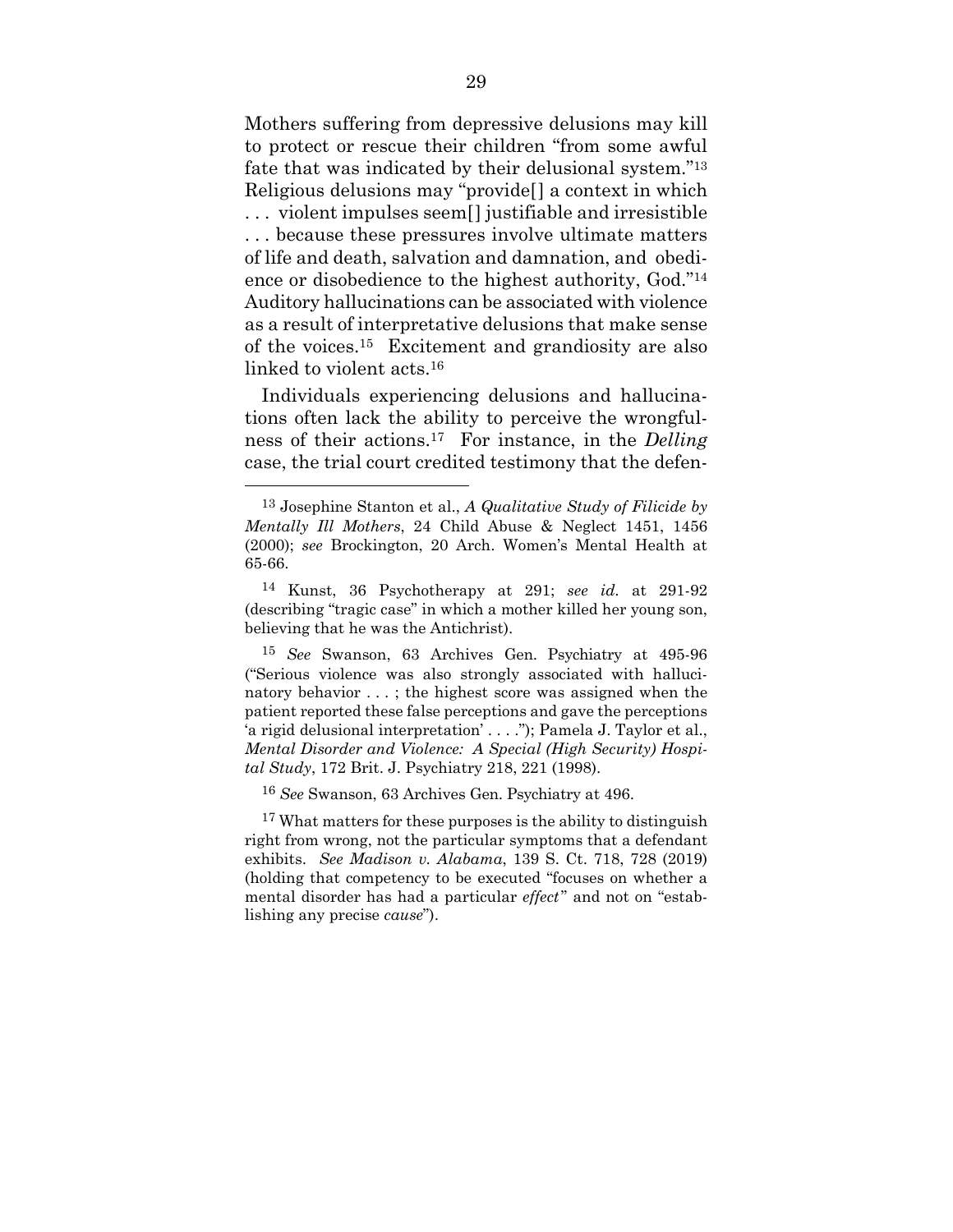dant's conduct was motivated by delusions produced by his paranoid schizophrenia. *See Delling* Tr. 632; App. to Cert. Pet. 25a, *Delling v. Idaho*, No. 11-1515 (U.S. June 13, 2012). According to that testimony, Mr. Delling "truly believed, delusionally and tragically, that in order to save his own life, to keep him [from] being destroyed, he had to stop the people that he thought were harming him . . . . He thought he was doing what he had to do in order to save himself." *Delling* Tr. 636. The trial court in *Delling* found that he did not have "the ability to appreciate the wrongfulness of his conduct" and committed the crimes because he "suffer[ed] from severe delusional thinking." *Id.* at 749-50; *see also* Jillian K. Peterson et al., *How Often and How Consistently do Symptoms Directly Precede Criminal Behavior Among Offenders With Mental Illness?*, 38 L. & Hum. Behav. 439, 440  $(2014)$  ("I]t is relatively easy to conceptualize how ... hallucinations and delusions that alter one's sense of reality . . . can directly motivate criminal behavior.").

**B. Forensic Mental Health Professionals Have Substantial Experience with Diagnosis of Mental Illness That May Deprive a Person of the Ability To Distinguish Right from Wrong Conduct** 

Insanity defense pleas are rarely made and even more rarely successful. *See* Lisa A. Callahan et al., *The Volume and Characteristics of Insanity Defense Pleas: An Eight-State Study*, 19 Bull. Am. Acad. Psychiatry L. 331, 334 (1991); Henry J. Steadman et al., *Before and After Hinckley: Evaluating Insanity Defense Reform* 5 (1993). "The majority of insanity defenses involve individuals who suffer from psychotic disorders or intellectual disability (formerly termed mental retardation). Insanity is pled in about one percent of all felony cases, and successful pleas are rarer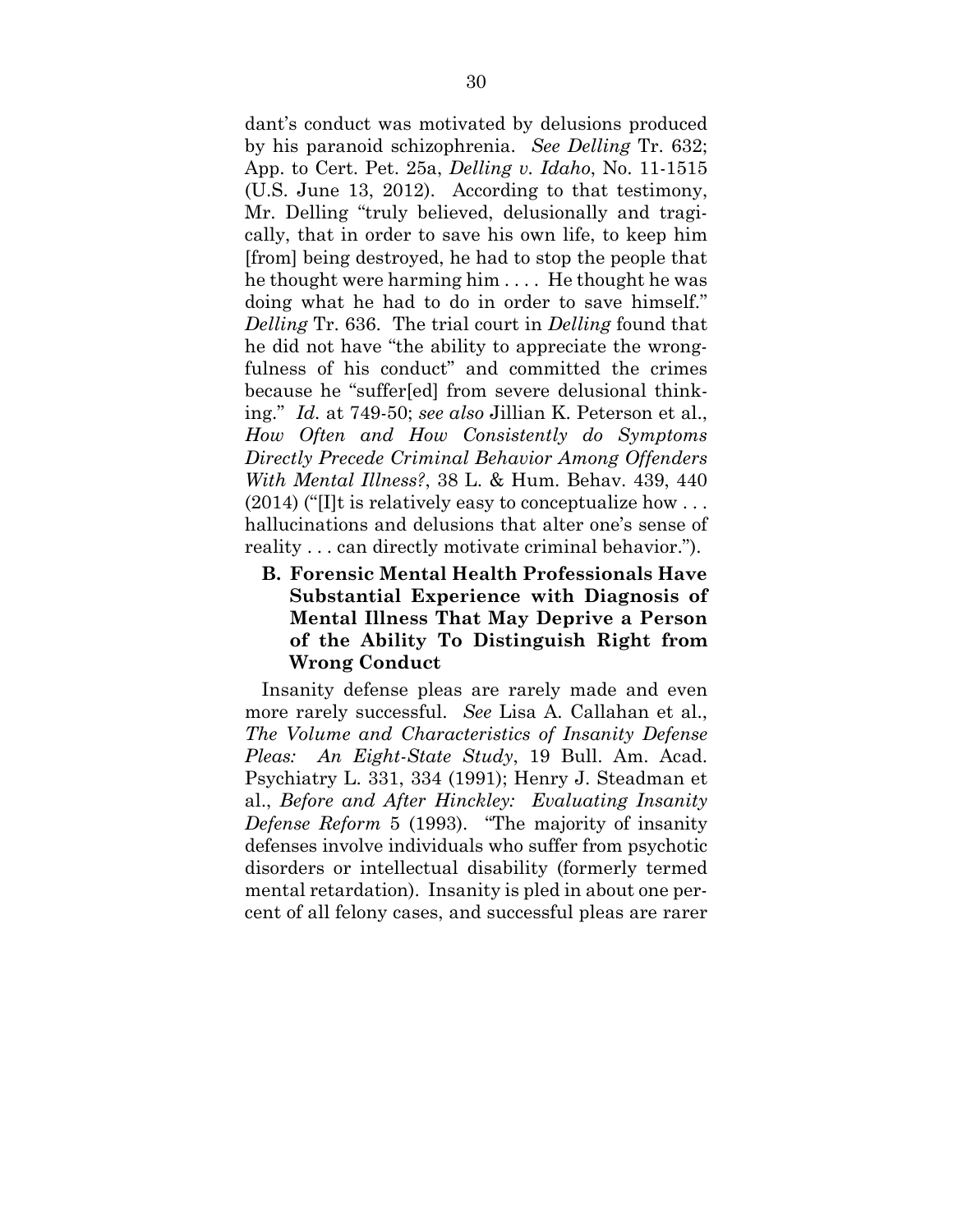still." *AAPL Guideline*, 42 J. Am. Acad. Psychiatry & L. at S11; *see also* Jeffrey S. Janofsky et al., *Insanity Defense Pleas in Baltimore City: An Analysis of Outcome*, 153 Am. J. Psychiatry 1464, 1466-67 (1996) (finding that only 0.31 percent of defendants entered a plea of not criminally responsible by reason of insanity and that only 4.2 percent of those who so pleaded succeeded in establishing insanity at trial). At the same time, forensic mental health professionals have expertise that can assist courts and juries in cases where the insanity defense is asserted.

"Forensic psychiatrists have an ethics-based obligation to adhere to the principle of honesty and to strive for objectivity in conducting insanity defense evaluations." *AAPL Guideline*, 42 J. Am. Acad. Psychiatry & L. at S20. "In evaluating the defendant's mental state at the time of an alleged offense, the forensic psychiatrist has an obligation to conduct a thorough assessment and to formulate opinions based on all available data, no matter who initiated the request for the evaluation." *Id.* Of course, evaluation and diagnosis of mental illness is at the heart of mental health professionals' expertise. And forensic mental health professionals have developed additional protocols to assist with the assessment of mental disorders that might support an insanity defense under governing law. *See generally AAPL Guideline*.

Mental health professionals treat and manage seriously ill individuals in a variety of contexts.<sup>18</sup>

 $\overline{a}$ 

<sup>18</sup> There is overarching agreement on the essential elements of reports documenting the evaluation of insanity; such elements include basic identifying information and description of procedures, psychiatric history, mental health records, current mental status, police report information, use of medications at time of offense, use of alcohol or drugs at time of offense, and the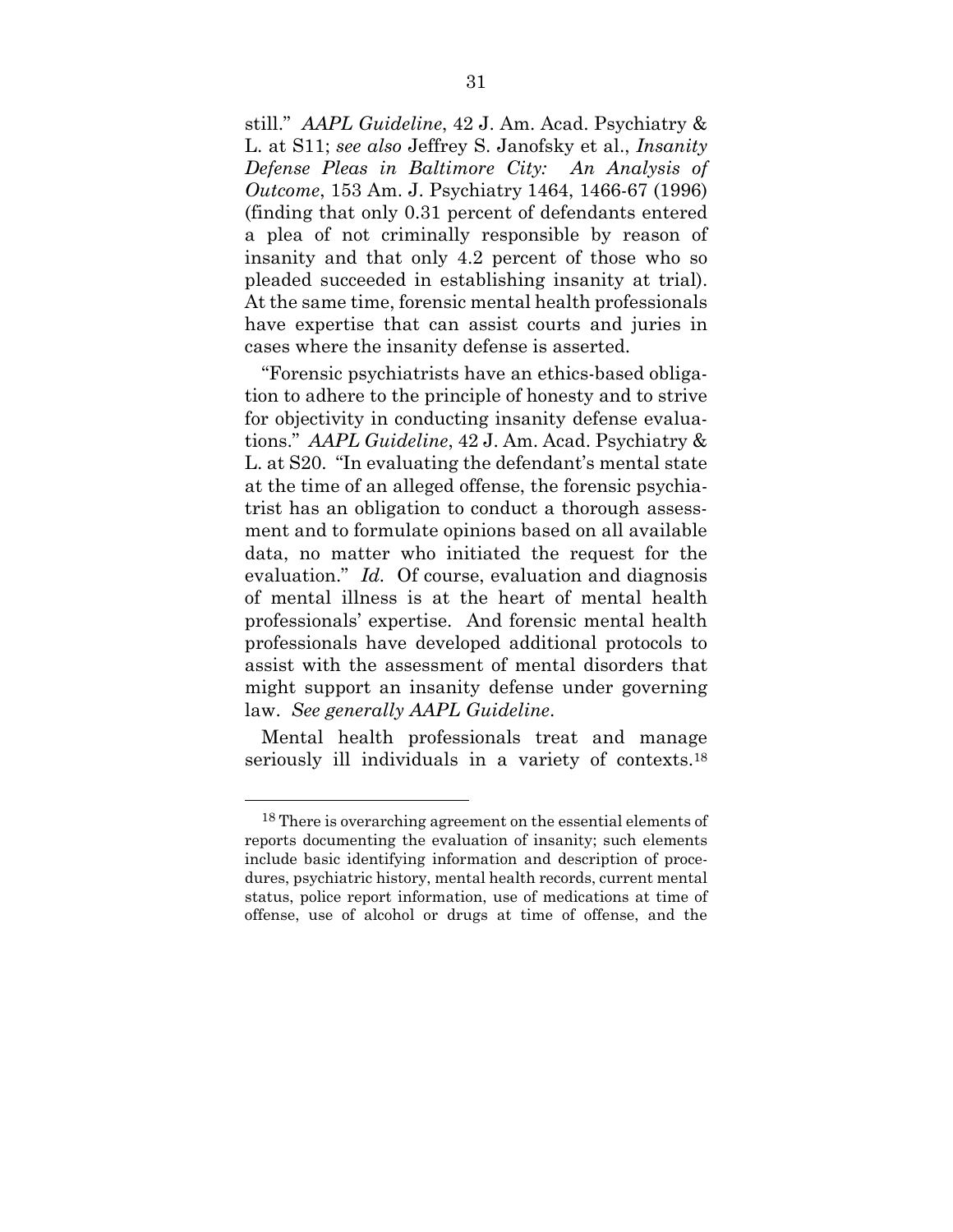Psychiatric management involves assessing myriad interactions, including serious, sometimes criminal, behavior. Professional determinations must be made about the ability of affected individuals to control their behavior, understand right and wrong, and the degree to which various interventions may be effective in altering misconduct. *See*, *e.g.*, *Youngberg v. Romeo*, 457 U.S. 307, 323 n.30 (1982). Bringing such professional expertise to bear in the evaluation of defendants who raise an insanity defense can assist the trier of fact and help to ensure against malingering.

States that recognize the insanity defense generally institute assessment and management programs, and psychiatric treatment can prove effective for many defendants, reducing the risk of violence or other criminal behavior. *See* Robert Keers et al., *Association of Violence With Emergence of Persecutory Delusions in Untreated Schizophrenia*, 171 Am. J. Psychiatry 332, 332, 335 (2014) ("[s]chizophrenia was associated with violence but only in the absence of treatment," which "can substantially reduce violent recidivism"). Unfortunately, some acquittees also continue to experience psychiatric symptoms and impairments, and require continued hospitalization. As a result, some will stay under institutional care or close management for many years, past the time of the maximum sentence limits that would have applied had they been convicted. Hence, the professional experience of mental health professionals demonstrates the benefits of the insanity defense: the individuals who improve through treatment will not threaten public safety in the future, and

1

defendant's account of his or her behavior at time of the offense. *See generally* Randy Borum & Thomas Grisso, *Establishing Standards for Criminal Forensic Reports: An Empirical Analysis*, 24 Bull. Am. Acad. Psychiatry L. 297 (1996).